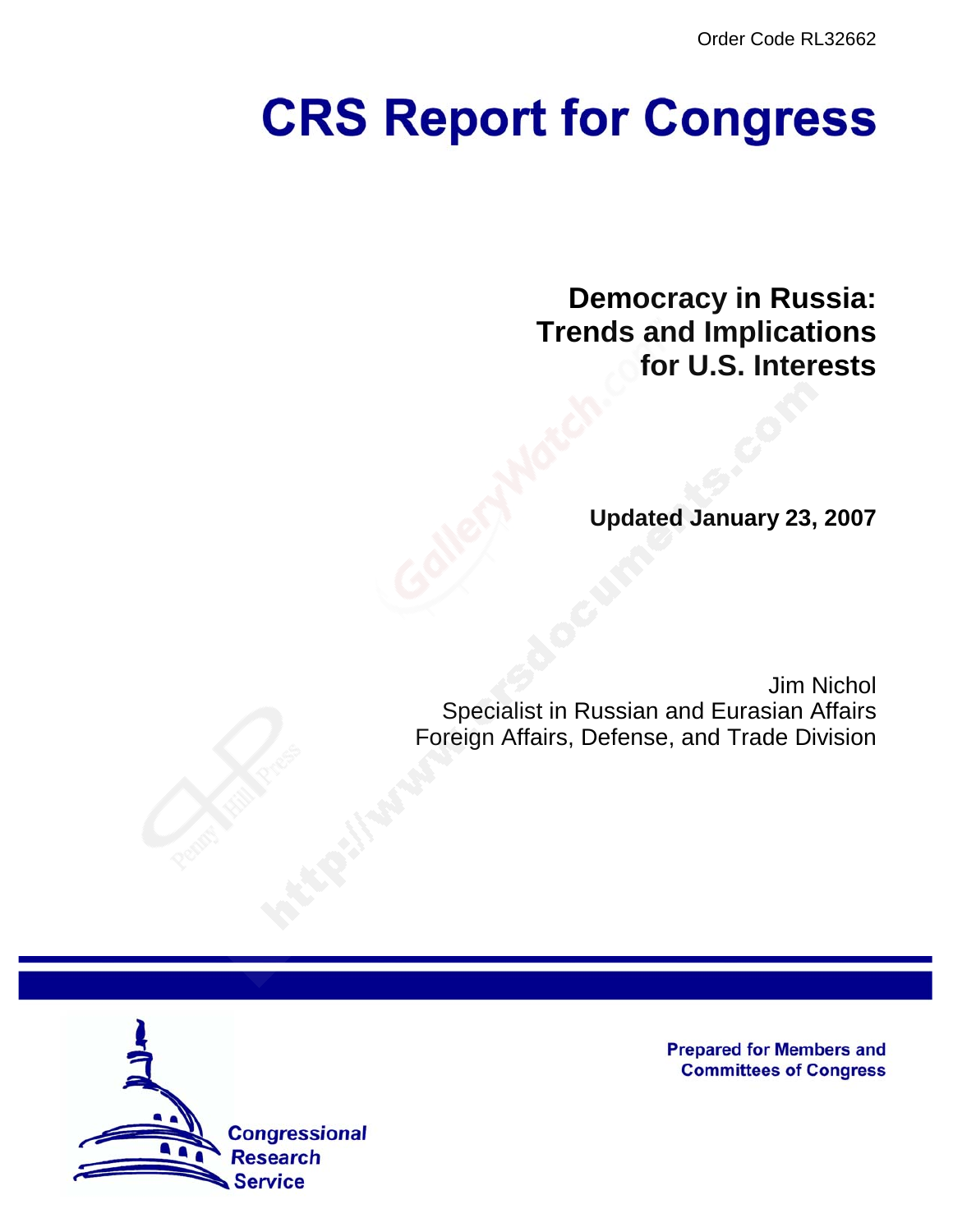## Democracy in Russia: Trends and Implications for U.S. Interests

## **Summary**

U.S. attention has focused on Russia's fitful democratization since Russia emerged in 1991 from the collapse of the Soviet Union. Many observers have argued that a democratic Russia with free markets would be a cooperative bilateral and multilateral partner rather than an insular and hostile national security threat. Concerns about democratization progress appeared heightened after Vladimir Putin became president in 2000. Since then, Russians have faced increased government interference in elections and campaigns, restrictions on freedom of the media, largescale human rights abuses in the breakaway Chechnya region, and the forced breakup of Russia's largest private oil firm, Yukos, as an apparent warning to entrepreneurs not to support opposition parties or otherwise challenge government policy.

Democratization faced further challenges following terrorist attacks in Russia that culminated in the deaths of hundreds of school-children in the town of Beslan in September 2004. President Putin almost immediately proposed restructuring the government and strengthening federal powers to better counter such terrorist threats. The restructuring included integrating security agencies, switching to party list voting for the Duma (lower legislative chamber), eliminating direct elections of the heads of federal subunits, and asserting greater presidential control over civil society by creating a "Public Chamber" consultative group of largely government-approved non-governmental organizations. All the proposals had been enacted into law or otherwise implemented by early 2006.

Some Russian and international observers have supported the restructuring as compatible with Russia's democratization. They have accepted Putin's argument that the restructuring would counter Chechen and international terrorists intent on destroying Russia's territorial integrity and political and economic development. On the other hand, critics of the restructuring have branded them the latest in a series of anti-democratic moves since Putin came to power. They have characterized these moves as fine tuning a system of "managed democracy," if not authoritarianism, in order to gain more influence over electoral processes ahead of Duma and presidential races in 2007-2008. The stakes for various power groups seeking to avert unwanted popular electoral "interference" are high, since Putin has declared that he will not seek another term.

The U.S. Administration and Congress have welcomed some cooperation with Russia on vital U.S. national security concerns, including the non-proliferation of weapons of mass destruction (WMD), strategic arms reduction, NATO enlargement, and since September 11, 2001, the Global War on Terror. At the same time, the United States has raised increased concerns with Russia over anti-democratic trends, warning that a divergence in democratic values could increasingly stymie U.S.- Russian cooperation. Some U.S. observers have urged restraint in advocating democratization in Russia, lest such efforts harm U.S.-Russian cooperation on vital concerns, while others have urged stronger U.S. advocacy, regardless of possible effects on bilateral relations. This report may be updated as events warrant. See also CRS Report RL33407, *Russia*, by Stuart D. Goldman.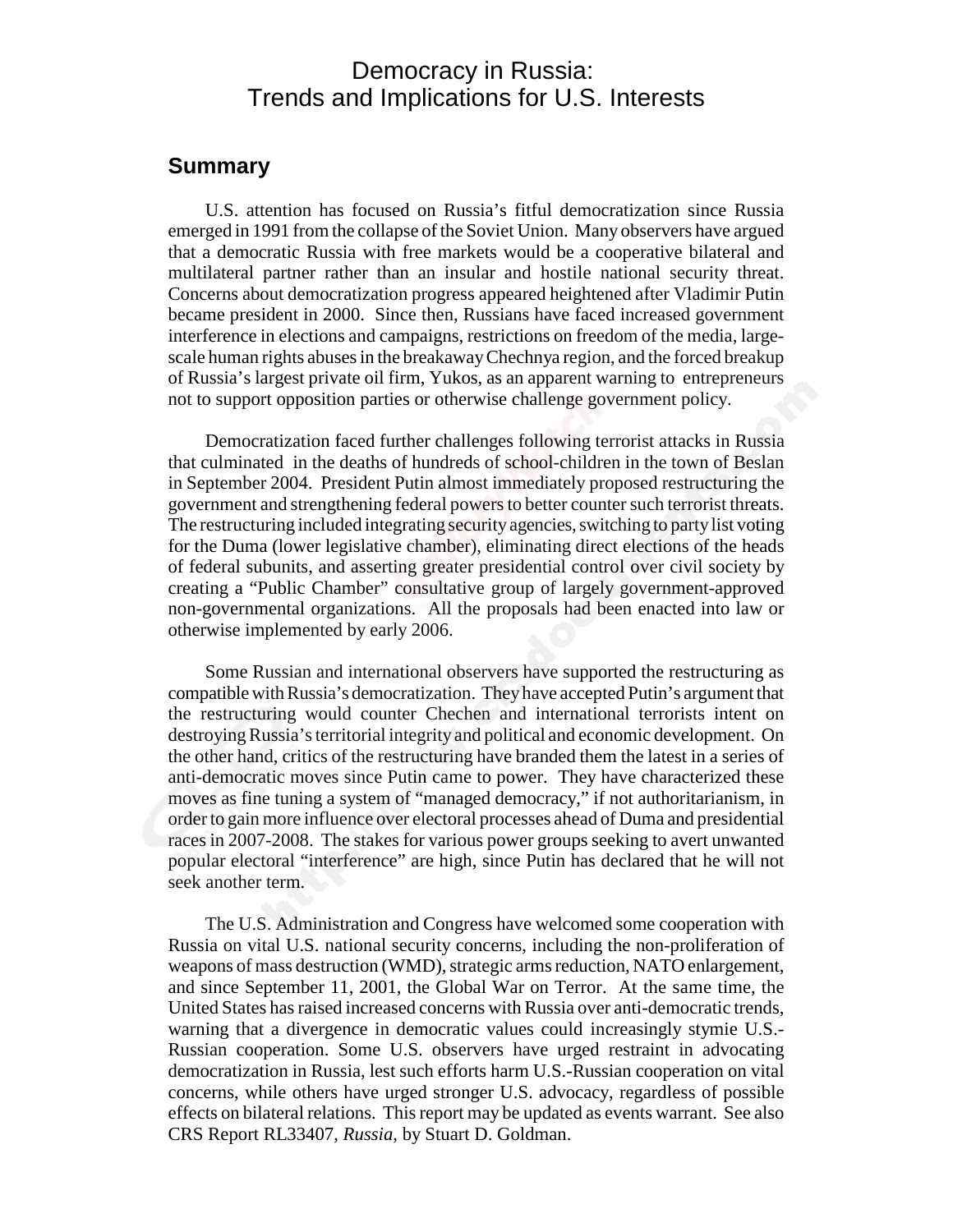# **Contents**

| The 2003-2004 Legislative and Presidential Election Cycle  4<br>Democratization Trends in Regional Elections in 2005-2007 7                                                                     |
|-------------------------------------------------------------------------------------------------------------------------------------------------------------------------------------------------|
|                                                                                                                                                                                                 |
| <b>U.S.-Russia Relations</b>                                                                                                                                                                    |
| How Significant is Democratization in Russia to U.S. Interests?  41<br>How Much Can the United States Do to Support Democratization<br>in Russia, and What Types of Support are Appropriate? 43 |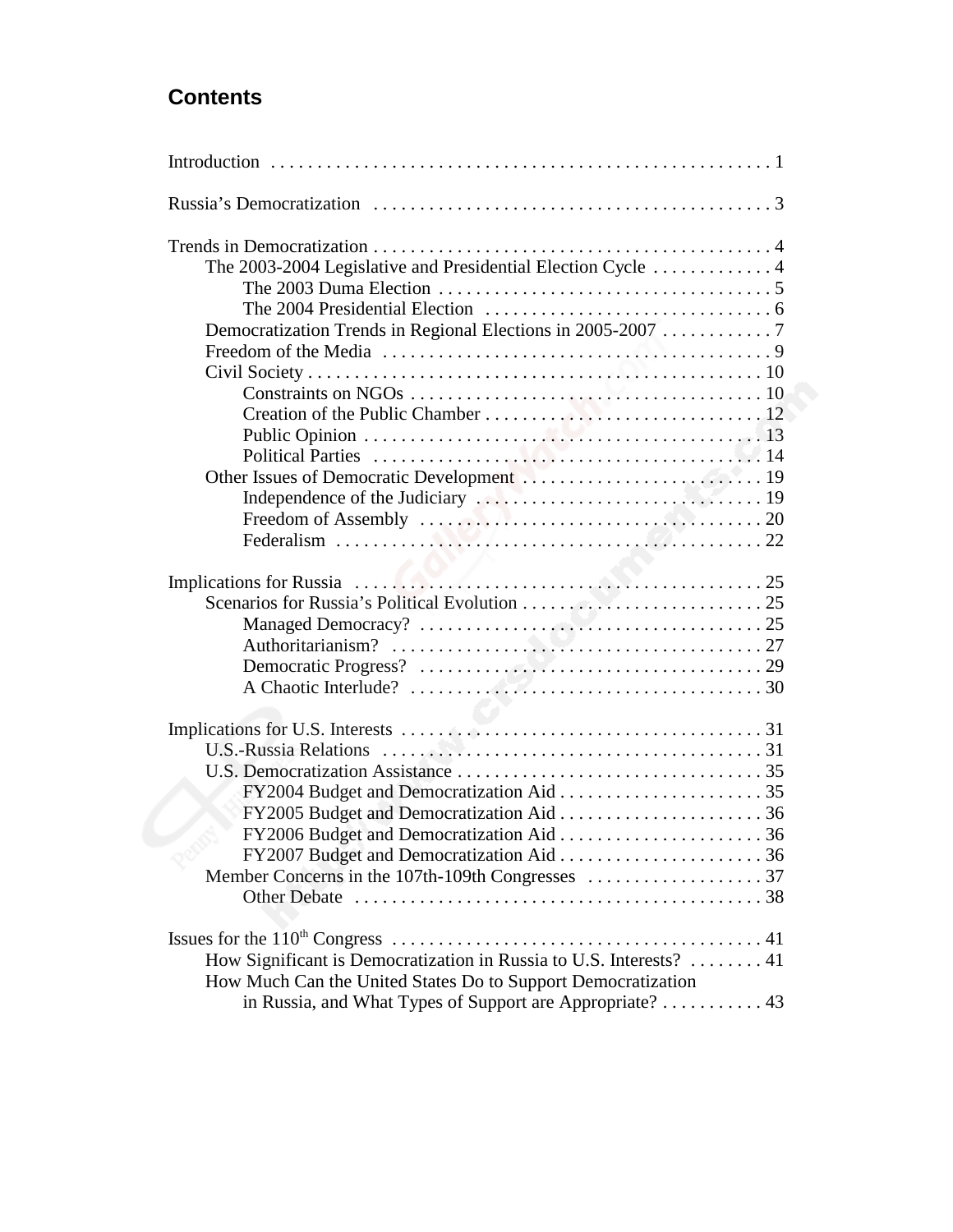## **List of Tables**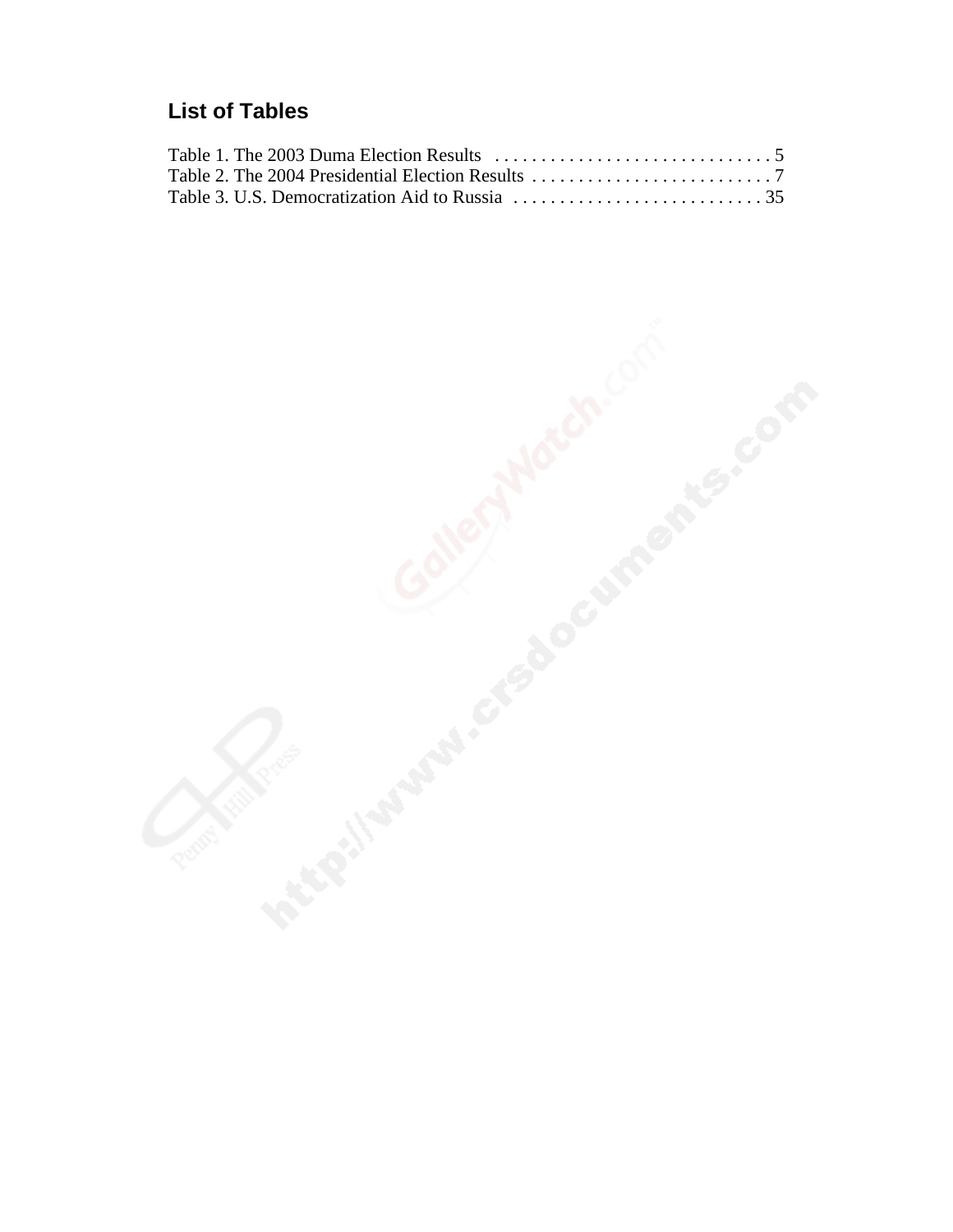# Democracy in Russia? Trends and Implications for U.S. Interests

## **Introduction**

U.S. attention has focused on Russia's fitful democratization since it emerged in 1991 from the collapse of the Soviet Union. Many observers have argued that a democratic Russia with free markets would be a cooperative bilateral and multilateral partner rather than an insular and hostile national security threat. At the same time, most observers have cautioned that democracy may not be easily attainable in Russia, at least in part because of a dearth of historical and cultural experience with representative institutions and modes of thought.<sup>1</sup> Concerns about democratization progress appeared heightened after Vladimir Putin became president in 2000. Setbacks to democratization have included more government interference in elections and campaigns, restrictions on freedom of the media, civil as well as human rights abuses in the breakaway Chechnya region, and the forced liquidation of Russia's largest private oil firm, Yukos, as an apparent warning to other entrepreneurs not to support opposition parties or otherwise challenge government policy.

Democratization faced further challenges following terrorist attacks in Russia that culminated in the deaths of hundreds of school-children in the town of Beslan in September 2004. President Putin almost immediately proposed restructuring all three branches of government and strengthening federal powers to better counter the terrorist threat to Russia. The proposed restructuring included integrating security agencies, switching to purely proportional voting for the Duma (lower legislative chamber), eliminating direct elections of the heads of federal subunits, asserting greater presidential control over the judiciary, and achieving more control over civil society by creating a "Public Chamber" consultative group of largely governmentapproved non-governmental organizations  $(NGOs)<sup>2</sup>$ . After this restructuring had been largely implemented, President Putin in his May 2006 State of the Federation address hailed it as "even[ing] out the imbalances that have arisen in the structure of the state and the social sphere."3

Much controversy has attended the restructuring of the political system. On the one hand, some Russian and international observers have supported the restructuring as compatible with Russia's democratization. They have accepted Putin's argument that his moves counter Chechen and international terrorists intent on destroying

<sup>1</sup> Richard Pipes, *Foreign Affairs*, May-June 2004.

<sup>2</sup> Open Source Center, *Central Eurasia: Daily Report* (hereafter *CEDR*), September 13, 2004, Doc. No. CEP-92. The judicial initiatives were unveiled later.

<sup>3</sup> *CEDR*, May 10, 2006, Doc. No. CEP-950166.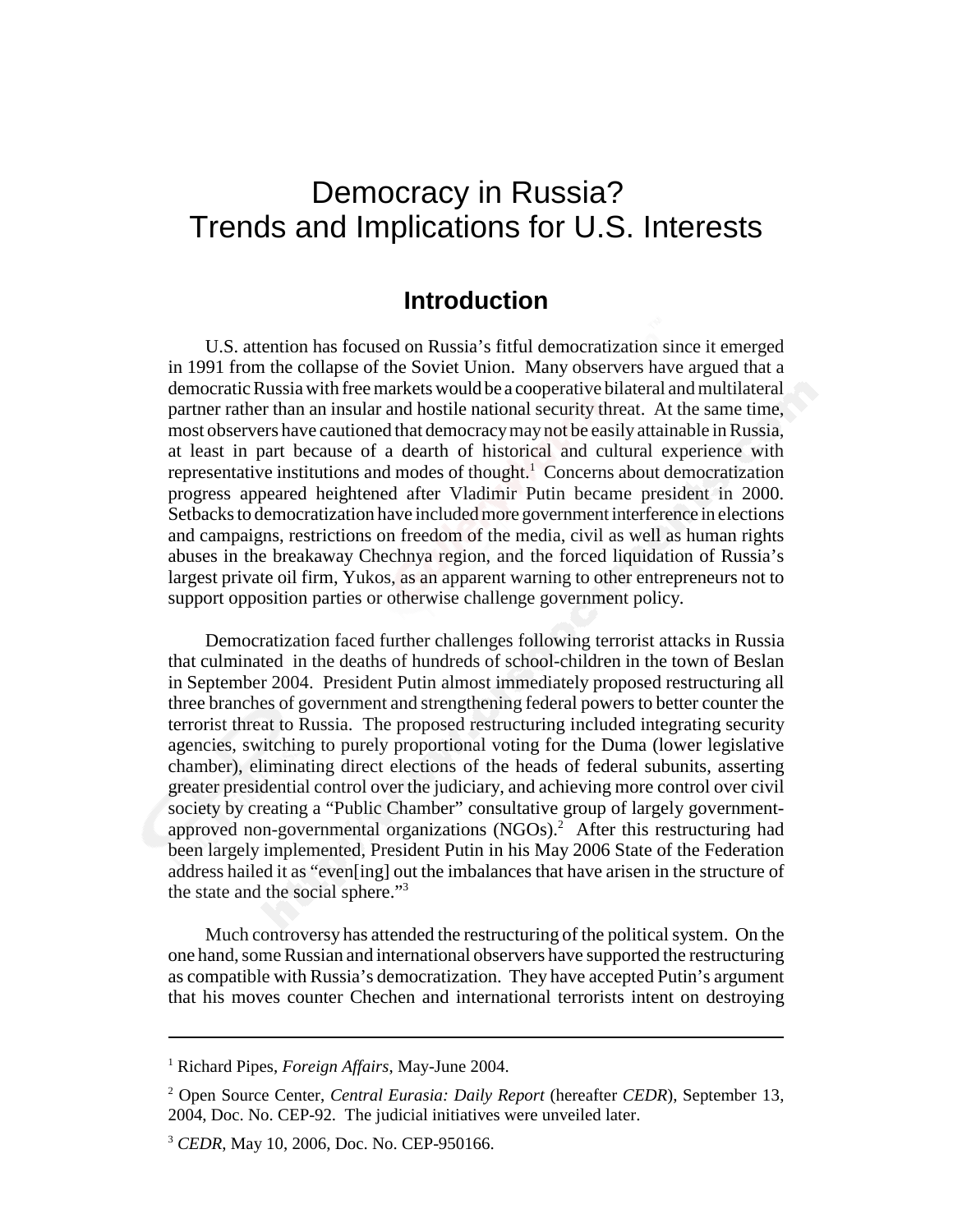Russia's territorial integrity and political and economic development. On the other hand, critics of the restructuring moves have branded them as the latest of Putin's democratic rollbacks since he came to power in 2000.

In a sensational move, Putin declared in April 2005 that he would not seek reelection, stating that "I will not change the constitution and in line with the constitution, you cannot run for president three times in a row." According to several observers, this declaration has spurred the maneuvering of Putin's supporters to fine tune a system of "managed democracy" (see below for definitions), if not authoritarianism, in order to gain substantial influence over electoral processes ahead of State Duma elections scheduled for December 2007 and the Russian presidential election set for March 2008.

The U.S. Administration and Congress have welcomed some cooperation with Russia on vital U.S. national security concerns, including the non-proliferation of weapons of mass destruction (WMD), strategic arms reduction, NATO enlargement, and since September 11, 2001, the Global War on Terror. At the same time, the United States has raised concerns with Russia over anti-democratic trends, warning that a divergence in democratic values could eventually harm U.S.-Russian cooperation. Following Putin's Beslan proposals, then-Secretary of State Colin Powell urged Russia not to allow the fight against terrorism to harm the democratic process, and President Bush raised concerns about "decisions ... in Russia that could undermine democracy."4

In the wake of Russia's cutoff of gas supplies to Ukraine in early 2006, Vice President Dick Cheney appeared to reflect an Administration consensus that authoritarianism was deepening in Russia. He stated that Russia's "government has unfairly and improperly restricted the rights of her people" and that such restrictions "could begin to affect relations with other countries." He called for Russia to "return to democratic reform."5

Some U.S. observers have urged circumspection in criticizing lagging democratization in Russia, lest such criticism harm U.S.-Russian cooperation on vital U.S. national security concerns. Others have urged stronger U.S. motions of disapproval, regardless of possible effects on bilateral relations. The Putin government and state-controlled media have criticized such U.S. Administration statements as "interfering in Russia's internal affairs," as not recognizing the grave threat of terrorism in Russia, and as misrepresenting sensible counter-terrorism measures as threats to democratization.

This paper assesses Russia's progress in democratization, including in the areas of elections, media rights, civil society, and federalism. Four scenarios of possible

<sup>4</sup> U.S. Concerned Over Kremlin Power Grab, *Associated Press*, September 14, 2004; The White House. Office of the Press Secretary. *Remarks by the President at the Hispanic Heritage Month Concert and Reception*, September 15, 2004. See also Bush: 'Mixed Signals' Cause U.S. To Question Russia Democracy, *Dow Jones*, May 7, 2006.

<sup>5</sup> Office of the Vice President. *Vice President's Remarks at the 2006 Vilnius Conference*, May 4, 2006.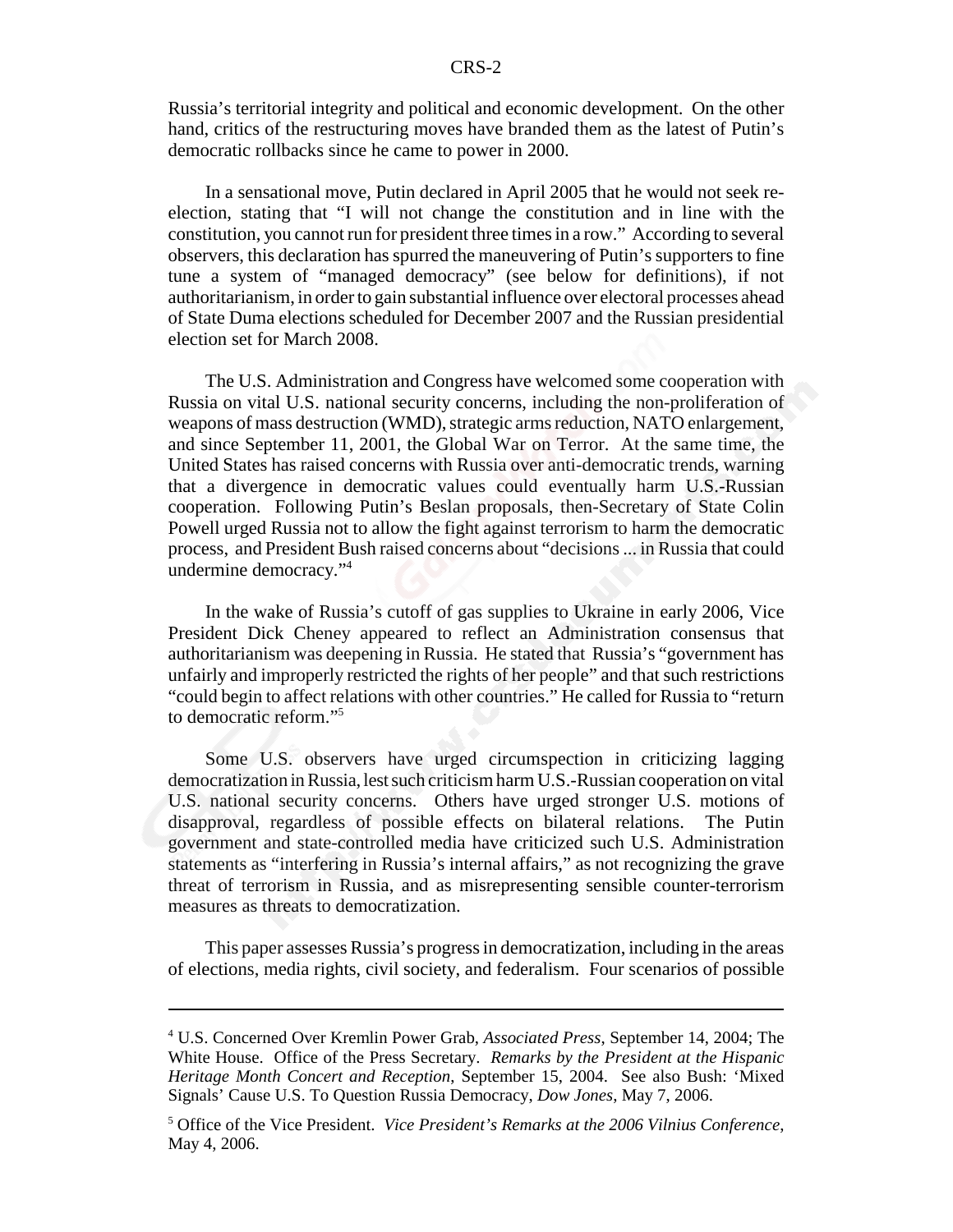future political developments are suggested — a continuation of the current situation of "managed democracy," deepening authoritarianism, further democratization, or a chaotic interlude — and evidence and arguments are weighed for each. Lastly, U.S. policy and implications for U.S. interests, congressional concerns, and issues for Congress are analyzed.

## **Russia's Democratization**

Most analysts agree that modern democracy includes the peaceful change of leaders through popular participation in elections. Also, political powers are separated and exercised by institutions that check and balance each others' powers, hence impairing a tyranny of power. Democracies generally have free market economies, which depend upon the rule of law and private property rights. The rule of law is assured through an independent judicial and legal system. The accountability of government officials to the citizenry is assured most importantly through elections that are freely competed and fairly conducted. An informed electorate is assured through the government's obligation to publicize its activities (termed transparency) and the citizenry's freedom of expression.<sup>6</sup> In contrast, in an authoritarian state the leadership rules with wide and arbitrary latitude in the political sphere but interferes somewhat less in economic and social affairs. The government strictly limits opposition activities, and citizens are not able to change leaders by electoral means. Rather than legitimizing its rule by appealing to an elaborate ideology, an authoritarian regime boasts to its citizenry that it provides safety, security, and order.<sup>7</sup>

Some theorists have delineated a political system with mixed features of democracy and authoritarianism they label "managed democracy."8 In a managed democracy, the leaders use government resources and manipulation to ensure that they will not be defeated in elections, although they permit democratic institutions and groups to function to a limited extent.<sup>9</sup> Presidential advisor Vladislav Surkov and the pro-presidential United Russia Party have advocated use of the term "sovereign democracy," which they define as a culturally appropriate form of government that is not influenced by other countries.<sup>10</sup>

<sup>6</sup> Ralf Dahrendorf, *Journal of Democracy*, Vol. 14, No. 4, 2003, p. 103; Robert Barker, *Issues of Democracy*, U.S. State Department, August 2000.

 $<sup>7</sup>$  Authoritarianism is here differentiated from totalitarianism, with the latter viewed as rule</sup> using ideology and coercion to tyrannize the economy and society. Juan Linz. *Totalitarian and Authoritarian Regimes*. Boulder, CO: Lynne Rienner, 2000.

<sup>&</sup>lt;sup>8</sup> Other labels for this hybrid include "partial democracy," "delegative democracy," "guided democracy," "electoral clanism," and "oligarchy." See Neil Robinson, *Political Studies Review*, Vol. 1, 2003, pp. 149 — 166.

<sup>9</sup> Mark Smith, *Russia After the Presidential Election*, Defense Academy of the United Kingdom, April 2004. See also Thomas Carothers, *Journal of Democracy,* January 2002, pp. 11-12; and Nikolas Gvosdev, *Demokratizatsiya*, Fall 2002, pp. 488-501.

<sup>&</sup>lt;sup>10</sup> *CEDR*, June 28, 2006, Doc. No. CEP-950012. Andrey Vorobyev, chairman of United (continued...)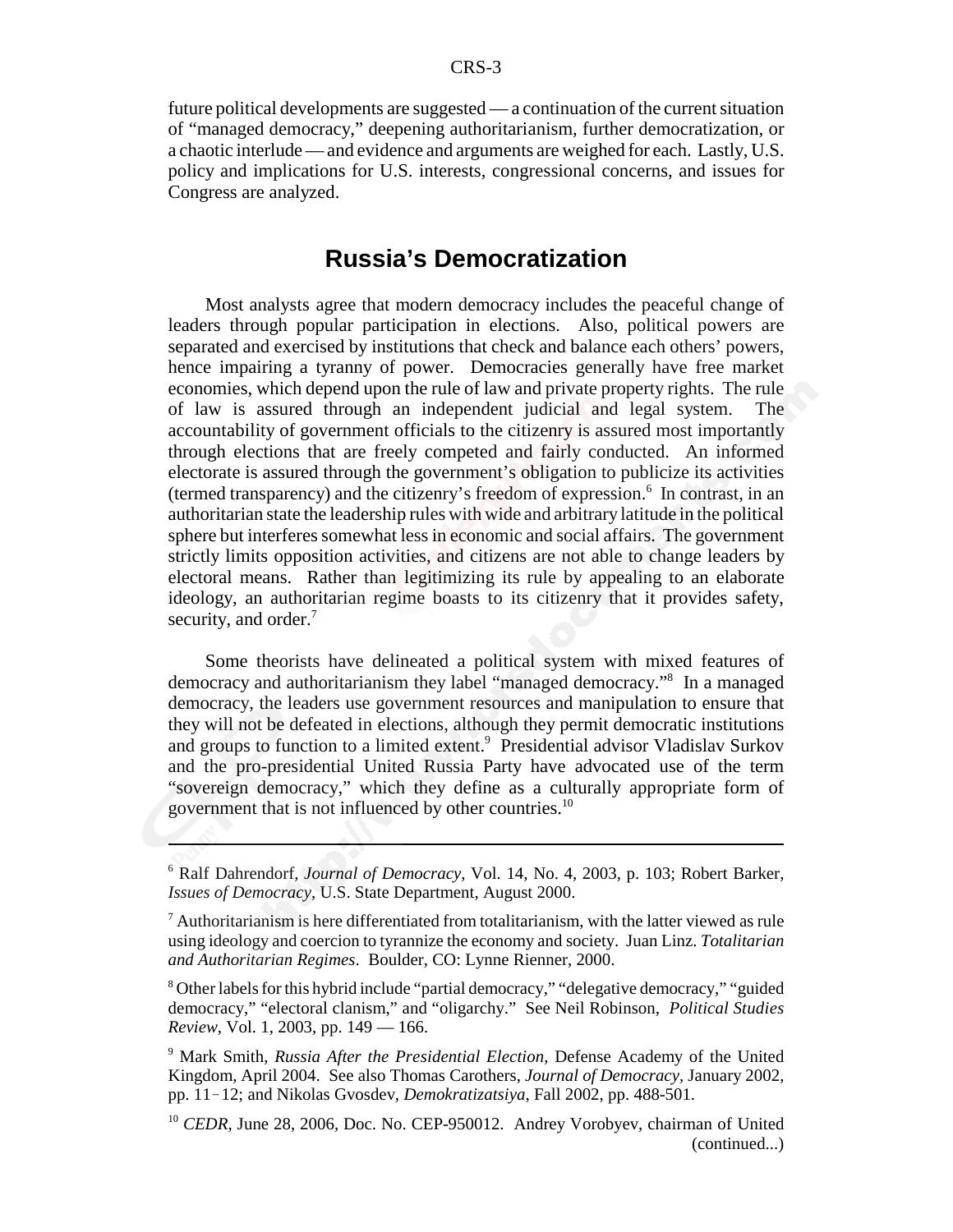Russia certainly has made some progress in democratization since the Soviet period. The extent of progress, however, and the direction of recent trends, are subject to dispute. Democratization has faced myriad challenges, including former President Boris Yeltsin's violent face-off with the legislature in 1993 and recurring conflict in the breakaway Chechnya region. Such challenges, virtually all analysts agree, have hindered Russia from becoming a fully-fledged or "consolidated" democracy in terms of the above definition. Some analysts have viewed Putin as making decisions that have diverted Russia further away from democracy, but they have argued that the country is not yet fully authoritarian and may be described as a "managed democracy."<sup>11</sup> Others insist that he is clearly antagonistic toward democracy, not least because he launched security operations in Chechnya that have resulted in wide scale human rights abuses and civilian casualties.<sup>12</sup> The NGO Freedom House claims that Russia under Putin has suffered the greatest reversal among the post-Soviet states in democratic freedoms, and warns that the main danger to Russia's future political stability and continued economic growth is an overly repressive state. $^{13}$ 

Other observers agree with Putin that stability is necessary to build democracy. He stresses that the government's first priority is to deal with terrorism and other threats to sovereignty and territorial integrity, such as corruption. Some suggest that such a "strong state" may be compatible with free market economic growth.

## **Trends in Democratization**

#### **The 2003-2004 Legislative and Presidential Election Cycle**

Most analysts agree that Russia's democratic progress was uneven at best during the 1990s, and that the 2003-2004 cycle of legislative and presidential elections and subsequent elections in 2005-2006 demonstrate the increasingly uncertain status of democratization during Putin's leadership.14

 $10$  (...continued)

Russia's Central Executive Committee, has stated that sovereign democracy is a system of rule "tried and tested through the many centuries of Russia's history, for protecting the rights, freedoms, and moral values of citizens." December 14, 2005, Doc. No. CEP-11001.

<sup>11</sup> Timothy Colton and Michael McFaul, *Popular Choice and Managed Democracy*, Brookings Institution Press, 2003, pp. 206-219.

<sup>12</sup> Zbigniew Brzezinski, *Wall Street Journal* (*WSJ*), September 20, 2004, p. A6.

<sup>13</sup> Freedom House, *Nations in Transit 2006*, June 13, 2006. Freedom House stated that "the major theme for 2005 was the state's continuing crackdown on all aspects of political life in Russia, demonstrating that Russia is moving further from the ideals of democracy." The NGO further downgraded Russia on several indicators of pluralism, including electoral processes, civil society development, and corruption.

<sup>&</sup>lt;sup>14</sup> Colton and McFaul argue that the 1999-2000 election cycle (during which Putin was acting president and then a presidential candidate) marked the reversal of democratization rather than the consolidation of regular pluralistic processes. *Popular Choice*, p. 223.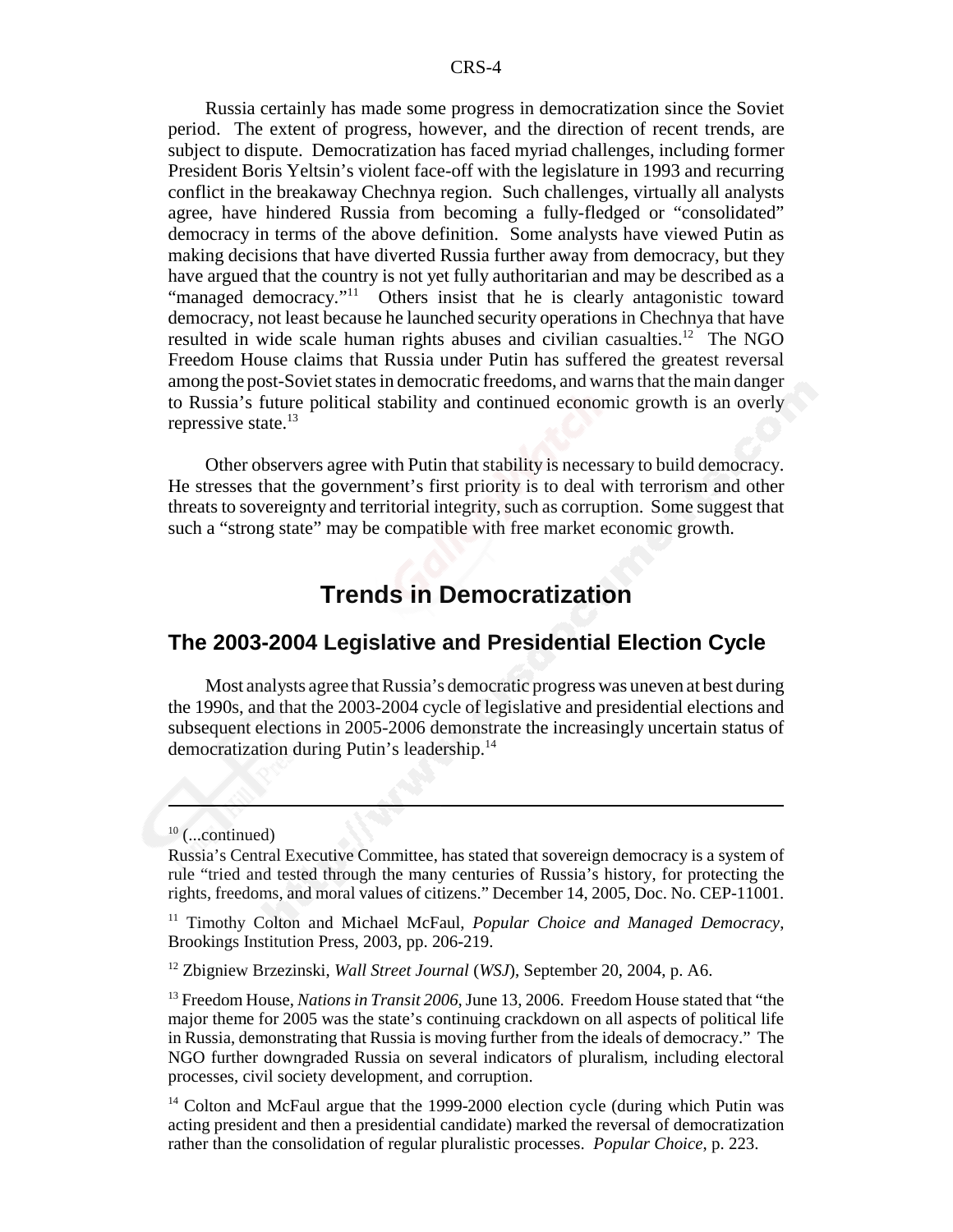| <b>Party/Bloc</b>         | % Party<br><b>List Vote</b> | <b>List Seats</b> | <b>District</b><br><b>Seats</b> | <b>Total</b><br><b>Seats</b> |
|---------------------------|-----------------------------|-------------------|---------------------------------|------------------------------|
| <b>United Russia</b>      | 37.57                       | 120               | 104                             | 224                          |
| Communist                 | 12.61                       | 40                | 12                              | 52                           |
| Motherland                | 9.02                        | 29                | 7                               | 36                           |
| <b>Liberal Democratic</b> | 11.45                       | 36                | $\theta$                        | 36                           |
| <b>Other Parties</b>      | 24.65                       | $\theta$          | 32                              | 32                           |
| Independents              |                             |                   | 67                              | 67                           |
| Total                     | $100*$                      | 225               | $225**$                         | 450                          |

#### **Table 1. The 2003 Duma Election Results**

**Source:** Central Electoral Commission, December 19, 2003.

\*4.7% voted "against all."

\*\*New races were held in 3 districts in March 2004, so seats do not total to 225.

**The 2003 Duma Election.** On December 7, 2003, Russians voted to fill 450 seats in the State Duma, 225 chosen in single-member districts and 225 chosen by party lists. Nearly 1,900 candidates ran in the districts, and 23 parties fielded lists. Public opinion polls before the election showed that Putin was highly popular, and it was expected that pro-Putin parties and candidates would fare well. On election day, there was a low turnout of 56 percent and 59.685 million valid votes cast. The Putin-endorsed United Russia party won the largest shares of the party list and district votes, giving it a total of  $224$  seats.<sup>15</sup> The ultranationalist vote was mainly shared by the newly formed pro-Putin Motherland bloc of parties and Vladimir Zhirinovskiy's Liberal Democratic Party (which usually supports the government). Candidates not claiming party affiliation won 67 district seats (most later joined the United Russia faction in the Duma). Opposition parties and candidates fared poorly. The opposition Communist Party won far fewer seats (52) than it had in 1999 (113 seats), marking its marginalization in the Duma. The main opposition liberal democratic parties (Union of Right Forces and Yabloko) failed to reach the five percent threshold for party representation in the Duma, and were virtually excluded.<sup>16</sup>

Election observers from the Organization for Security and Cooperation in Europe (OSCE) and the Parliamentary Assembly for the Council of Europe (PACE) concluded that the Duma race was less democratic than the previous one in 1999. They highlighted the government's "extensive" aid and use of media to favor United Russia and Motherland and to discourage support and positive media coverage of the opposition parties. Such favoritism, they stated, "undermined" the principle of equal treatment for competing parties and candidates and "blurred the distinction" between the party and the state. They further considered the Central Electoral Commission's (CEC's) failure to enforce laws against such bias "a worrisome

<sup>15</sup> Robert Orttung, *RFE/RL Russian Political Weekly*, June 2, 2004.

<sup>&</sup>lt;sup>16</sup> The Union of Rights Forces and Yabloko won a total of seven seats in district races, too few to form a party faction in the Duma.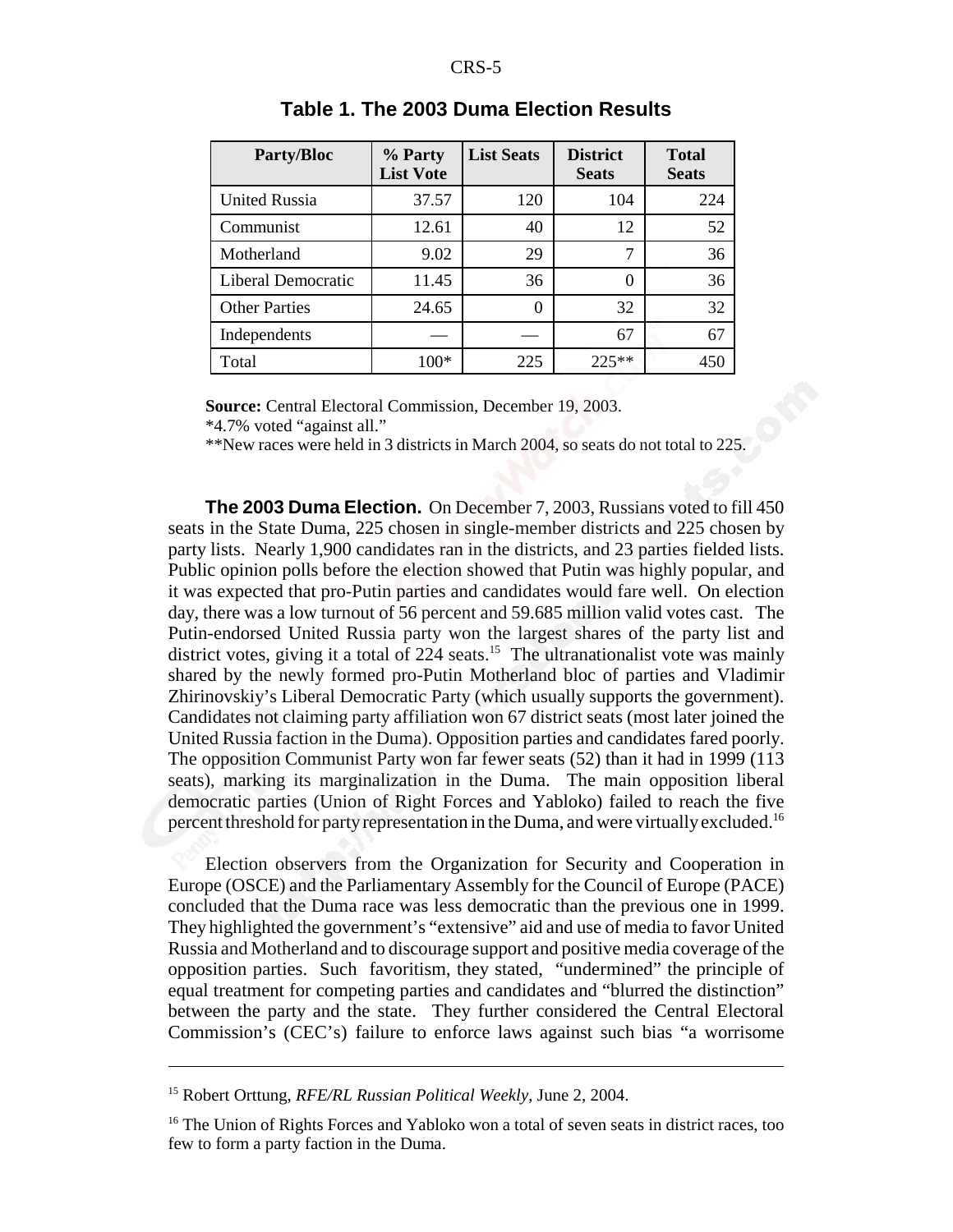development that calls into question Russia's ... willingness" to meet international standards.<sup>17</sup>

Before the Duma convened on December 29, 2003, most of the nominally independent deputies had affiliated with the United Russia party faction, swelling it to over 300 members. This gave United Russia the ability not only to approve handily Putin's initiatives, but also the two-thirds vote needed to alter the constitution without having to make concessions to win the votes of other factions. The United Russia faction leader assumed the speakership, and its members were named to six of nine deputy speakerships and to the chairmanships of all 28 committees. The United Russia faction took control over agenda-setting for the chamber and introduced a streamlined process for passing government bills that precluded the introduction of amendments on the floor by opposition deputies.<sup>18</sup>

The Duma of the 2003-2007 convocation has handily passed Kremlin-sponsored legislation requiring a two-thirds majority, including changes to federal boundaries. Even a highly unpopular government bill converting many in-kind social entitlements to monetary payments (but retaining them for officials and deputies) was overwhelmingly approved in August 2004. The Russian newspaper *Moscow Times* reported that some Duma deputies complained that the bill was pushed through even though there was not a full text. Many senators in the Federation Council (the upper legislative chamber), who represent regional interests, raised concerns about the shift of the welfare burden from the center to the regions. They allegedly were warned by the Putin government, as were the regional leaders, not to oppose the legislation.<sup>19</sup> Other controversial bills easily passed by the legislature in 2005-2006 included the elimination of gubernatorial elections and single member district balloting for Duma races (see below).

**The 2004 Presidential Election.** The overwhelming successes of pro-Putin parties in the Duma election were viewed by most in Russia as a ringing popular endorsement of Putin's continued rule. Opposition party leaders were discredited by the vote, and Putin's continued high poll ratings convinced most major potential contenders to decline to run against him. Union of Right Forces party bloc co-chair Irina Khakamada and Motherland co-head Sergey Glazyev ran without their party's backing, and Glazyev faced a split within his party bloc from members opposed to his candidacy against Putin. The Communist Party leader declined to run. The party nominated a less-known surrogate, State Duma deputy Nikolay Kharitonov. Similarly, the Liberal Democratic Party leader, Vladimir Zhirinovskiy, declined and the party nominated Oleg Malyshkin. The Party of Life (created by pro-Putin

<sup>&</sup>lt;sup>17</sup> OSCE/PACE International Election Observation Mission, Statement of Preliminary Findings and Conclusions, *Russian Federation Elections to the State Duma*, December 8, 2003; Final Report, January 27, 2004. See also William Clark, *Problems of Post-Communism*, March/April 2004.

<sup>18</sup> Konstantin Demchenko, *Russkii kurier*, July 12, 2004.

<sup>19</sup> The senators objected even though they are appointees of the president. *Moscow Times*, August 4, 2004. Several polls indicated that a majority of the public opposed the monetization of benefits. *CEDR*, July 2, 2004, Doc. No. CEP-333; July 9, 2004, Doc. No. CEP-102; July 9, 2004, Doc. No. CEP-218.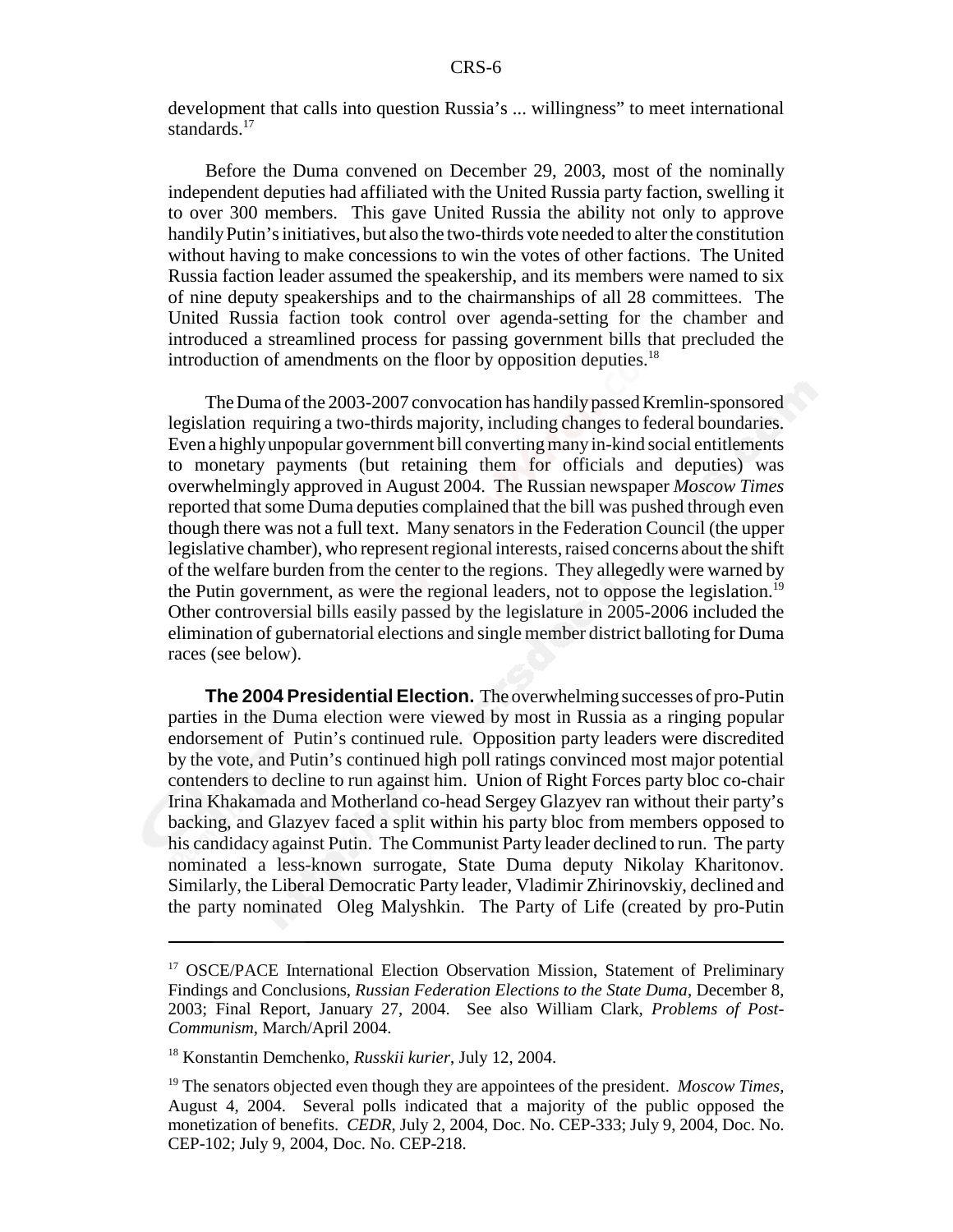interests in 2002 to siphon votes from the Communist Party) nominated Sergey Mironov, Speaker of the Federation Council. Mironov publicly supported Putin and criticized the other candidates.

| <b>Candidate</b>   | % of Vote* |
|--------------------|------------|
| V. Putin           | 71.31      |
| N. Kharitonov      | 13.69      |
| S. Glazyev         | 4.1        |
| I. Khakamada       | 3.84       |
| O. Malyshkin       | 2.02       |
| S. Mironov         | 0.75       |
| <b>Against All</b> | 3.45       |

#### **Table 2. The 2004 Presidential Election Results**

**Source:** Russian Central Electoral Commission. \*69.5 million votes were cast.

Despite poll results indicating that Putin would handily win re-election on March 14, 2004, his government interfered with a free and fair race, according to the OSCE. State-owned or controlled media "comprehensively failed to ... provide equal treatment to all candidates," and displayed "clear bias" favoring Putin and negatively portraying other candidates.<sup>20</sup> Political debate also was circumscribed by Putin's refusal to debate with other candidates. Concern that the low public interest in the campaign might be reflected in a turnout less than the required 50 percent, the CEC aired "get out the vote" appeals that contained pro-Putin images, according to the OSCE.

While praising the efficiency of the CEC and lower-level electoral commissions in administering the election, the OSCE also reported that vote-counting appeared problematic in almost one-third of the precincts observed. Irregularities included penciling in vote totals for later possible alteration, and in one case, the reporting of results without counting the votes. In six regions, including Chechnya, voter turnout and the vote for Putin were nearly 90% or above, approaching implausible Soviet-era percentages. The CEC instigated troubling criminal investigations of signaturegathering by Glazyev and Khakamada that were not resolved before the election, putting a cloud over their campaigning.

## **Democratization Trends in Regional Elections in 2005-2007**

Several dozen regional legislative elections have taken place in the past two years. The last fourteen regional elections will take place in March-April 2007. The elections already held have been closely watched by the Putin administration and

<sup>20</sup> OSCE. Office for Democratic Institutions and Human Rights. *Russian Federation Presidential Election, 14 March 2004: Election Observation Mission Report*, June 2, 2004.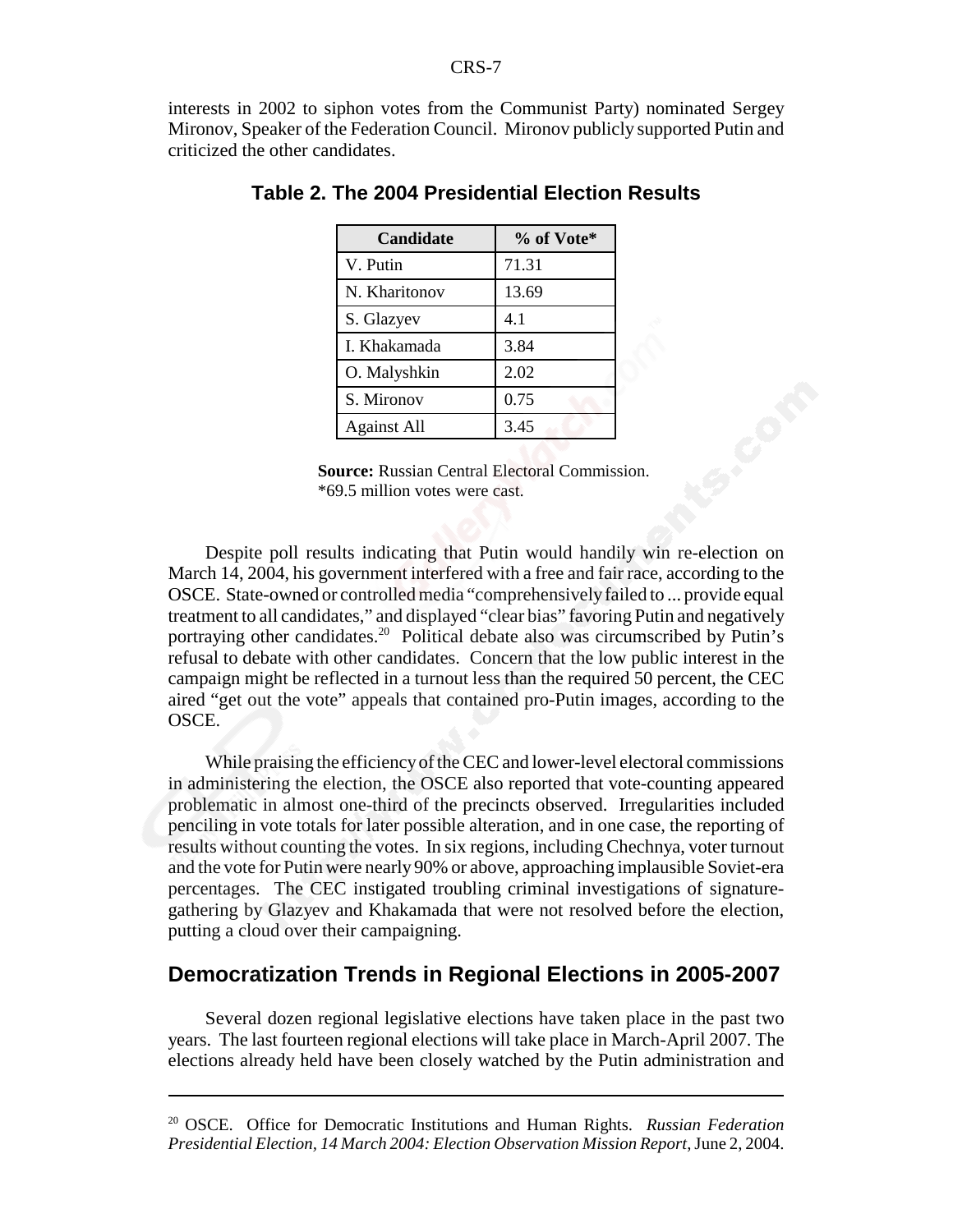United Russia to ascertain popular sentiments and to work out strategy for retaining power during the planned December 2007 State Duma election. These regional races have witnessed the United Russia Party gaining the largest proportion of votes and legislative seats in almost all cases. This party in most cases has been strongly backed by the regional governors, the majority of whom are party members.<sup>21</sup>

Elections to the Moscow City Duma (Moscow has federal regional status) in December 2005 resulted in United Russia winning nearly 50% of the party list vote and all 15 single member constituencies, giving it a majority of 28 out of 35 seats in the city Duma. The Communist Party remained viable, winning four seats. Several liberal parties cooperated with Yabloko, and it won three seats. A party had to get at least 10% of the votes in order to win seats, resulting in the elimination of six parties, including the Liberal Democratic Party and the Party of Life. Reportedly reflecting the Putin administration's disfavor, the Motherland Party was disqualified from running. Some observers criticized severely circumscribed election monitoring and media coverage, which made it difficult to assess whether the vote was free and fair. According to one report, when the city duma winners met to divvy up responsibilities, the winners in single member districts demanded that all the duma staffers serve them, since they represented constituents who had voted for them, and the party list winners were forced to ally themselves with these deputies in the hope of obtaining staff support. $^{22}$ 

In the formerly breakaway region of Chechnya, legislative elections were held on November 27, 2005, as part of Putin's plan to pacify and control the region. More than 350 candidates ran in single member constituencies and on the lists of eight registered parties for 58 seats in the 2-house legislature. The Electoral Commission announced on December 3 that turnout was 69.6% of about 600,000 voters and that United Russia won 33 seats (a majority of the seats). The Communist Party gained 6, the Union of Right Forces won 4, and the Eurasian Union won one seat. Candidates not claiming a party affiliation won the remaining seats. President Putin the day after the election proclaimed that "a legitimate, representative authority has been elected in Chechnya.... This completes the formal legal procedure of restoring constitutional order." A small group from the Council of Europe evaluated the election. They raised concerns that administrative resources were used heavily to support favored candidates. Other critics charged that all aspects of the election, from the reported turnout figures to the reported winners, had been predetermined.<sup>23</sup>

Nine regional legislative elections held on October 8, 2006, were aggressively contested by political parties positioning themselves for the December 2007 Duma race. According to many analysts, the results of these races reflected many of the electoral tactics that United Russia and the authorities will use in the Duma election. In these regional contests, United Russia performed better than previously, while the Liberal Democratic and Communist parties lost ground, and Yabloko (which ran in

<sup>21</sup> *CEDR*, March 21, 2006, Doc. No. CEP-11001.

<sup>22</sup> *CEDR*, December 7, 2005, Doc. No. CEP-11001.

<sup>23</sup> *CEDR*, November 28, 2005, Doc. No. CEP-27150; December 5, 2005, Doc. No. CEP-27189; *ITAR-TASS*, November 28, 2005.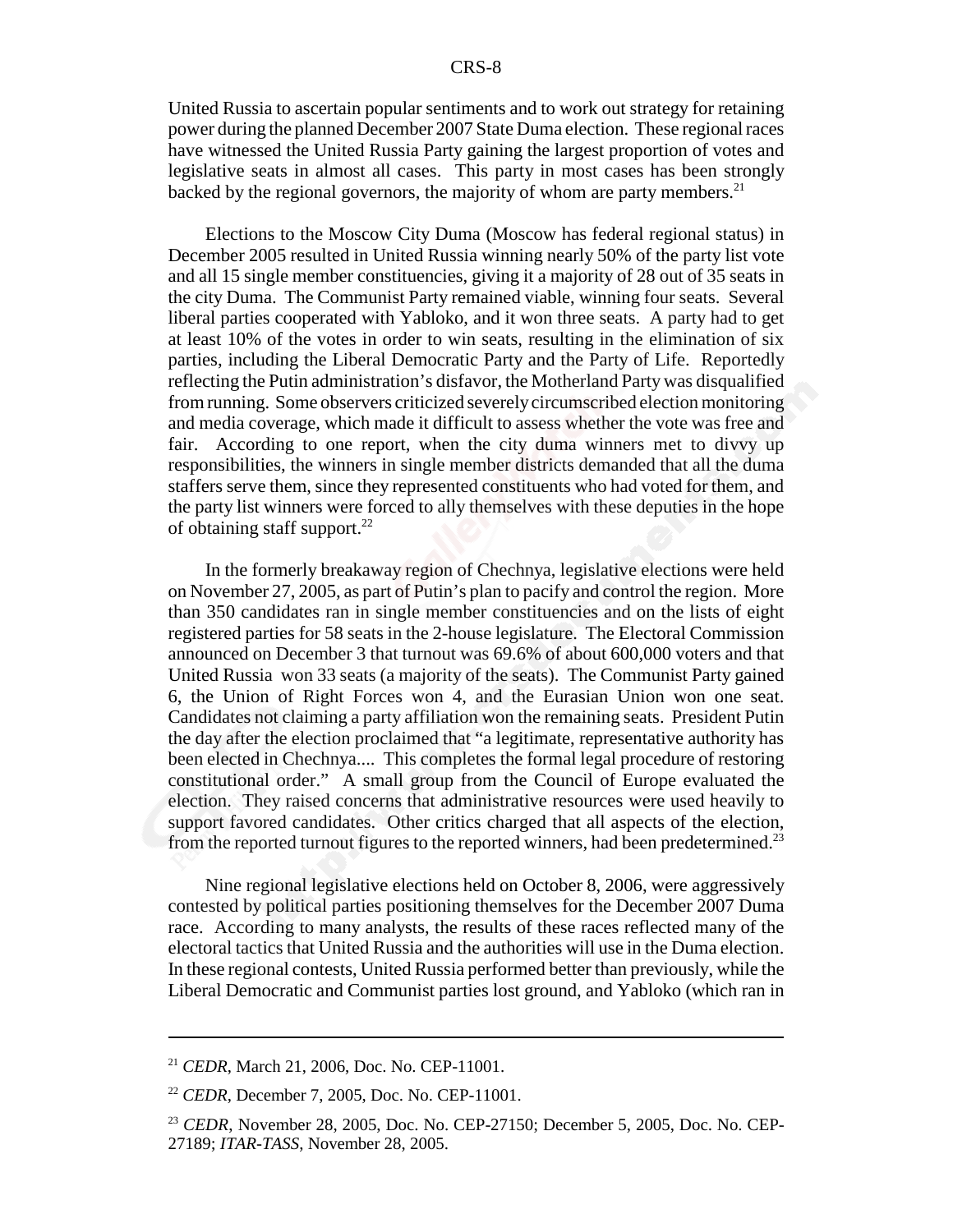two regions) won no seats. Where party lists were used, the governors were highlighted on the United Russia Party lists, indicating the favored status of the party (after the election, the governors declined their legislative seats). Central and regional electoral decisions and administrative resources were used to support favored parties and hinder non-favored parties. United Russia successfully used campaign advertising and community outreach to substantially boost its image among many voters who earlier had blamed the party for the monetization of social benefits. $24$ 

## **Freedom of the Media**

During Putin's presidency, Freedom House has lowered its assessment of Russia's media from "Partly Free" to "Not Free." Most recently, the NGO gave Russia a score of six (where one represents the highest level of democratic progress and seven the lowest). It warned that in 2005-2006, the Russian government further tightened controls over major television networks, harassed and intimidated journalists, and otherwise acted to limit what journalists reported.<sup>25</sup> In 2003, the government allegedly used its direct or indirect ownership shares to tighten control over the independent television station NTV, close down another station (TV-6), and rescind the operating license of a third (TVS). In 2005, the pro-government steel company Severstal and some German investors purchased Ren-TV, a television station with a national reach that had been permitted some editorial freedom. It had been owned by the government monopoly United Energy Systems and private investors. After the takeover, the new owners imposed a pro-government editorial stance. Not only does the government reportedly have controlling influence over these major nationwide television networks and other major broadcast and print media, but a Ministry of Culture and Mass Communications created in 2004 has major influence over the majority of television advertising and print distribution. The government has tightened its control over the press even though the subscriber base of newspapers and periodicals is small relative to the population.<sup>26</sup>

The Committee to Protect Journalists, a U.S.-based NGO, in late 2006 listed Russia as the "third deadliest country in the world for journalists" over the past fifteen years, behind only Iraq and Algeria. The NGO counted 42 murders of journalists, and most cases are unsolved. It has also assessed Russia poorly in terms of the frequency of lawsuits and the imprisonment of journalists, the suppression of alternative points of view, and biased coverage of the Chechnya conflict. Prominent cases include the July 2004 murder of *Forbes* reporter Paul Klebnikov, the September 2004 arrest of Radio Free Europe/Radio Liberty reporter Andrey Babitskiy after being attacked by government airport employees, the alleged

<sup>24</sup> *CEDR*, October 16, 2006, Doc. No. CEP-21007; November 17, 2006, Doc. No. CEP-25017.

<sup>25</sup> *Nations in Transit 2006*; *Freedom in the World 2006.* See also Reporters Without Borders, *Worldwide Press Freedom Index 2006*, October 23, 2006. This NGO rates Russia at 147 on a scale from 1 (most free; Finland) to 168 (least free; North Korea). According to this NGO, "Russia continues slowly but steadily dismantling the free media, with industrial groups close to ... Putin buying up nearly all independent media outlets."

<sup>26</sup> *CEDR*, July 7, 2004, Doc. No. CEP-451; July 23, 2004, Doc. No. CEP-239.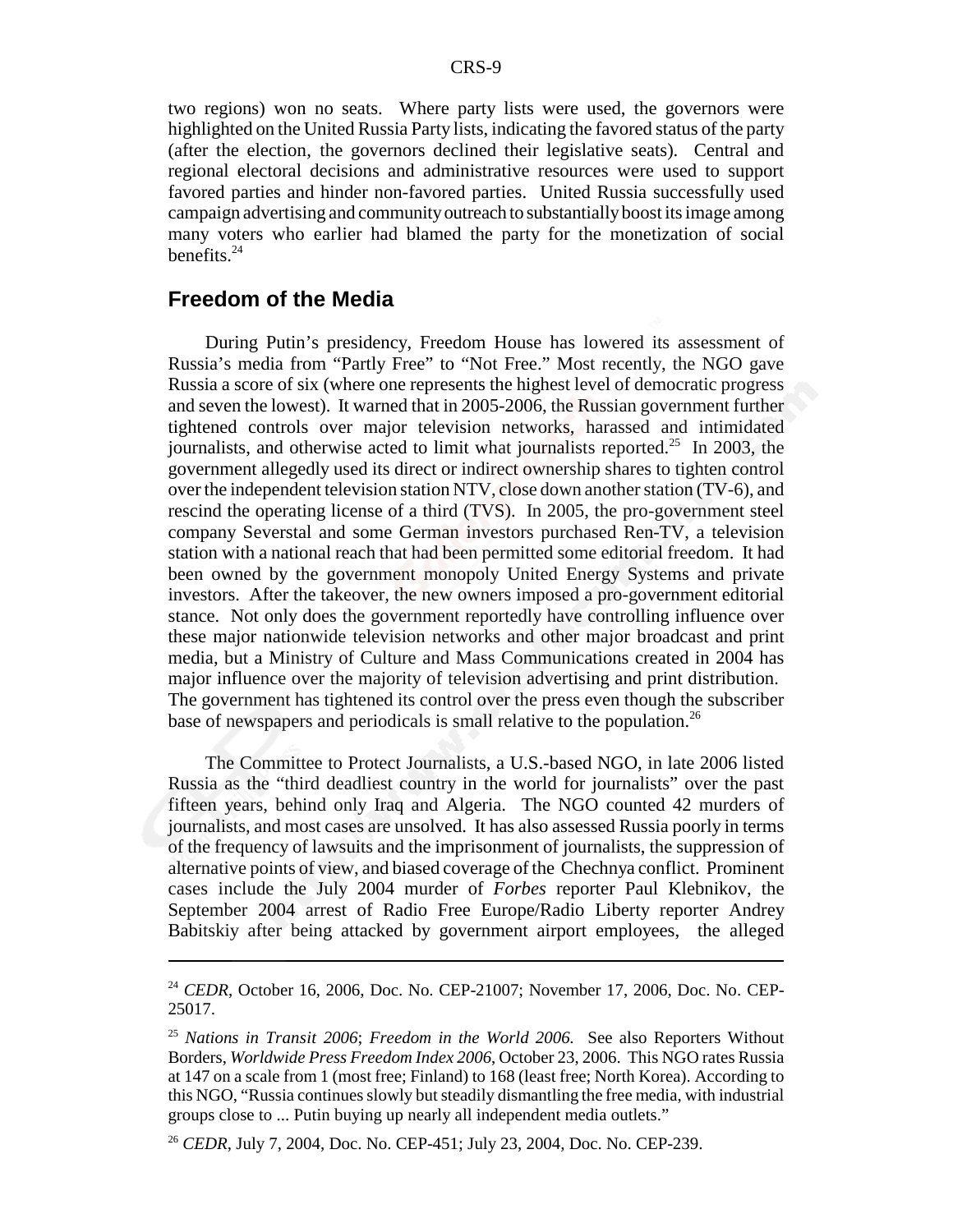poisoning in September 2004 of *Novaya gazeta* reporter Anna Politovskaya, the murder of *Novoe delo* reporter Magomedzagid Varisov in June 2005, and the murder of Politovskaya in October 2006. Babitskiy and Politovskaya in September 2004 had been en route to southern Russia during the Beslan hostage crisis, where Politovskaya hoped to help the government negotiate with the captors. The murders of Klebnikov and Politovskaya have not yet been resolved.<sup>27</sup>

## **Civil Society**

**Constraints on NGOs.** According to Freedom House and other observers, the status of civil society in Russia has worsened during Putin's presidency. The government increasingly has constrained the operations and financing of human rights NGOs that lobby for reforms, and declining public participation in political parties and NGOs weaken their influence over government policy. Worrisome trends have included Putin's criticism in his May 2004 state of the federation address that some NGOs receive foreign funding and "serve dubious group and commercial interests," rather than focusing on "severe problems faced by the country and its citizens."

After Putin's address, Russian Foreign Minister Sergey Lavrov met with several NGOs in June 2004 and called for them to present a united front to the world, such as by rebuffing criticism of Russia's human rights policies by the Council of Europe. Critics alleged that Lavrov's call appeared to mark efforts to re-create Soviet propaganda organizations under the control of intelligence agencies, such as the Soviet-era Committee for the Defense of Peace (its successor organization, the Federation of Peace and Accord, took part in the meeting). They also raised concerns that many of the NGOs that met with Lavrov appeared newly created, and that the government's aim was for these groups to crowd out established and independent  $NGOs.<sup>28</sup>$ 

In July 2005, President Putin re-emphasized his concerns about foreign funding for NGO political activities, asserting that "no self-respecting state will allow this, and we will not allow it." In November 2005, the Duma began consideration of a draft NGO bill banning the presence of branches of foreign NGOs in Russia, forbidding foreigners from belonging to Russian-based NGOs, and strengthening the auditing functions of the government to monitor and control foreign and domestic funding of NGOs. Some observers suggested that the bill reflected the Putin administration's perception that foreign-based or foreign-funded NGOs helped trigger "color revolutions" that overthrew governments in Georgia, Ukraine, and Kyrgyzstan, and that such NGOs similarly were subverting the Russian government.<sup>29</sup>

<sup>27</sup> Committee to Protect Journalists, *World's Worst Places to be a Journalist, Press Release*, May 3, 2004; and *Deadly News*, Fall-Winter 2006. In November 2006, Russia's Supreme Court overturned an acquittal of two suspects in Klebnikov's murder and ordered a retrial.

<sup>28</sup> *Moscow Times*, June 25, 2004. In March 2006, Lavrov reiterated this call for NGOs to burnish Russia's image abroad. *CEDR*, March 13, 2006, Doc. No. CEP-27099.

<sup>29</sup> Claire Bigg, Russia: NGOs Say New Bill Threatens Civil Freedom, *RFE/RL Russian* (continued...)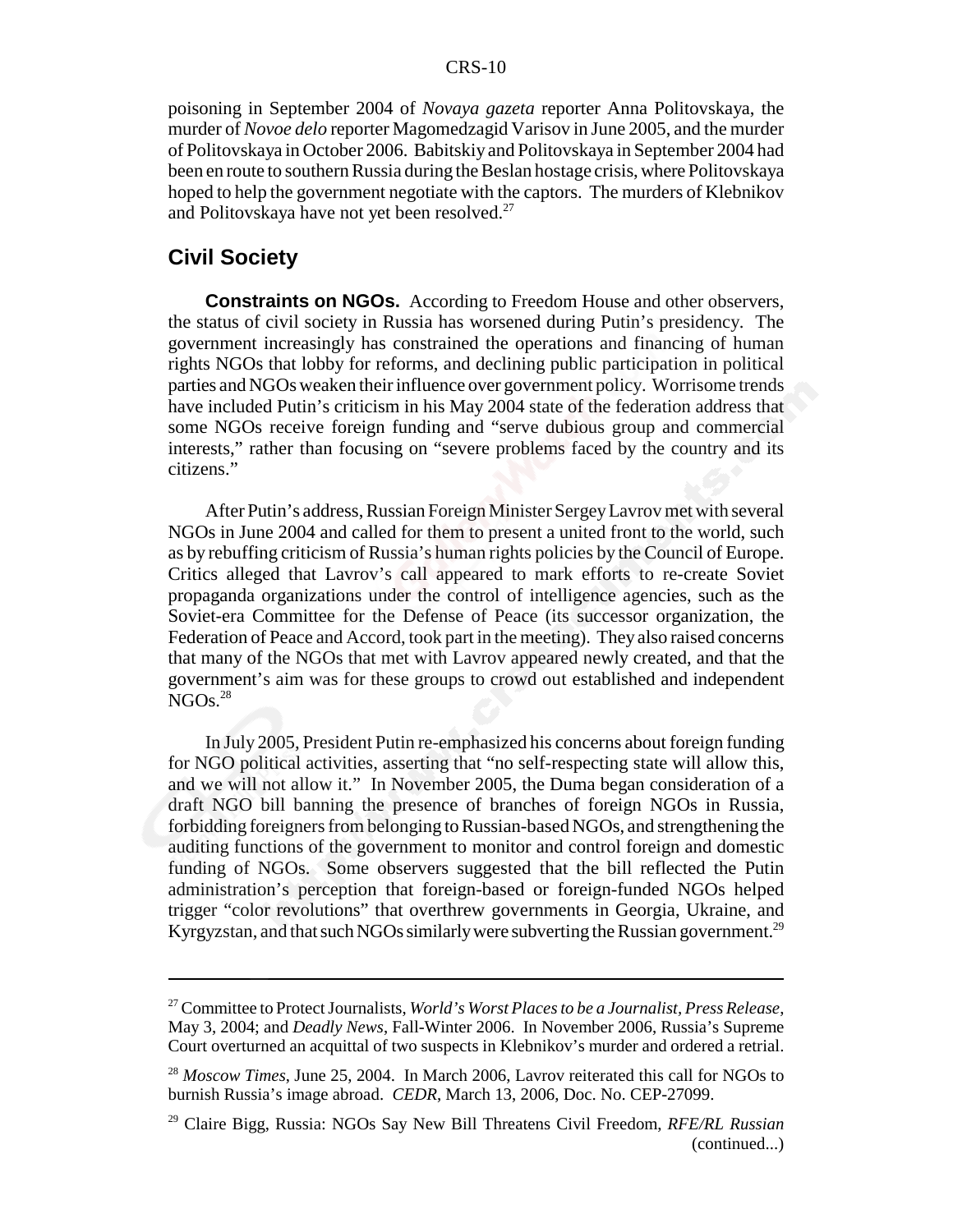Following harsh criticism of the draft NGO bill from many Russian and international NGOs and others, including U.S. officials, President Putin (and many Public Chamber members) suggested some changes to the draft to permit branches of foreign NGOs to operate in Russia under certain conditions. President Putin continued to argue that this legislative change, like others he had orchestrated, was prompted by the need to protect Russia from foreign "terrorist ideology." The bill was approved and signed into law in December 2005 and entered into force in April 2006.

Potentially worrisome provisions in the law include the ability of officials from the Federal Registration Service (FRS) to attend meetings of NGOs without their consent or a court order. If activities of the NGO do not match those described in registration documents, the FRS can call for legal proceedings against the NGO. The FRS may cancel the activities and ban financial transactions by Russian branches of foreign organizations. The law also imposes onerous annual reporting requirements on NGOs. According to FRS officials, a major goal of the law was to prevent foreign-based and other NGOs from engaging in activities that might be construed as political. As pointed out by the U.S. Commission on International Religious Freedom, "this purpose is not directly stated in the NGO law" and raises the specter that the FRS could close down democratization and human rights education and other programs deemed "harmful" to Russian "values."30 In one such case, the Stichting Russian Justice Initiative, a Dutch-based NGO providing legal assistance to Chechens, was denied registration under the new NGO law, allegedly for providing improper paperwork. $31$ 

New definitions of "extremist" activities subject to prosecution were enacted in July 2006 (see also below, *Political Parties*) that some observers warned could be used against NGOs not favored by the government. Perhaps indicative of such warnings, in October 2006 the Russian-Chechen Friendship Society (RCFS), an NGO aimed at facilitating peace in Chechnya and monitoring human rights, was closed down because its head had been given a suspended sentence for publishing articles by separatists. According to the human rights NGO Amnesty International, the closure "delivers a double blow — one to freedom of expression and another to civil society [and] sends a chilling signal that other NGOs stepping out of line can share its fate."<sup>32</sup>

In January 2007, Putin stated at a meeting with NGOs that his monitoring of the execution of the NGO law had indicated that "the fears some voiced over a likely onslaught on the NGOs by the authorities have turned out to be devoid of any foundation." He called for Russian businesses to contribute to NGOs to replace

 $29$  (...continued)

*Political Weekly*, November 23, 2005.

<sup>30</sup> *CEDR*, December 5, 2005, Doc. No. CEP-27094. Commission on International Religious Freedom, *Russia Policy Focus*, Fall 2006.

<sup>31</sup> Carl Schreck, Chechnya NGO Denied Registration, *The Moscow Times*, November 27, 2006.

<sup>32</sup> Amnesty International, *Press Release*, January 23, 2007.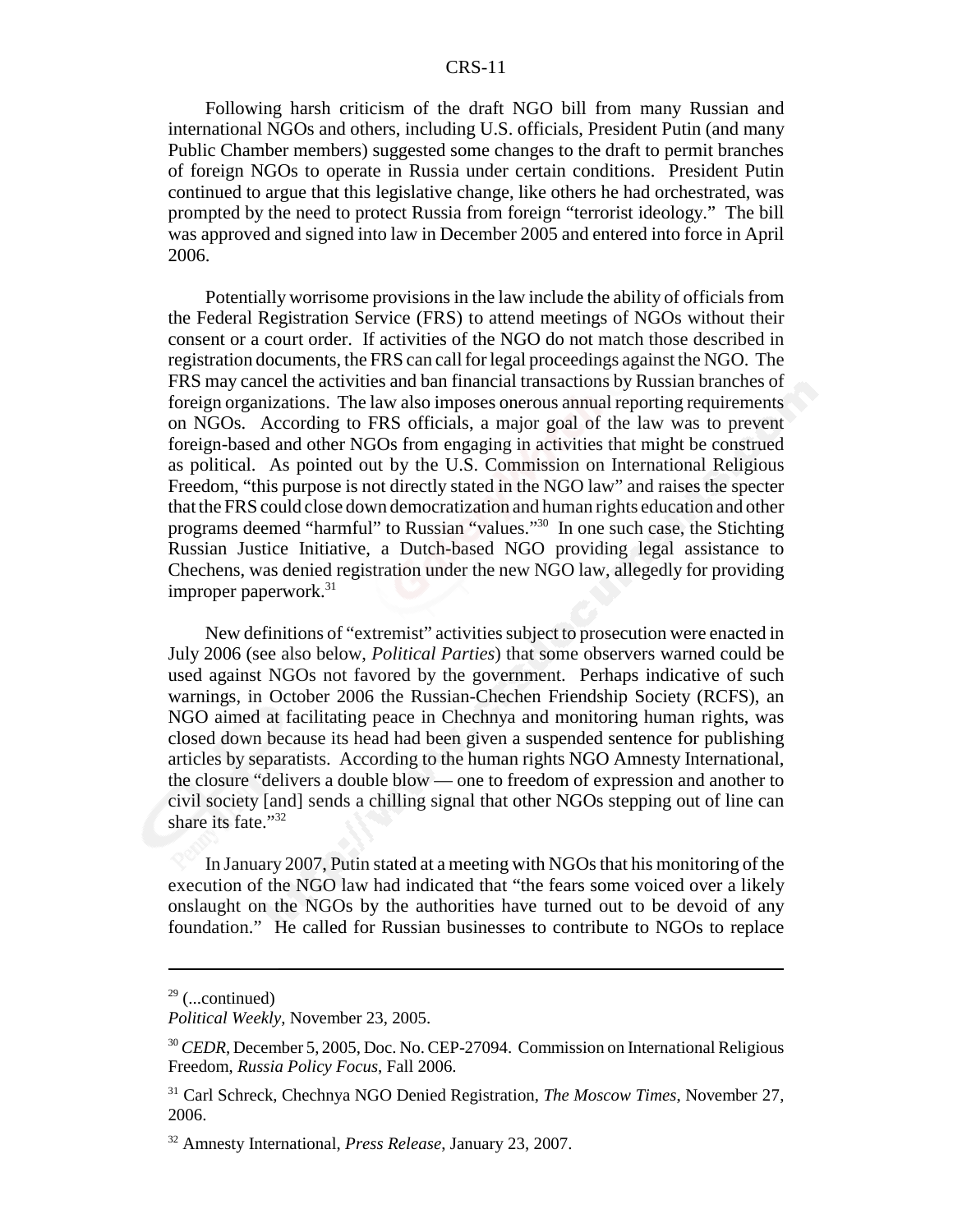support from foreign donors. Several NGOs disagreed with this assessment, telling Putin that the costs of preparing paperwork necessary to register a new NGO were onerous, so that small groups were basically barred from registering and operating legally, and that government inspections also imposed onerous costs.<sup>33</sup>

**Creation of the Public Chamber.** In the wake of the Beslan tragedy, authorities endeavored to manage the large number of public demonstrations throughout the country to make sure they were anti-terrorist, rather than antigovernment, gatherings. A few observers suggested that the demonstrations raised new fears in the Putin administration of public passions and spurred the proposal to create a "Public Chamber." As urged by Putin on September 13, "mechanisms to bind the state together" to fight terrorism would include strong political parties to make sure that public opinion is heard and a Public Chamber composed of NGOs that would discuss draft laws, oversee government performance, and possibly allocate state grants. The influence of public opinion also would be bolstered, he claimed, by setting up citizens' groups that would pass on information to security and police agencies and help the agencies "maintain public order."34 A primary architect of the Chamber's work, deputy chief of the presidential staff Vladislav Surkov, allegedly stated that it would help divert and ameliorate public passions. Rejecting the necessity of a Public Chamber, some democracy advocates called instead for strengthening legislative functions, parties, and NGOs to represent citizens' interests.<sup>35</sup>

The 126 members of the Public Chamber were selected in late 2005. One-third were appointed by President Putin. These 42 members in turn selected another 42 members (representing the heads of NGOs and other non-profit organizations), and these 84 members selected the final 42 (representing regionally-based organizations). Members included prominent artists, singers, scientists, editors, lawyers, businessmen, and religious leaders. The first session of the Chamber was held in January 2006. It set up over a dozen public oversight commissions. Virtually all were headed by President Putin's appointees. Addressing the session, President Putin stated that the Chamber would ensure popular influence over state institutions, "real independence" of the mass media, public control over the use of budget funds allocated for presidential projects, input into law-making, and oversight over the activities of NGOs. Some critics compared some of these reputed responsibilities to those of the Soviet-era People's Control Committees, which supposedly permitted workers to oversee the operations of state agencies and to publicize shortcomings.<sup>36</sup> Appearing to belie their reputed functions, the Public Chamber's newly created

<sup>33</sup> *ITAR-TASS*, January 11, 2007; *CEDR*, January 11, 2007, Doc. No. CEP-950355.

<sup>34</sup> *CEDR*, September 9, 2004, Doc. No. CEP-348; September 13, 2004, Doc. No. 92. Putin first broached the idea of a "public chamber" in May 2004. *CEDR*, May 26, 2004, Doc. No. CEP-67.

<sup>35</sup> Alexey Arbatov, *BBC Monitoring*, September 16, 2004*; CEDR*, December 12, 2004, Doc. No. CEP-73 and Doc. No. CEP-56; January 25, 2006, Doc. No. CEP-380002.

<sup>36</sup> *CEDR*, January 22, 2006, Doc. No. CEP-27036, CEP-27007, and CEP-27048. Others compared it to the Soviet-era Congress of People's Deputies or the Supreme Soviet, rubberstamp legislative bodies. *CEDR*, November 30, 2005, Doc. No. CEP-6001.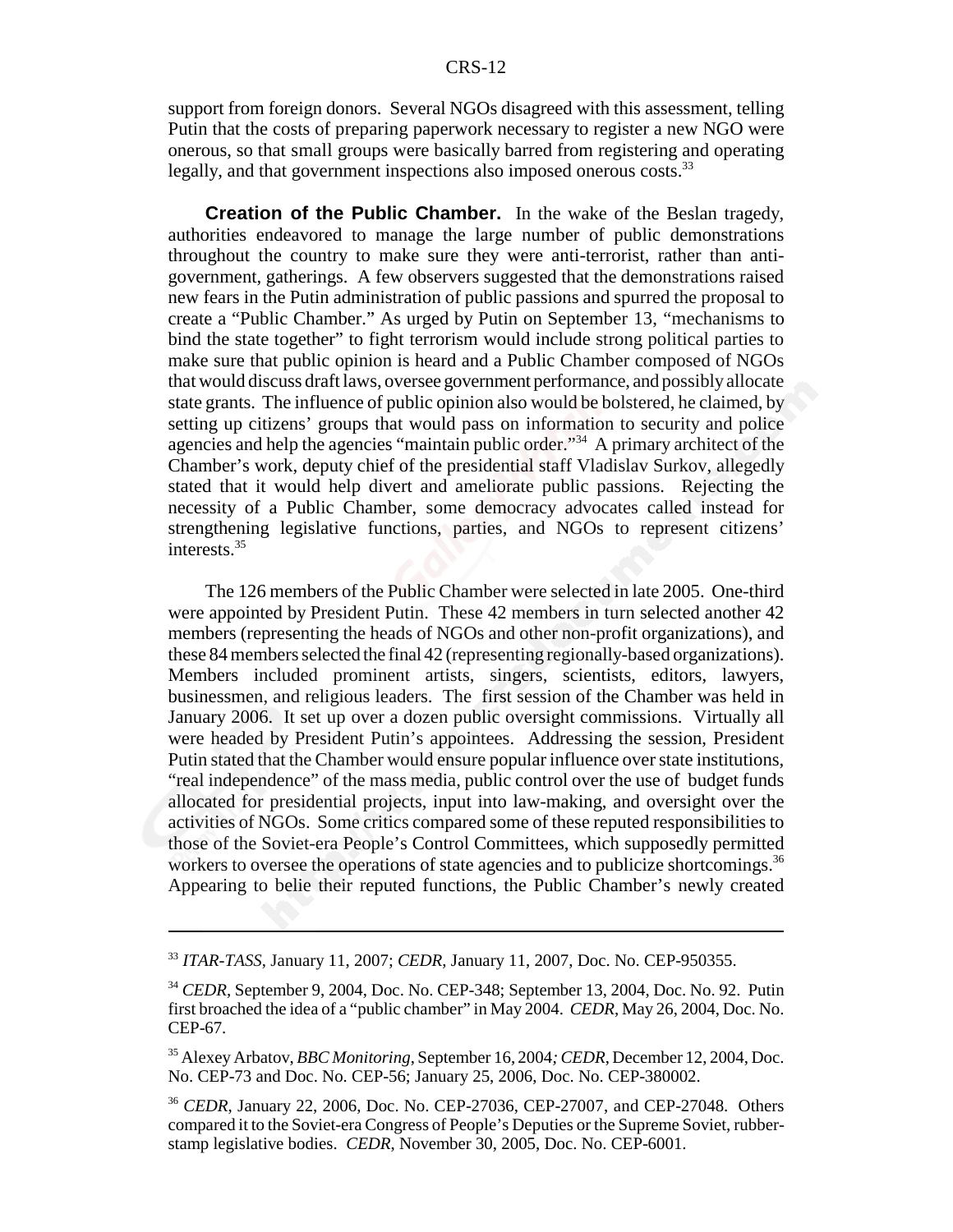Commission for Public Monitoring of Law Enforcement and Military Structures, the Commission on Questions of Tolerance and Freedom of Conscience and the Commission on Media held meetings in February 2006 closed to the media.<sup>37</sup>

In September 2006, the Public Chamber announced that proposals from over 500 NGOs for government funding would be granted. Reportedly, the presidential administration made the final decisions on funding following recommendations from the Public Chamber. Some critics alleged that mostly pro-government NGOs including those linked to many members of the Public Chamber or to progovernment political parties — had been selected and that some nonfavored democracy and human rights NGOs had been denied funding. These critics also claimed that the criteria for selection were not transparent, except for the requirement that NGO show that they can "cooperate" with the government.<sup>38</sup>

**Public Opinion.** Polls in Russia have been interpreted as both proving and disproving that Russians value democracy. U.S. researcher Richard Pipes has concluded from his examination of polls conducted in 2003 that "antidemocratic [and] antilibertarian actions" by Putin "are actually supported" by most Russians, and that no more than one in ten Russians value democratic liberties and civil rights. The disdain for democracy, he argues, reflects Russians' cultural predilection for order and autocracy over freedom.<sup>39</sup> Other observers reject placing the bulk of blame for faltering democratization on civil society. Russian analyst Alexander Lukin has objected to Pipes' conclusions, arguing that Russians embraced democracy in the late 1980s, and that while the term "democracy" since then has fallen into disfavor in political discourse, Russians continue to value its principles.<sup>40</sup>

Recent polls seem to illustrate the mixed attitudes of Russians toward various aspects of democratization. Several polls by Russia's privately-owned Levada Center over the past two years seem to indicate that most Russians value social rights more than political rights and do not object to the idea of well-liked President Putin holding substantial power. According to polls taken by the Levada Center in early 2006, a majority of respondents thought the government should urgently address economic and social issues, while only 12%-13% thought that President Putin or a possible successor should emphasize democratization and human rights. The Levada Center concluded from the polls that "most people would like the country to follow the same course that Putin is taking it on."41 However, another poll by the Levada Center in November 2005, which asked whether President Putin was doing a relatively good job defending democracy and human rights, appeared to tap some

<sup>37</sup> *CEDR*, February 13, 2006, Doc. No. CEP-21002; February 17, 2006, Doc. No. CEP-21011.

<sup>38</sup> *CEDR*, September 21, 2006, Doc. Nos. CEP-9002 and CEP-9007.

<sup>39</sup> Richard Pipes, *Foreign Affairs*, May-June 2004; Richard Pipes, *Russian Conservatism and Its Critics*, Cambridge: Yale University Press, 2005; Dmitriy Babich, *Russia Profile*, August 23, 2004.

<sup>40</sup> Alexander Lukin, *Moscow Times*, July 21, 2004; Colton and McFaul, pp. 223, 228.

<sup>41</sup> Leonid Aleksandrovich Sedov, Opinions About the Country and the World, *CEDR*, May 26, 2006, Doc. No. CEP-313002.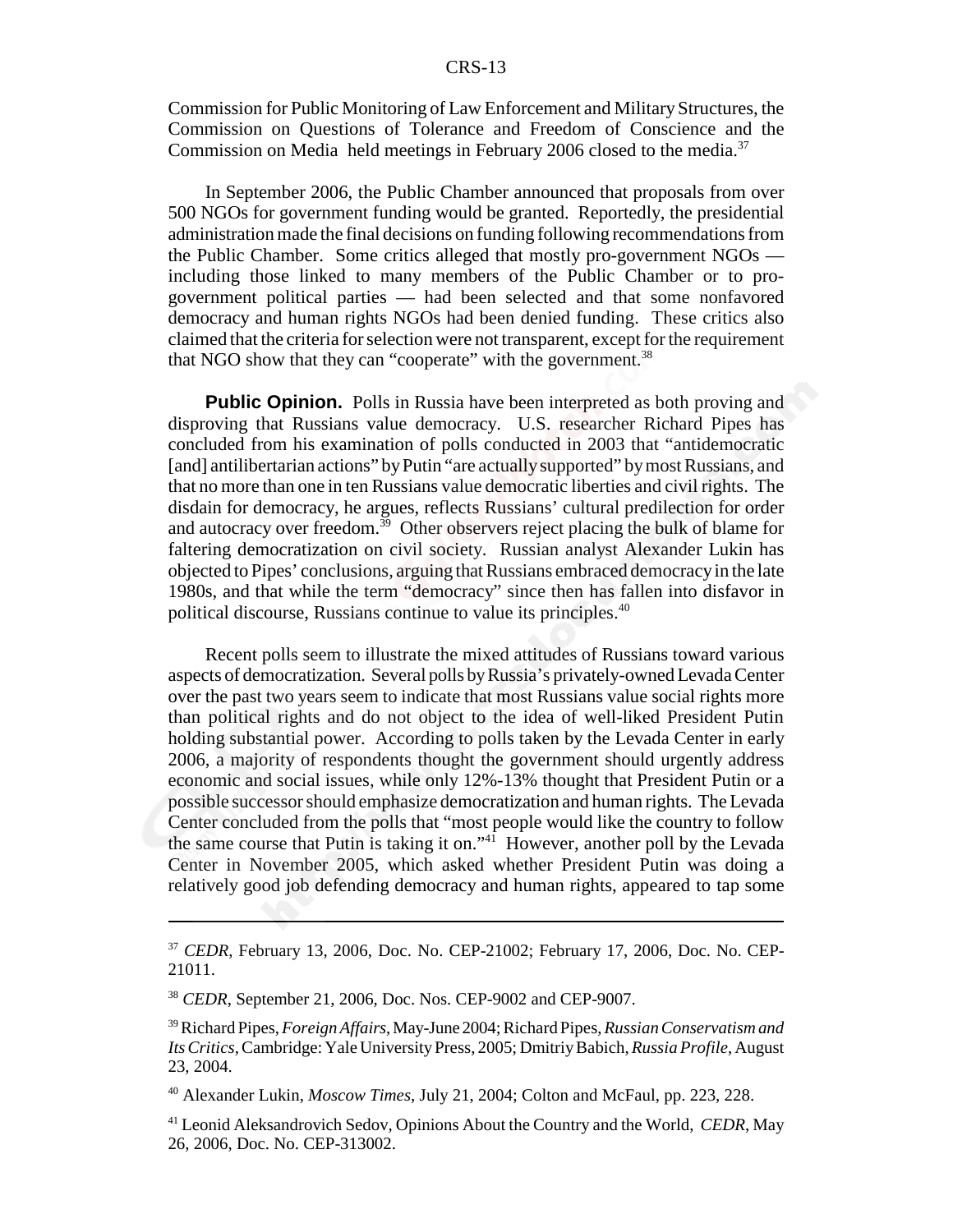popular concern about recent trends. In this poll, 46% of respondents viewed Putin as doing a good job, but 43% expressed reservations.42

Popular attitudes toward democratization and human rights can differ according to the questions and issues addressed. Some specific questions have revealed positive attitudes toward aspects of democracy among some fraction of Russians. Although polls suggest that Russians appear to uniformly trust President Putin, a March 2006 poll by the Levada Center found that 60-61% of respondents tended not to trust the court system or prosecutors.<sup>43</sup> According to late 2005 national polls by the Levada Center, 66% of respondents felt that there needed to be an effective political opposition, and 57% felt that the media should scrutinize the conduct of officials. A July 2006 poll by the Levada Center found that 32% of respondents believed that Russia should return to a one-party system, while 42% favored at least a two-party system.44 A late 2005 poll by the government-financed All-Russia Center for the Study of Public Opinion on Social and Economic Questions (VtsIOM) found that one-half of respondents did not oppose democratization assistance from foreign countries. However, only about one-third viewed such assistance from the United States as acceptable, in part because of suspicions about U.S. intentions. An early 2006 poll by the Levada Center found that 37% of respondents considered it acceptable for Russian NGOs to accept foreign grants, while 42% considered it unacceptable.<sup>45</sup>

Several polls appeared to document the initial opposition of many Russians to the elimination of direct gubernatorial elections, but this viewpoint may have changed. Although nearly one-half of those polled nation-wide objected to eliminating such elections in late 2004, less than one-third objected in late 2005, perhaps reflecting growing resignation or indifference.<sup>46</sup>

**Political Parties.** Putin has orchestrated several changes to the electoral system that he claims will create a strong and stable party system with fewer parties. These changes are resulting in party mergers, with small parties joining together or joining larger parties in order to survive. The changes include giving parties the exclusive prerogative to nominate candidates, providing state funding that benefits parties that have received more votes, requiring parties to have at least 50,000 members spread across the country in order to be legally registered (thus eliminating regional parties), making party list voting the only method of election to the Duma (see below) and raising the bar to gaining seats in the Duma from 5% to 7% of the vote.

At the same time, the Putin administration has moved against unfavored parties and activities. Many observers suggest that the arrest of Vladimir Khodorkovskiy, the

<sup>42</sup> *CEDR*, December 12, 2005, Doc. No. CEP-18003.

<sup>43</sup> *CEDR*, July 28, 2006, Doc. No. CEP-313005.

<sup>44</sup> Will Russia Have its Own Elephant and Donkey? *RIA Novosti*, August 22, 2006.

<sup>45</sup> *CEDR*, December 15, 2005, Doc. No. CEP-11002; July 28, 2006, Doc. No. CEP-313005.

<sup>46</sup> *CEDR*, September 15, 2005, Doc. No. CEP-11005.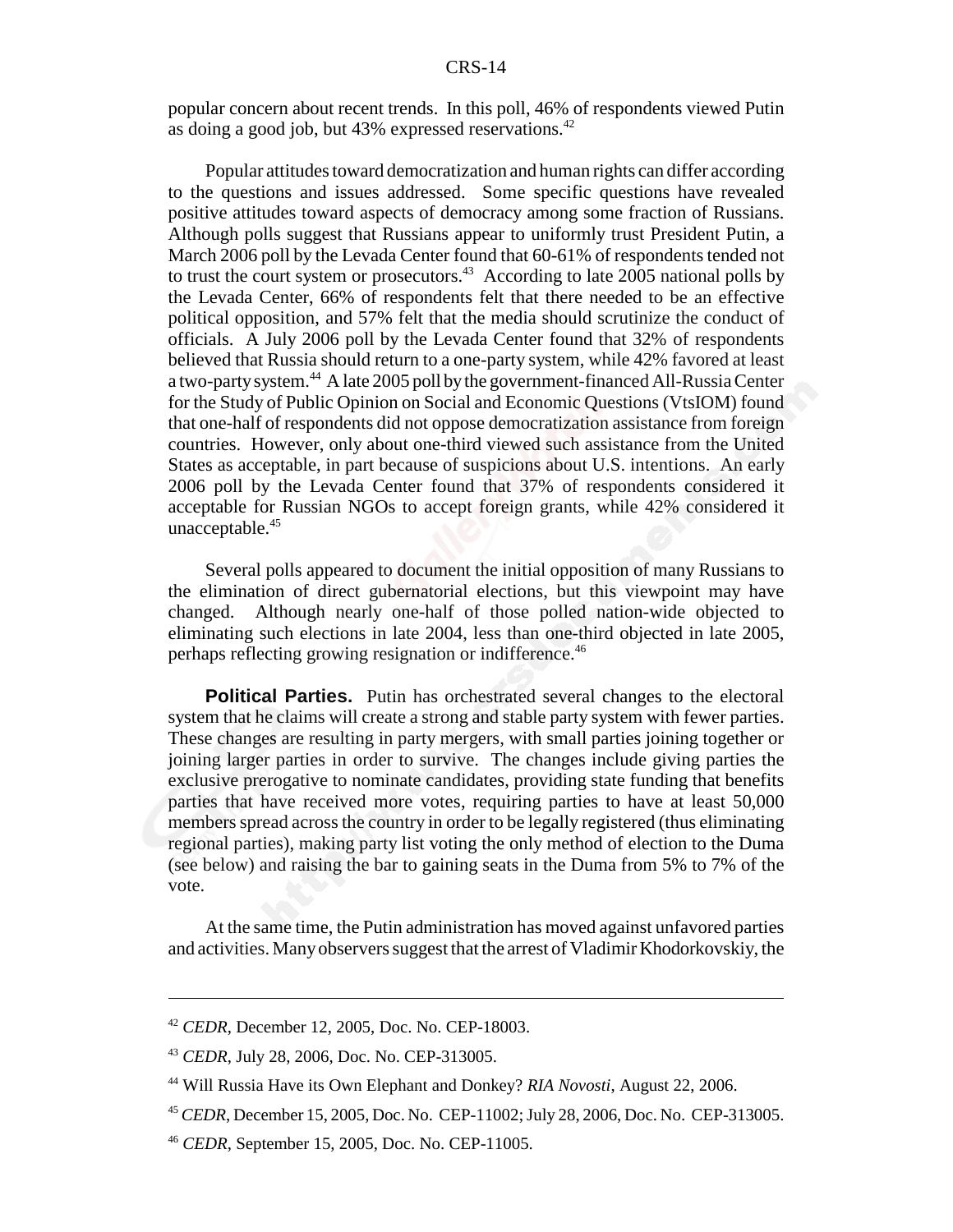head of the Yukos oil firm, in late 2003 was motivated at least in part by his political ambitions and his support for the democratic liberal opposition Yabloko Party in the upcoming Duma election. In this view, Putin aimed to block the so-called oligarchs (leaders of the top private firms) and other entrepreneurs from gaining greater political influence through support for opposition parties and for candidates in singlemember district races. Since Khodorkovskiy's arrest and imprisonment, businessmen sharply have reduced their donations to opposition parties, and business groups have pledged fealty to Putin.

Apparent government manipulation of the party system included its substantial support during Putin's first term to bolster the appeal of Unity (renamed United Russia) as the "presidential party."<sup>47</sup> The Putin administration also was widely viewed as helping to create the Motherland bloc in 2003 to appeal to nationalist elements of the Communist Party and to members of small fascist groups. Some observers speculate that the Putin government was surprised by the strength of Motherland's electoral support. Although widely viewed as a creature of the Kremlin, Motherland claimed that it was a "loyal opposition" to the government in the Duma. The "opposition" component appeared to become a reality during early 2005 when Motherland sided with protesters who were against the monetization of social benefits (these benefits previously had involved free or discounted goods and services). Moving against this disloyalty, the Putin administration allegedly blocked the party from participating in most regional elections and orchestrated Dmitri Rogozin's ouster as party head in March 2006.

In July 2006, Motherland announced that it would merge with Federation Council chairman Mironov's Party of Life.<sup>48</sup> Paradoxical to the concept of democratic political parties, the merger was worked out in secret and was later announced to the party members as a fait accompli. Also paradoxical was the merger of a larger party possessing some electoral success with a smaller party with less electoral success. In late October 2006, the Pensioners Party also merged with the Party of Life, and the new grouping renamed itself the Just Russia Party.

According to one scenario, the Putin administration (and United Russia) in 2005-2006 projected that United Russia, the Communist Party, and the Liberal

<sup>47</sup> Eugene Ivanov, Sovereign Democracy: Is it United Russia's Ideology? *Johnson's Russia List*, No. 15, January 22, 2007. According to Ivanov, United Russia's bureaucratic base has resisted urging by the Putin administration to adopt the ideology of "sovereign democracy," to include respect for private property and for small to medium-sized business.

<sup>48</sup> *CEDR*, March 24, 2006, Doc. No. CEP-950192; April 5, 2006, Doc. No. CEP-379001; July 28, 2006, Doc. No. CEP-25003. The announcement of the merger claimed that the new party would remain the "loyal opposition" and would "counterbalance the influence exerted by the party of power on the processes taking place in this country." The Party of Life released an alleged speech to party officials given by the deputy chief of the presidential administration, Vladislav Surkov, in March 2006 in which he called for the party eventually to become the favored "second leg," joining United Russia (with each party headed by a legislative chamber speaker) in a two-party system. He also reputedly stated that it would be better if disgruntled citizens voted for this party rather than for "destructive forces." *CEDR*, July 27, 2006, Doc. No. CEP-380001; The Minimal Minutes, *Kommersant*, August 16, 2006.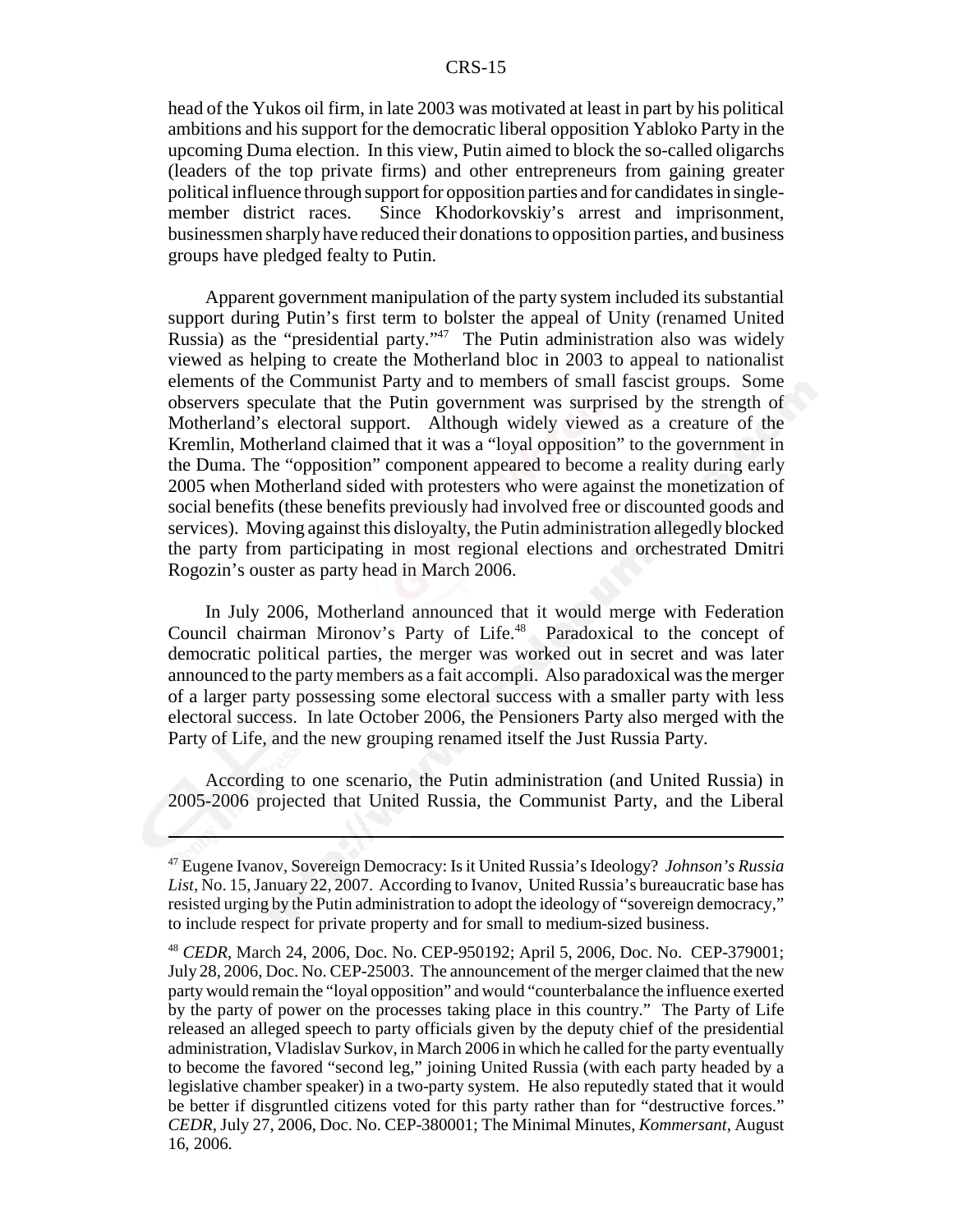Democratic Party would likely win seats in a prospective Duma election in 2007 but feared that United Russia might fall short in winning two-thirds of the seats. Deciding not to rely on the support of the Liberal Democratic Party in the Duma, and determined to further reduce the power of the Communist Party, the Putin administration launched the creation of the pro-government Just Russia Party. United Russia hopes to rely on Just Russia to take votes from the Communist Party and the Liberal Democratic Party and win a number of seats. By this means, United Russia hope to form a super-majority in the Duma in alliance with Just Russia (perhaps with some cooperation from a weakened Liberal Democratic Party).49

Following the enactment of new requirements for party registration, the Federal Registration Service announced in late October 2006 that 19 out of 35 parties had successfully re-registered. The requirements that a party must have more than 50,000 members disbursed throughout every federal component — with at least 500 members in half of the components and 250 in the other half — led to the loss of legal standing for 16 previously registered parties that were essentially moribund, too small, or only based in a few regions. Opposition parties that were re-registered included the Communist Party, Yabloko, and the Union of Right Forces.

Analyst Stephen White has suggested that because the large majority of Russian citizens do not belong to political parties or identify with them, the parties remain weak and highly vulnerable to manipulation by the government. This manipulation, in turn, harms the development of stable and legitimate party organizations, memberships, and platforms. He argues that as long as this situation prevails, Russian citizens will lack one of the primary means in a democracy of influencing policy and personnel in the political system. Another analyst, Steven Fish, suggests that the constitutional system plays an important role in creating such a situation. Russia's weak legislature, he argues, discourages citizens from participating in parties, while the strong presidency provides grounds for the growth of authoritarianism.<sup>50</sup>

*Electing All Duma Members by Party Lists.* In August 2004, a working group of the CEC, with Kremlin support, proposed to eliminate single-member districts in the Duma in favor of having all seats determined by the proportion of votes each party won nationally. It argued that proportional representation would give more importance to minority parties and regions with small populations.<sup>51</sup> It also argued that proportional voting would reduce the alleged practice of "buying" single member seats. $52$  After the Beslan tragedy, Putin in September 2004 included

<sup>49</sup> Dmitriy Badovskiy, *Gazeta.ru*, August 6, 2006, in *Johnson's Russia List*, August 7, 2006.

<sup>50</sup> Stephen White, Russians and Their Party System, *Demokratizatsiya*, Winter 2006, pp. 7- 23; Steven Fish, Stronger Legislatures, Stronger Democracies, *Journal of Democracy*, January 2006, pp. 5-21.

<sup>51</sup> *Kommersant*, August 30, 2004; *CEDR*, June 4, 2004, Doc. No. CEP-366.

<sup>52</sup> Mikhail Vinogradov, *Izvestia*, September 24, 2004; Maksim Glikin, *Nezavisimaya gazeta*, October 4, 2004. This view is supported by CEC chairman Aleksandr Veshnyakov, who claimed that eliminating single-member districts would prevent "buying democracy with (continued...)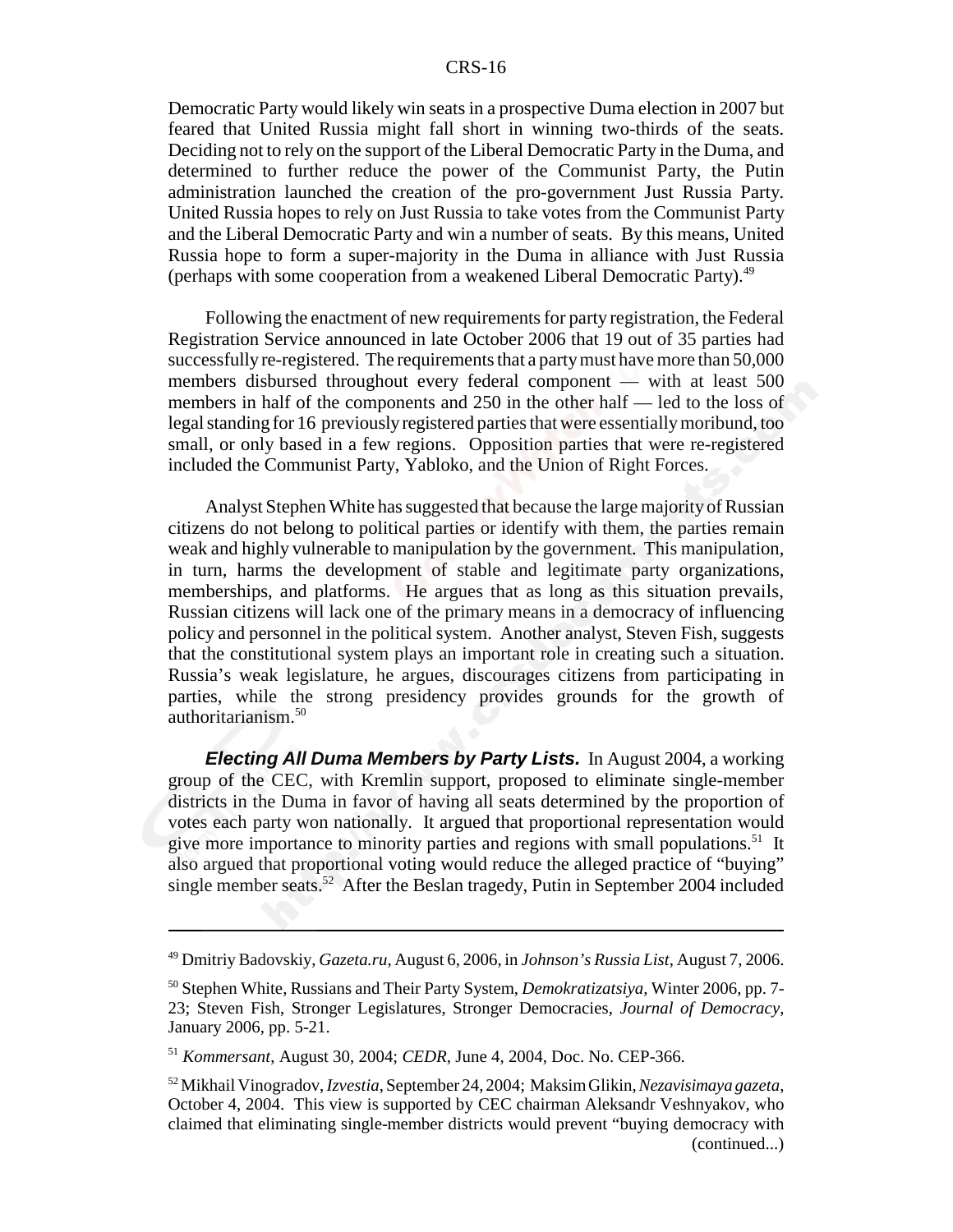this proposal in his package of electoral "reforms," claiming that proportional elections would strengthen public unity in the war on terrorism. After popular dissatisfaction in Ukraine with vote-rigging resulted in an "orange revolution" there that brought reformists to power, the Putin administration (and the ruling United Russia Party) appeared more committed to making Russia's electoral code less democratic, according to some critics. Another spur to efforts to limit and control popular participation may have been the mass protests in early 2005 over the monetization of social benefits. This shift to party list voting in Duma elections was enacted in May 2005.

Other observers familiar with party list voting for legislatures in democratic countries have taken a supportive or neutral stance regarding the new electoral law. German analyst Alexander Rahr argued that party list voting was practiced in Europe and is "quite in line with the political practice of any democracy." Russian analyst Konstantin Simonov likewise asserted that "elections according to party lists, tested by experience in many countries, create perfect opportunities for the development of political parties." These observers argue that eliminating single-member district legislative elections at all levels will eliminate nonparty candidates, hence strengthening parties and making them better able to articulate citizens' interests.<sup>53</sup>

 Besides establishing party list voting, the 2005 Law on Electing State Duma Deputies banned electoral party blocs, raised the minimum percentage of votes necessary for a party to gain seats in the Duma from 5% to 7%, lowered the percentage of invalid signatures permitted in registering a candidate, and forbade parties or partisan groups from helping transport voters to the polls. Perhaps ominously for foreign NGOs, it stated that their efforts "to assist or impede the preparations for, and conduct of, elections ... will not be tolerated." It also stated that foreign electoral observers had to be invited by the president, the Federal Assembly, or the CEC. Appearing to stifle free debate, the law stated that deputies had to adhere to party discipline as members of party factions in the Duma, and if they did not, they had to resign their seats. Seemingly positive elements of the law included directing Federation Council and Duma members to endeavor to represent their assigned constituents, forbidding legislators from holding most executive branch posts, banning the use of government premises and property (without compensation or equal access) for campaigning, and stipulating days for elections at all levels. Virtually all attempts by opposition deputies in the Duma to change the draft law as

 $52$  (...continued)

dirty money." *CEDR*, June 4, 2004, Doc. No. CEP-366. Appearing contrary to Veshnyakov's assertion, "businessmen" and others reportedly purchased slots on party lists in regional elections held in 2006.

<sup>53</sup> *Rossiyskaya gazeta*, September 15, 2004; Vladimir Ignatov, *Trud*, September 15, 2004; Jonathan Riggs and Peter Schraeder, *Demokratizatsiya*, Spring 2004. Eric Kraus has asserted that single-member district candidates for the Duma usually have been "cronies" of the governors or oligarchs. *Johnson's Russia List*, September 25, 2004. In the case of the December 2005 Moscow City Duma election, Aleksey Makarkin, Deputy General Director of Political Technology Center, similarly argued that the opposition party list winners "will ... not be dependent on the executive branch of government, as some of the liberal candidates from single-seat districts were in previous convocations of the Moscow City Duma." *CEDR*, December 5, 2005, Doc. No. CEP-4002.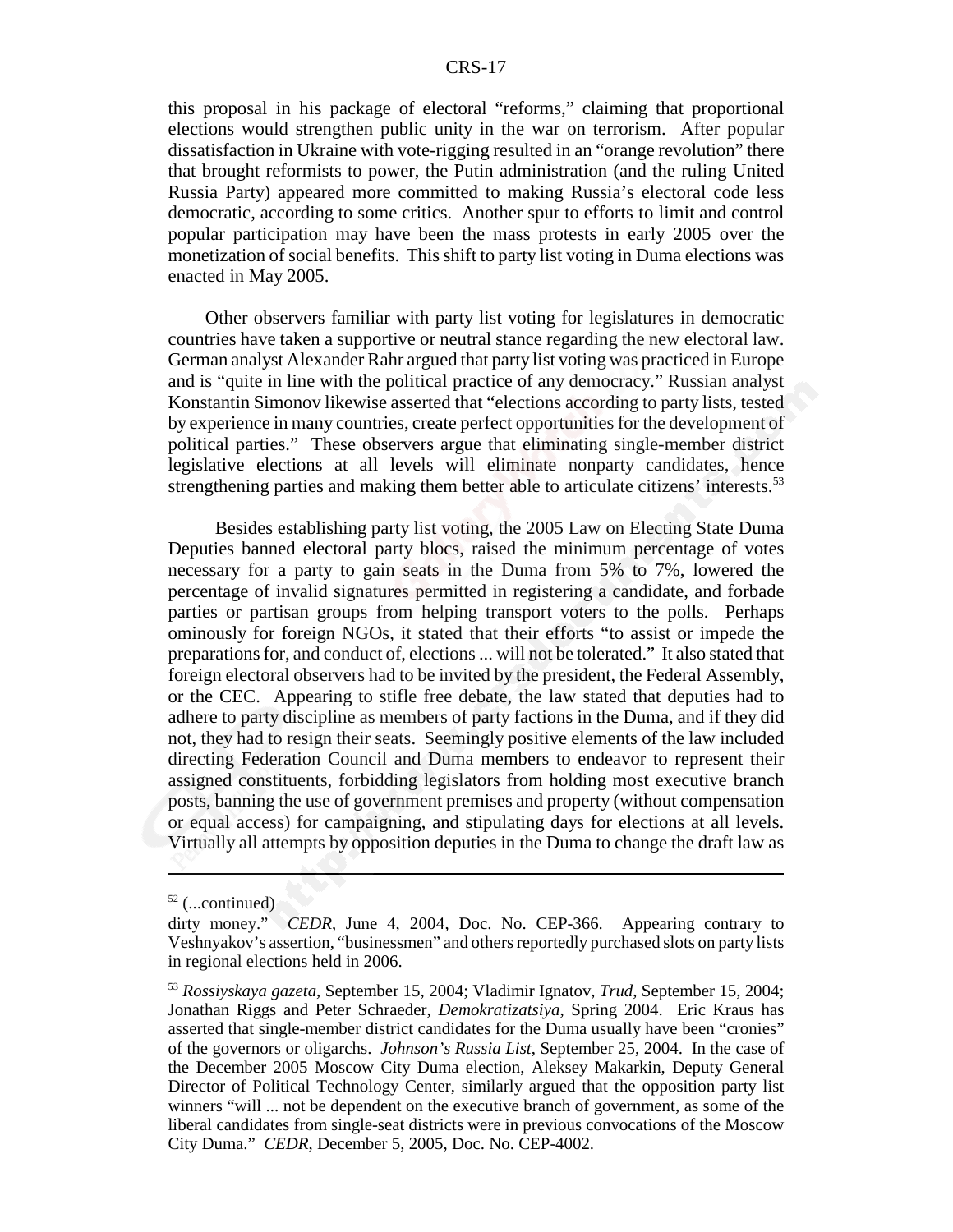submitted by the Putin administration were defeated by the pro-government United Russia Party.54

Critics of the changes charged that they aimed "to redistribute ... deputy accountability from the voters to the [government loyalists] who compile the party lists."55 They also raised alarms that, in the condition where United Russia is the dominant party, elections may come to resemble Soviet-era elections where citizens were mobilized to vote for the roster of the Communist Party. Some critics claimed that the Putin government's main aim was to eliminate the surviving minor party and independent "back-bench" deputies, who often were the sole critics of governmentinitiated bills. One Russian commentator viewed the law as indicating that the Putin administration equated the threat of terrorism to political opposition, and aimed to eliminate both.<sup>56</sup>

In July 2006, Putin signed into law amendments to a 2002 law on extremism that widened the category of "extremists" subject to criminal prosecution. Some democratic liberal politicians raised concerns about the broadening of the definition of extremism to include obstructing the activities of government officials, defaming officials, "undermining the country's security, seizing or usurping power, forming illegal armed formations, staging mass unrest, terrorist activities, or public justification of terrorism, as well as inciting racial, ethnic, religious, and social discord by means of violence or calls for violence." Also, public appeals or speeches "prompting" such rioting and acts might be judged as extremist. These politicians warned that such a vague definition of extremism could easily be used to disqualify individuals disfavored by the government from participating in elections. Some journalists likewise raised concerns that defamation suits could result in their being branded as "extremists."57

In October 2006, the Federation Council proposed amendments expanding the applicability of the extremism law to include closing down political parties so that they could not take part in elections, if they are judged to be "extremist." The Duma is planning to examine the amendments in Spring 2007. The Communist Party and the Union of Right Forces were among parties that denounced the amendments, with Communist Party head Gennadiy Zyuganov terming them another step by United Russia to deprive opposition candidates "of any possibility of taking part in elections at all.... [A]lmost any critical statement addressed to the authorities can be interpreted

<sup>&</sup>lt;sup>54</sup> Veshnyakov has stated that he supported the 5% barrier for winning Duma seats, while the original proposal was for a 10% barrier, and that a compromise of 7% was worked out. He has argued that two conditions on the 7% rule — that at least two parties have seats and that they share at least 60% of the vote — improve the representative nature of the Duma. *CEDR*, November 30, 2006, Doc. No. CEP-23018.

<sup>55</sup> Nikolay Petrov, *Moscow Times*, September 15, 2004.

<sup>56</sup> *CEDR*, August 18, 2004, Doc. No. CEP-215; September 5, 2005, Doc. No. CEP-379002; Robert Coalson, *RFE/RL Feature Articles*, October 11, 2004.

<sup>57</sup> *CEDR*, December 14, 2006, Doc. No. CEP-380001; August 3, 2006, Doc. No. CEP-21007; July 12, 2006, Doc. No. CEP-21005.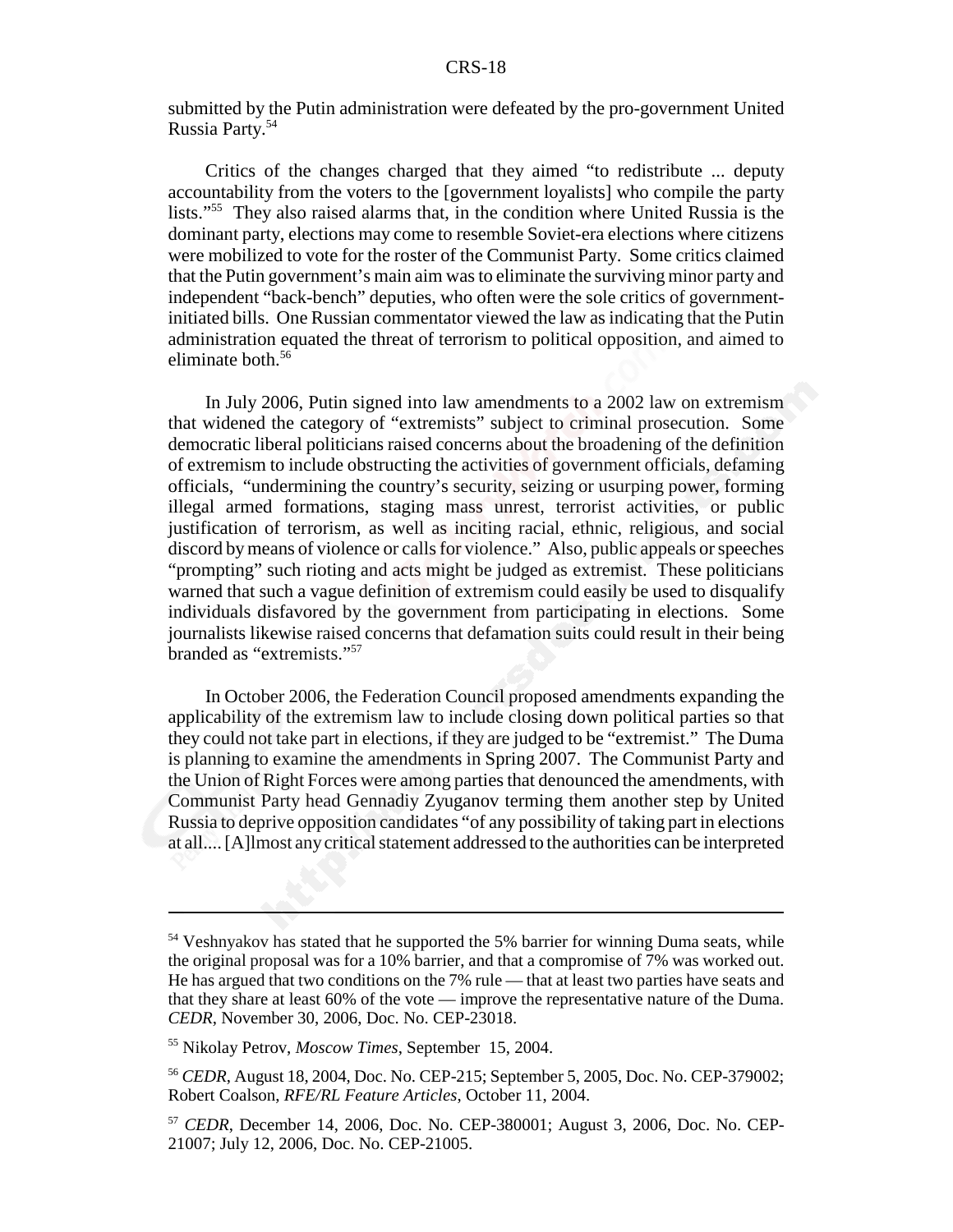as extremism if they want."58 In a surprise move, the head of the CEC, Aleksandr Veshnyakov, also denounced the proposed provisions on extremism, asserting that they should not "exclude parties and politicians from lists of candidates for positions of power only because they criticize the existing order in the country."59

Veshnyakov denounced a draft law on amendments to electoral laws and civil procedures when it was introduced in early July 2006. He stated that it reflected a view that "everything must be regulated and in that way no candidate the government does not like will be permitted to participate in an election." He warned that if the changes become law, "we will have elections without choices, as it was in fact in Soviet times." He objected to one amendment that would resurrect the practice of early voting (balloting before election day, ostensibly for those unable to get to the polls), which was subject to abuse. He also objected to language creating onerous procedures for a candidate to register and easier grounds for revoking registration.<sup>60</sup> In November 2006, the Duma dropped some of the provisions he objected to and the law was enacted.

Provisions included in the enacted law that Veshnyakov viewed as unnecessary or as having some undesirable consequences included the elimination of the option on the ballot to vote against all candidates, a holdover from the Soviet period. He argued that this option was insurance against conditions where the authorities had blocked popular opposition candidates from running. He also felt unease about the elimination of the requirement that a minimum percentage of 20% of voters had to turn out in an electoral district for the results to be valid. He argued that the elimination of this requirement might contribute to un-advertised elections where a scant number of trusted voters would ensure the desired outcome of the authorities.<sup>61</sup>

## **Other Issues of Democratic Development**

**Independence of the Judiciary.** According to legal scholar Peter Solomon, Putin's presidency has witnessed important judicial and legal reforms,<sup> $62$ </sup> but these

<sup>58</sup> *CEDR*, October 27, 2006, Doc. No. CEP-25004.

<sup>59</sup> *ITAR-TASS*, July 3, 2006.

<sup>60</sup> *CEDR*, June 28, 2006, Doc. No. CEP-11004; July 12, 2006, Doc. No. CEP-21005; July 18, 2006, Doc. No. CEP-19002. Veshnyakov also stated that "we need ... free and fair and democratic [elections], which forces the government to refrain from making absurd decisions and to think about what it is doing and what it should bring to the elections, rather than bringing the people to the boiling point."

<sup>61</sup>*CEDR*, November 10, 2006, Doc. Nos. CEP-950009 and CEP-11015; November 23, 2006, Doc. No. CEP-25002; November 30, 2006, Doc. Nos. CEP-23005 and CEP-23018; *ITAR-TASS*, August 30, 2006 and November 23, 2006. In January 2007, Veshnyakov raised concerns that a Duma bill to permit individuals without legal educations to serve on the Central Electoral Commission or to head regional electoral commissions might contribute to politicizing the commissions. *CEDR*, January 17, 2007, Doc. No. CEP-950175.

 $62$  Reforms include the adoption and early stages of implementation of criminal, civil and arbitrazh codes, increased funding of the courts and legal salaries, and jury trials. Peter (continued...)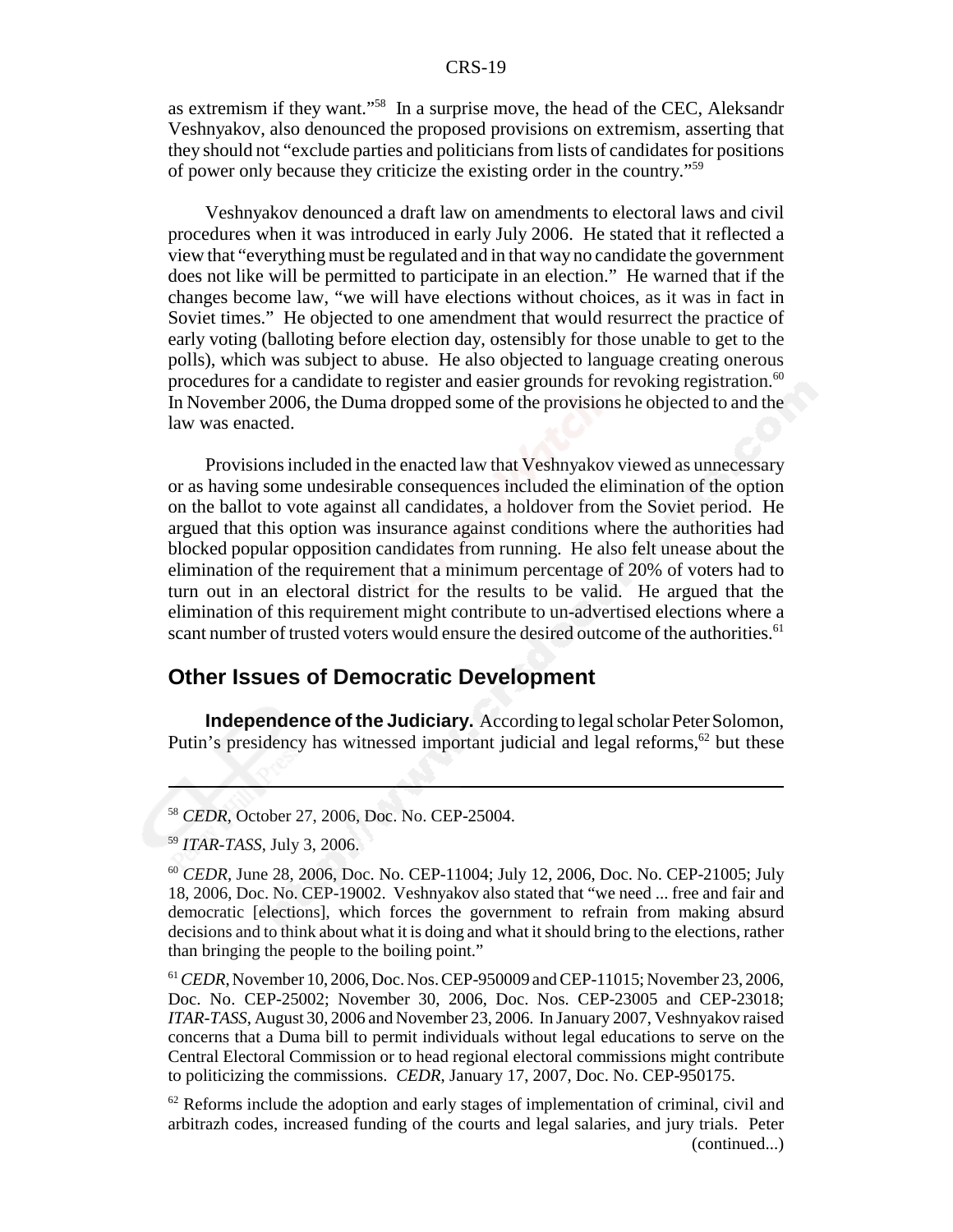reforms have been threatened by several "counter-reform" initiatives. These counterreforms have included efforts to establish greater government influence over the functions of juries and the selection, tenure, and salaries of judges. He argues that although many of the counter-reform efforts have been successfully resisted by the legal establishment, the efforts retard the progress of reforms, and jurists face continuing government pressure to conform. $63$  In the case of jury trials, prosecutors have interfered in the selection of jurors, their deliberations, and their verdicts, particularly in high-profile cases. They appeal many cases in which juries have rendered not guilty judgments.<sup>64</sup> Appearing to reflect a view that juries need to be "organized" so that they do not interfere with prosecutors' decisions, President Putin in January 2007 stated that a jury's acquittal in 2006 of individuals charged with the murder of U.S. journalist Paul Klebnikov "of course discredits the very institution [of trial by jury], but this does not mean we must stop its work, we must develop it, strengthen it.... We must think about how to safeguard the independence and security of jurors and we must simply better organize the work of juries."65

**Freedom of Assembly.** In 2003, opposition parties and groups were somewhat effective in persuading the government to modify amendments it had introduced to tighten restrictions on public assembly. At first, the legislation was bottled up in a committee headed by a Communist deputy whose party opposed the bill. After the election of the new Duma, however, United Russia moved to enact the bill, but complaints from some deputies and public organizations led Putin to intervene to "propose" some changes. The amended bill then was quickly passed and signed by the president in June 2004. Some critics assess the bill as still overly restricting public demonstrations by prohibiting them in front of court houses, jails, and the president's homes, and permitting them to be terminated if participants commit undefined "illegal acts."

According to some reports, freedom of assembly and expression were illegally circumscribed in the run-up to the G-8 summit in Moscow in July 2006. Analyst Masha Lipman reported that "more than 100 people were intimidated, harassed or beaten by the police in various Russian cities" to prevent them from coming to

 $62$  (...continued)

Solomon, Threats of Judicial Counter-Reform in Putin's Russia, *Demokratizatsiya*, June 22, 2005, pp. 325-346.

 $<sup>63</sup>$  Analyst Peter Roudik testified in July 2005 that the new laws regarding criminal justice</sup> and the courts are "extremely deficient." He stated that the new criminal procedural court "was supposed to establish an independent judiciary, increase the rights of the accused, and instill firm rules of procedure and evidence for police and prosecutors. However, the current system continues the old practice of automatically convicting almost everyone who appears in court." He also argued that "judges understand what decisions are expected from them and behave accordingly," and that the legal system remains corrupt. Commission on Security and Cooperation in Europe (Helsinki Commission). *Briefing: The "Yukos Affair" and its Implications for Politics and Business in Russia*, July 13, 2005.

<sup>64</sup> Kristi O'Malley, "Not Guilty until the Supreme Court Finds You Guilty: A Reflection on Jury Trials in Russia," *Demokratizatsiya*, January 1, 2006, pp. 42-59; "In Russia, Trying Times for Trial by Jury," *Washington Post*, October 31, 2005, p. A12,.

<sup>65</sup> Guy Faulconbridge, *Reuters*, January 11, 2007.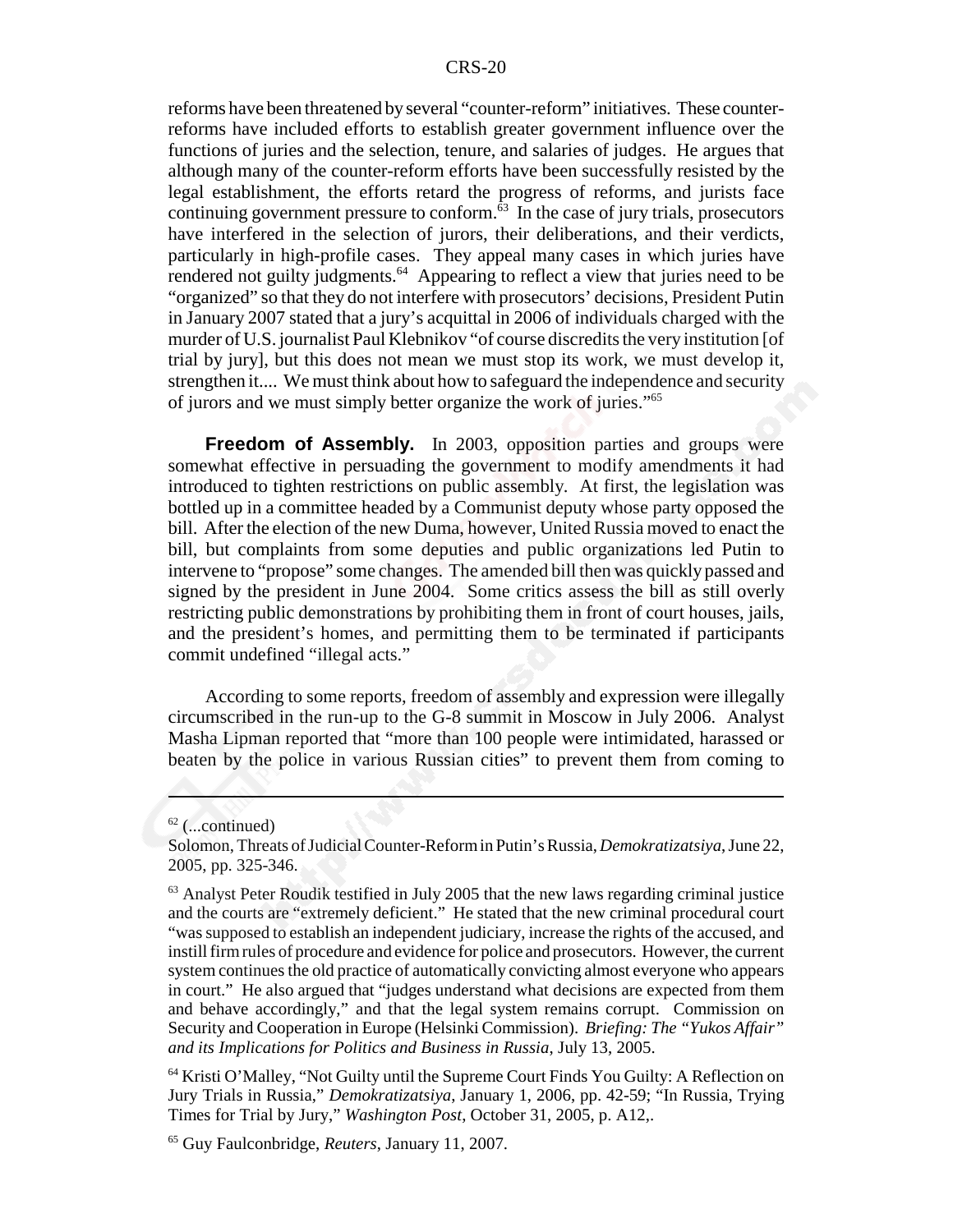Moscow to protest or attend a human rights meeting. He likened the repression to Soviet-era tactics of the 1970s. In January 2007, human rights activist Ella Pamfilova reported to Putin that bans and restrictions by local authorities on rallies and demonstrations were increasing.<sup>66</sup>

**Other Civil Rights.** According to the U.S. Commission on International Religious Freedom, progress in Russia in protecting religious freedom has increasingly been threatened by authoritarian trends within the Putin government "and the growing influence of chauvinistic groups in Russian society, which seem to be tolerated by the government." The Commission has raised concerns that the 2006 NGO law restricts foreign donations for charitable and other activities of religious groups, that the number of anti-Semitic statements by government officials and the media has increased, and that official discrimination against observant Muslims has risen. The U.S. State Department has argued, however, that even though conditions deteriorated for some minority religious groups during 2005-2006, Russian government policy "continued to contribute to the generally free practice of religion for most of the population."67

The problem of discrimination against ethnic minorities has appeared more acute in recent years. Recognizable ethnic minorities — including some Chechens and other North Caucasians, Roma gypsies, Jews, and foreigners such as South Caucasians, Africans, and Asians — increasingly have been targeted in racist attacks. Human rights activists have alleged that Russian police and security forces and semi-official militias contribute to such abuses and are rarely punished. The Putin government's long-time human rights abuses in Chechnya, its support for the former Motherland Party, and its recent anti-Georgian rhetoric and sanctions contribute to racism and xenophobia, according to these activists. Just after an ethnic Russian-Chechen race riot in a town in northern Russia and Russian moves to deport some ethnic Georgians, in October 2006 Putin called for a law to protect Russia's "indigenous population."68 This Law on Migration, enacted in December 2006, sets limits on the number of guest workers permitted from various countries and sets quotas on economic activities performed by non-citizens. Some critics of the law assert that it contributes to making ethnic discrimination a policy of the Russian government. According to the law, no foreigners will be permitted to work in retail markets after April 2007. Critics of this ban assert that it particularly targets ethnic Azerbaijanis, Georgians, Tajiks, and Chinese who commonly sell produce and other goods in the markets.69

<sup>66</sup> Masha Lipman, *Washington Post*, July 15, 2006; *CEDR*, July 10, 2006, Doc. No. CEP-35002; *Associated Press*, June 2, 2006; *Interfax*, January 11, 2007.

<sup>67</sup> U.S. Commission on International Religious Freedom. *Annual Report*, May 1, 2006; and *Russia Policy Focus*, Fall 2006. U.S. Department of State. *International Religious Freedom Report 2006*, September 15, 2006.

<sup>68</sup> *ITAR-TASS*, October 5, 2006.

<sup>69</sup> *CEDR*, September 4, 2006, Doc. No. CEP-22002; October 11, 2006, Doc. No. CEP-25003; October 29, 2006, Doc. No. CEP-950020; November 10, 2006, Doc. No. CEP-25002; *Europe: Daily Report*, September 12, 2006, Doc. No. EUP-342007; Owen Matthews (continued...)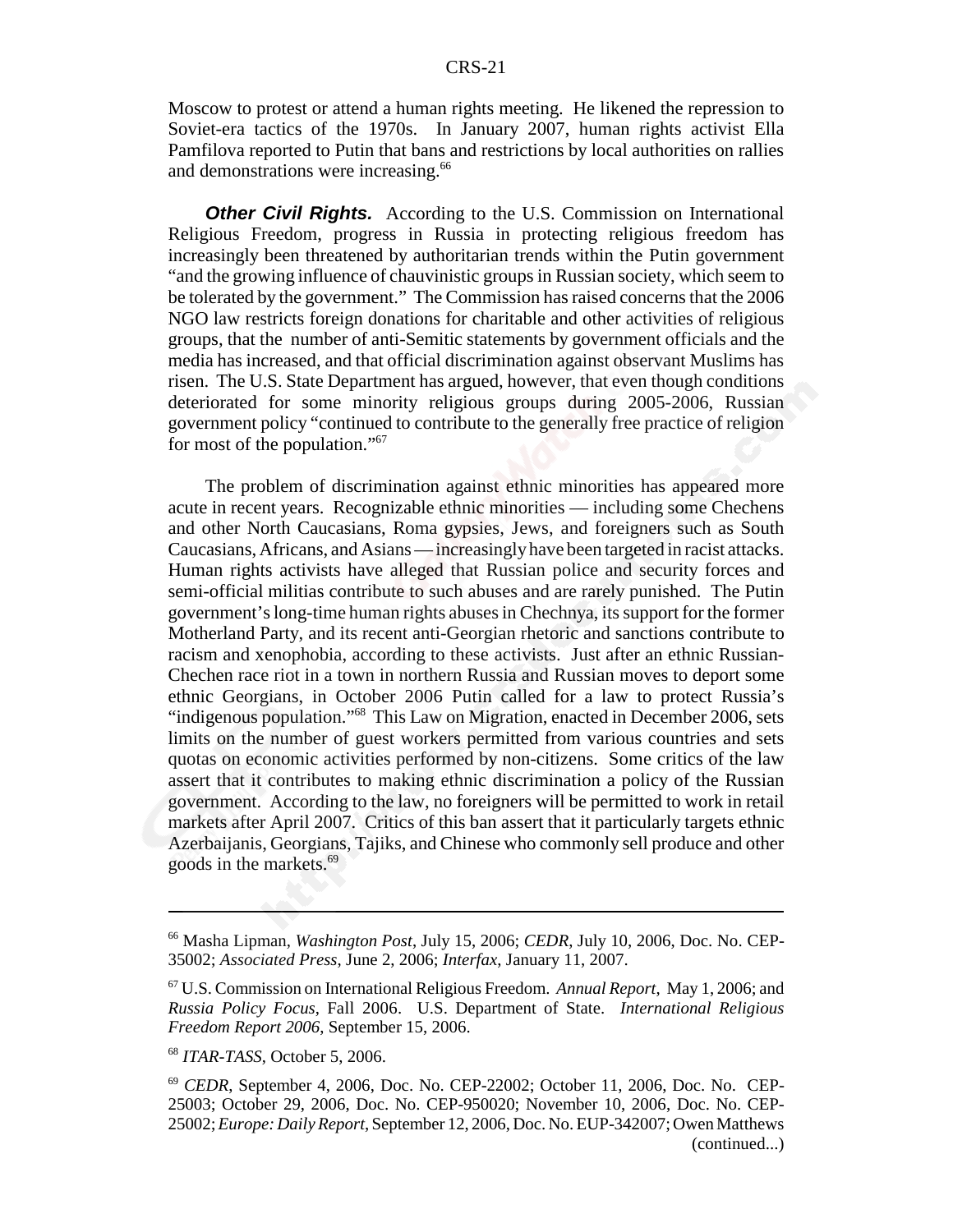**Federalism.** The Putin government has substantially reduced the autonomy of the regions. During his first term in office, Putin asserted greater central control over the regions by appointing presidential representatives to newly created "super districts" (groups of regions) to oversee administration. He greatly reduced the influence of the governors in central legislative affairs by forcing through legislation that eliminated their membership in the Federation Council. He also strengthened the powers of central agencies and the authority of national law in the regions.

In the latter half of the 1990s, virtually all governors of the regions and presidents of the autonomous republics came to be elected by direct vote.<sup>70</sup> In many of Russia's 21 autonomous republics, this principle was enshrined in their constitutions, and it was also part of regional statutes. During the Yeltsin period, presidential interference in these direct elections was generally characterized as selective and inept, but it became more organized and effective under Putin. According to one estimate, during Putin's first term fewer than a dozen of the elections held in the regions (in 2004 there were 89 regions) resulted in wins for candidates who were not favored by the center.<sup>71</sup> Primary examples where the Putin administration appeared to manipulate local elections included the 2003 St. Petersburg mayoral race and elections of the regional heads in Ingushetia and Chechnya. Voters elected Valentina Matvienko, a Putin proxy, as mayor of St. Petersburg after a campaign where opponents complained of harassment and biased media coverage.<sup>72</sup>

**The Appointment of Governors.** The loss of a few regional elections to non-favored candidates and undesired demands by these popularly-elected governors (and ethnic-based republic "presidents") for budgetary resources may have contributed to Putin's September 2004 Beslan proposal to eliminate direct gubernatorial elections. He proposed that regional heads be designated by the president and confirmed by regional legislatures so that the federal system functioned as "an integral, single organism with a clear structure of subordination."73 In addition, he proposed that these governors should "exert more influence" in forming and "working with" lower-level governments. These "reforms," he stated, would not violate the constitution. His deputy chief of staff, Vladimir Surkov, explained that the "presidential nomination" of regional heads would facilitate anti-terrorism efforts

 $69$  (...continued)

and Anna Nemtsova, State of Hate, *Newsweek*, November 6, 2006.

 $70$  In late 1991, the Russian legislature granted Yeltsin the temporary power to appoint governors to newly created posts in Russia's 66 regions, territories, and areas (the heads of the 21 republics and two federal cities remained locally elected). Some regions were permitted to elect governors, and in 1996-1997 such elections were held across the country.

<sup>71</sup> *Washington Post*, September 16, 2004, P. A28.

<sup>72</sup> Gordon Hahn, *Demokratizatsiya*, Spring 2004, pp. 195-234.

<sup>73</sup> *CEDR*, September 13, 2004, Doc. No. CEP-92.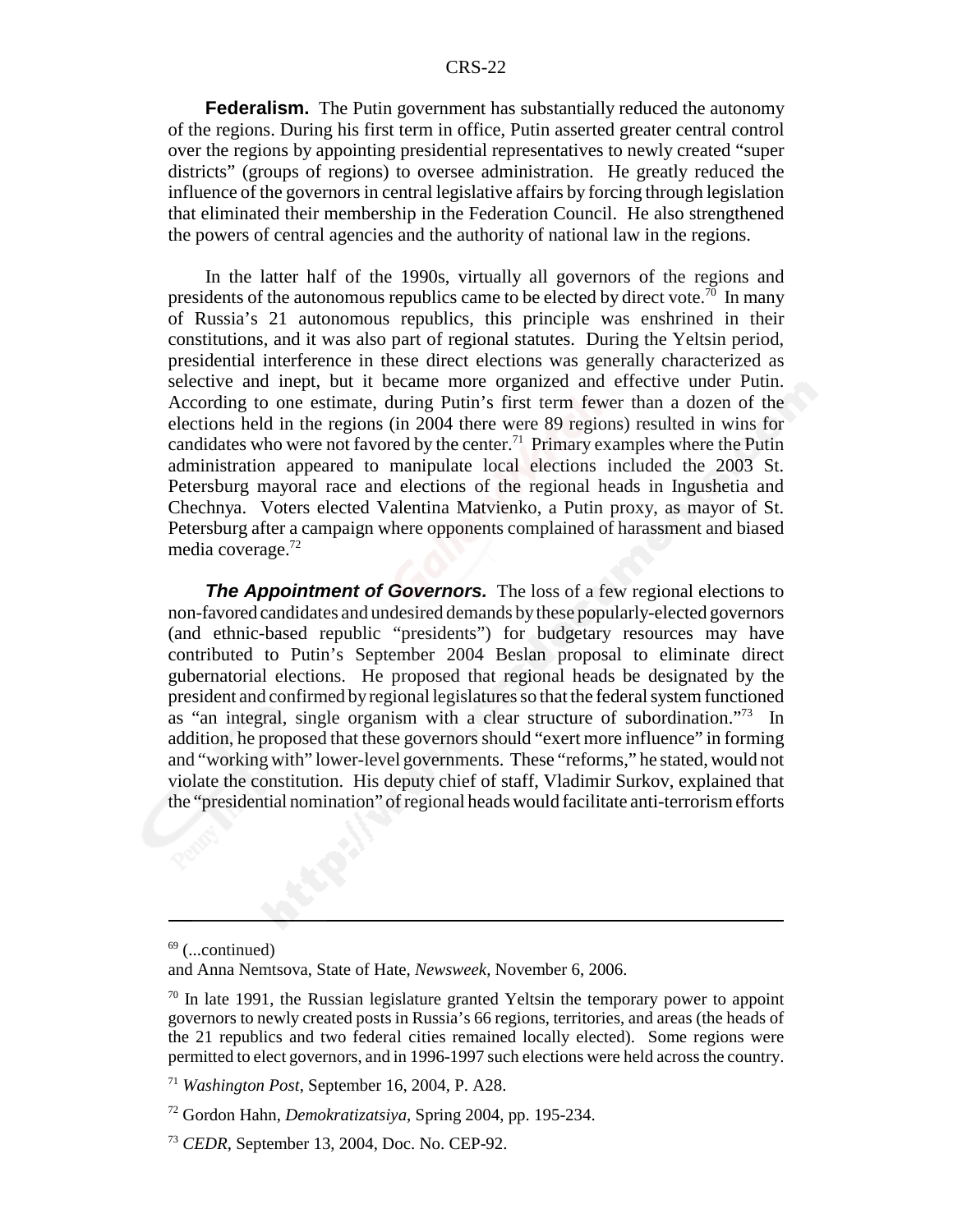by permitting central authorities to freely crack down on "extremist infection" in the regions. $74$ 

Indicating that the proposal would easily pass in the legislature, pro-Putin party officials praised the proposal as ending the practice of governors constantly lobbying the central government for funds. Most federal subunit leaders such as Moscow Mayor Yuriy Luzhkov and Tatarstan President Mintimer Shaymiyev hailed the proposal, with Luzhkov proclaiming that it would end the election of "popular" rather than "professional" rulers. Besides the possible distaste of these leaders for having to solicit votes, and their desire to remain on the Putin "bandwagon," many governors endorsed the proposal because they would no longer face term limits. Many were in their final term of elected office. Both chambers of the legislature approved the bill and it was signed by Putin and went into effect on December 15, 2004. The last gubernatorial race was held in January 2005 in the Nenetskiy Autonomous Area.

In his April 2005 State of the Federation address, President Putin called for the State Council (a conclave of federal officials and heads of regions) to consider procedures that would give the dominant regional party a voice in the presidential appointment of governors. According to some observers, the intention was to codify procedures ostensibly giving regions an indirect means of nominating candidates for governor. He subsequently sent a bill to the Federal Assembly that it approved in December 2005. Under the procedures, the dominant party in a region (that is, the one that garners the most votes in legislative elections) nominates a candidate for governor for consideration by the president. If the president concurs with this choice, the regional legislature (controlled by the dominant party) then confirms the appointment. Some officials admitted that the regional party nomination would be influenced — if not controlled — by the central party leaders. In most cases at present, United Russia's leaders, allied with the presidential administration, would play this role, so the regional nominee also would be the president's preferred nominee.

In the majority of cases where President Putin has appointed governors, the incumbent has stayed in place, and in virtually all cases, regional legislatures have voted by overwhelming majorities (80%-100%) to confirm whomever Putin has appointed.75 As of early 2007, the majority of Russia's regional leaders had been appointed by President Putin (he is also pushing for the merger of regions to reduce their number and make them more manageable; see below).

*Moving Against Direct Mayoral Elections.* Some observers have raised concerns that the Putin administration, post-Beslan, is seeking to reverse some aspects of local self-government, including by gaining the power to appoint mayors. The 1993 Russian Constitution strictly separated local self-government from the "system of state power" and directed that "local self-government is exercised by citizens by means of referendums, elections, and other forms of direct expression of will and through elected and other organs" (Articles 12, 130). A 1995 law on self-

<sup>74</sup> *Komsomolskaya pravda*, September 29, 2004; *Russia Profile*, October 14, 2004.

<sup>75</sup> *CEDR*, January 20, 2006, Doc. No. CEP-318002.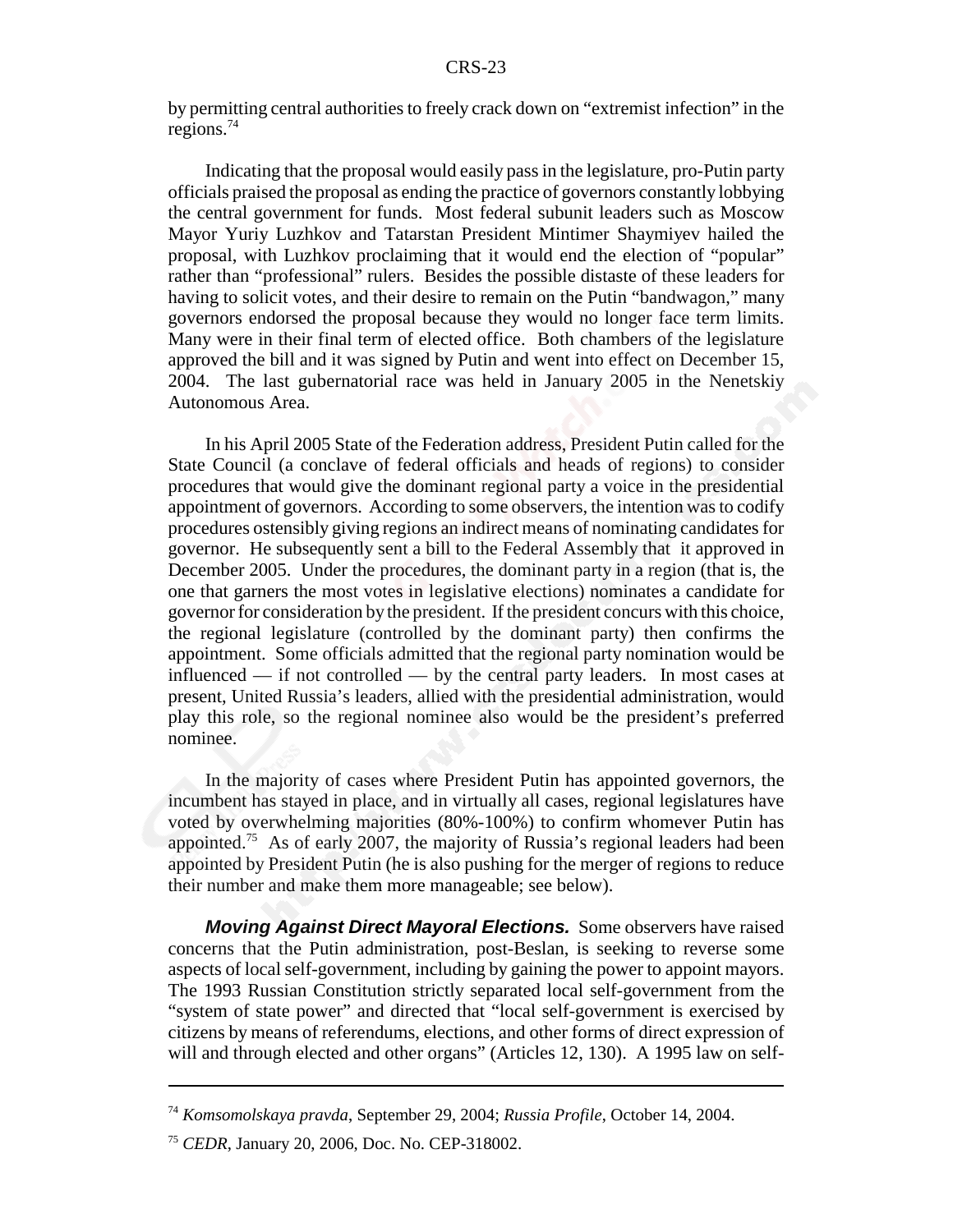government, decisions of the Constitutional Court, and Russia's ratification of the European Charter of Local Self-Government, have been viewed as codifying the democratic election of mayors (or other popularly determined means of local administration). During Putin's presidency, a 2004 law on local self-government assured cities, towns, and settlements of certain powers and called for large-scale direct elections of local councils and mayors but problematically removed much local financial independence.

Observers concerned about democratization trends have warned that there appear to be more complaints by central officials about "incompetent" and "criminal" mayors and about the need to protect local citizens from such popularly-elected mayors. In April 2006, some United Russia deputies in the State Duma — reportedly at the initiative of some members of the presidential administration — introduced a bill that would permit regional governors to assume "interim" control over many functions carried out by mayors. Although this bill would not eliminate direct mayoral elections, it would make affected mayors "figureheads," according to critics. After the bill was criticized by the democratic liberal opposition deputies, many mayors, and elements within the Putin administration, the State Duma "postponed" examination of the bill. In late 2006, a proposal in the Duma that the mayors of regional capitals might be appointed was not endorsed by the United Russia leadership and was not acted upon.<sup>76</sup>

*Merging Federal Subunits.* The Putin administration has advocated the merging of small federal subunits with larger regions or territories to achieve greater administrative and economic efficiencies. Critics of the merger proposals have asserted that they represent Putin's further assault on Yeltsin-era initiatives to expand local democracy and the civil rights of ethnic minorities that have privileged status in the subunits. The mergers that have been completed have reduced the number of federal subunits from 89 to 84.<sup>77</sup> Most recently, Putin approved the petitions of the legislatures of the Chita Region and the Aga-Buryat Autonomous Area on merging, and referendums will be held in each on March 11, 2007.

The merger efforts have involved hard bargaining among local elites, and the Putin administration has offered economic incentives for mergers (although the mergers also relieve the federal government of direct budgetary support for the smaller subunits by shifting support to the larger subunits). One sensational incident involved Adyge Republic head Khazret Sovman, who in April 2006 alleged that he had refused exhortations from President Putin and from Putin's southern district representative to go along with plans to merge Adyge with Krasnodar Territory. Reported popular protests in Adyge against the alleged merger plan contributed to concerns elsewhere in the North Caucasus about possible mergers and led Putin's

<sup>76</sup> *CEDR*, November 17, 2006, Doc. No. CEP-25017.

 $77$  During the referendum vote in Kamchatka Region, the governor proclaimed that the administrative re-unification of the Koryak area with Kamchatka would "rectify the mistakes of our democratic perestroika years." *CEDR*, October 23, 2005, Doc. No. CEP-29034.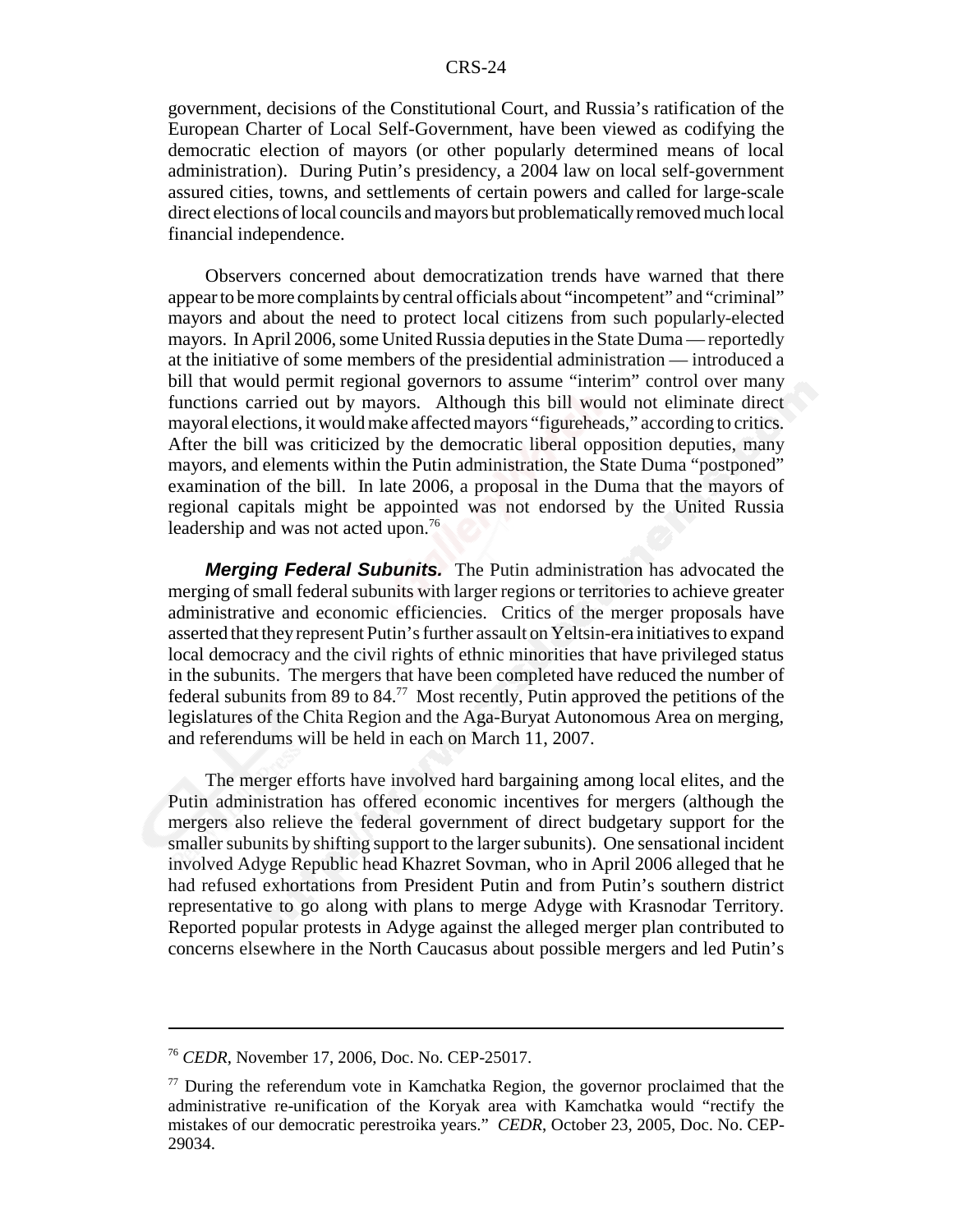representative to announce that there were no federal plans for mergers in the North Caucasus.78

## **Implications for Russia**

The implications of Putin's rule may be organized into three or perhaps four major trends or scenarios of Russia's future political development, namely democratization, authoritarianism, or a middle ground that many observers term "managed democracy." Another possible scenario (perhaps considered as an interlude) is a period of chaotic instability that may occur if President Putin steps down in 2008. (The breakup of Russia — also termed the "failed state" scenario is deemed by many observers to be less likely, and is not examined here, but has been advanced by Putin as a justification for his political changes.)<sup>79</sup> The main question in considering the scenarios is whether the current level of managed democracy can endure for some time, or whether it is a stage on the way to either more democratization or more authoritarianism. Implications include how the level of democratization may affect the economy and foreign policy.<sup>80</sup>

## **Scenarios for Russia's Political Evolution**

**Managed Democracy?** Scenarios of managed democracy usually envisage the continuation of current policies that hinder democratization. Eventually, according to some analysts, Russia may resume democratization, or it may become authoritarian. Others warn that managed democracy could persist indefinitely, with political processes sometimes leaning toward greater "management" and sometimes toward greater "democracy," but not leading to fundamental changes in policy or personnel. Those who view recent politics as managed democracy suggest that Putin prevented public debate during the 2003-2004 Duma and presidential elections of problems facing Russia — such as Chechnya and privatization — that might have resulted in different electoral choices and policies.<sup>81</sup>

80 For background, see CRS Report 98-642, *Democracy-Building in the New Independent States*, by Jim Nichol.

81 Steven Myers, *New York Times*, September 1, 2004; Steven Levitsky and Lucan Way, *Journal of Democracy*, April 2002, pp. 51-65; Michael McFaul and Nikolai Petrov argue that such electoral irregularities may be common in recently democratizing states. See *Journal of Democracy*, July 2004, pp. 20-32. Also see Larry Diamond, *Journal of Democracy*, April 2002, pp. 21-35.

<sup>78</sup> *CEDR*, March 31, 2006, Doc. No. CEP-324005; April 5, 2006, Doc. No. CEP-950259.

<sup>79</sup> As related by *Moscow gazeta*, "a principle, key thesis, around which the Putin administration ... intends to build its political campaign in 2005-2008 ... [is the] threat of disintegration of Russia.... This shocking thesis — about the possible disintegration of Russia as the result of the intrigues of international terrorism, supported by certain forces in the West — was 'tossed' into the Russian political space by President Putin," in September 2004. *CEDR*, April 5, 2005, Doc. No. CEP-165.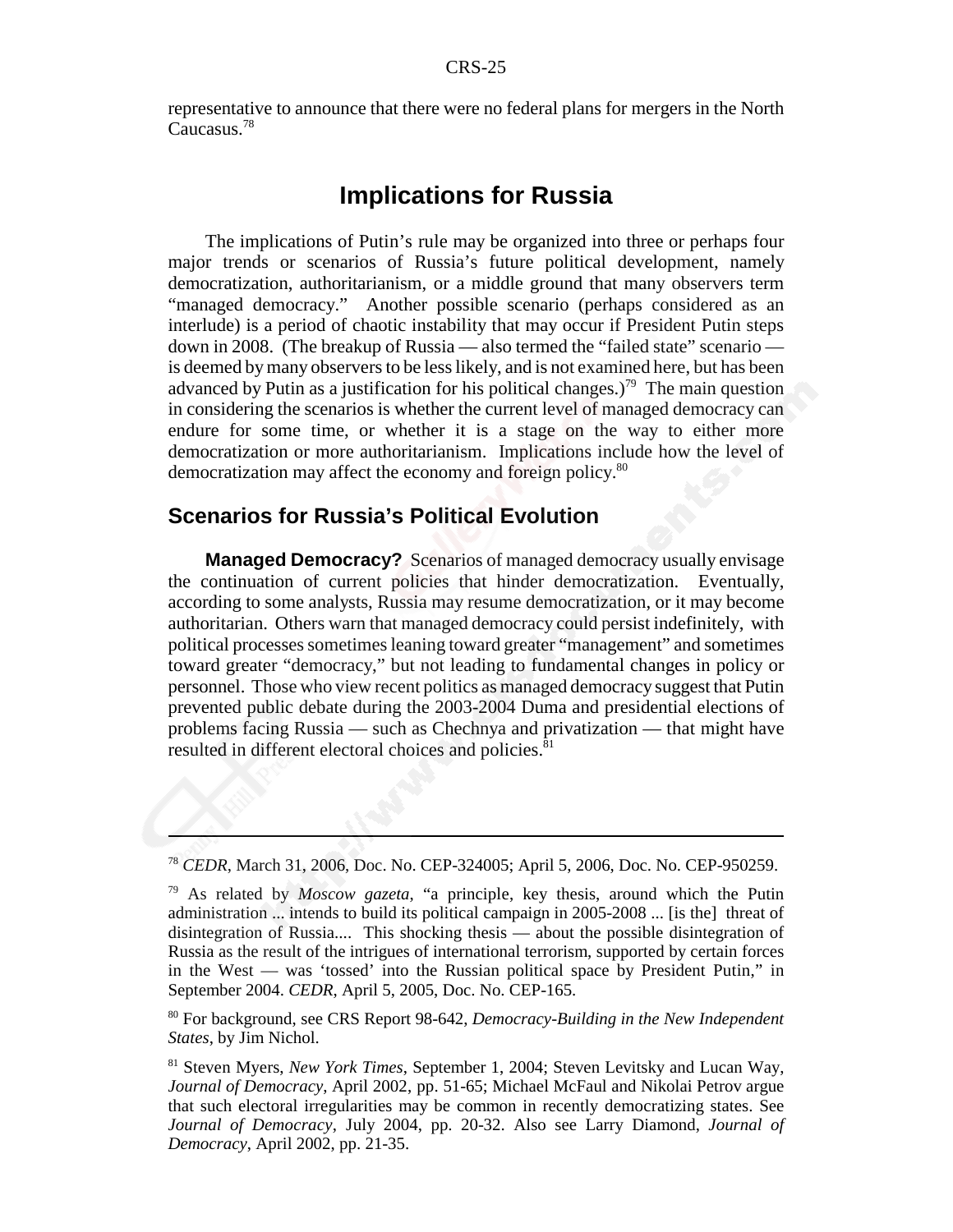Some observers argue that regional, ethnic, economic, bureaucratic, and other groups have been strong impediments to Putin's exercise of more power. Putin has used revenues generated by high world oil prices as largesse to these groups to placate them, rather than using the funds to further democratic and market economy reforms. Such a standoff could persist for some years (even if Putin steps down in 2008), but eventually democratic activism and economic developments could threaten this fragile system of rule. $82$ 

Other observers assert that Putin is necessarily stifling some democratization in order to pursue economic reforms that would be threatened by populism. They suggest that popular demands for prosecuting the oligarchs and other businessmen, re-nationalizing assets, and resurrecting Soviet-era price controls and social subsidies would have been irresistible if democratic institutions functioned freely. They also caution that ultra-nationalists and communists might have garnered dangerous electoral power. In this sense, they claim, Russia has the level of democratization typical of many developing countries. Eventually, according to this view, popular prejudice against free markets — a legacy of Soviet-era propaganda — will abate as the economy grows, and Putin or his successors can permit greater democratization.<sup>83</sup>

Another view at least somewhat supportive of Putin's Beslan proposals is that they are necessary to combat terrorism and do not fundamentally set back Russian democratization. According to this view, Russia will continue to cooperate with the United States on the Global War on Terror and issues such as non-proliferation, although differences on some foreign policy issues may occur, such as Russia's criticism of U.S. operations in Iraq. Analyst Dmitriy Simes has suggested that Putin's Beslan proposals to concentrate decision-making "make a lot of sense," in order to strip power away from "political warlords called governors," eliminate power grabs by oligarchs, and end control by regional "corrupt structures" over Duma deputies elected in the districts.<sup>84</sup> Analyst Andrew Kuchins appears to make a somewhat similar argument. Although Putin's Belsan proposals have weakened democratization, assertions that Putin is much less democratic than former Russian President Boris Yeltsin are overblown, the political system is better run in several respects than it was under Yeltsin, a free market economy is still developing, and Russia has not become an imperial state.<sup>85</sup>

In contrast, Analyst Anders Aslund has viewed the Putin era as interrupting Russia's substantial movement toward democracy and a market economy during the 1990s. He argues that Putin's rule is a throwback to the early  $20<sup>th</sup>$  century and tsarism, both typified by rule by whim without checks and balances, an overweening

<sup>82</sup> Donald Jensen, *RFE/RL Russian Political Weekly*, October 1, 2004; Daniel Kimmage, *In the National Interest*, October 1, 2004.

<sup>83</sup> *RFE/RL Russian Political Weekly*, April 28, 2004; Andrey Shleifer and Daniel Treisman A Normal Country, *Foreign Affairs*, March-April 2004. Joseph Siegle rejects the thesis that greater democratization can threaten economic development. *Harvard International Review*, Summer 2004, pp. 20-26.

<sup>84</sup> Dmitriy Simes, *PBS Newshour*, September 14, 2004.

<sup>85</sup> Andrew Kuchins, "Russia in the Age of Putin," *SAIS Review*, Winter 2006, pp. 193-197.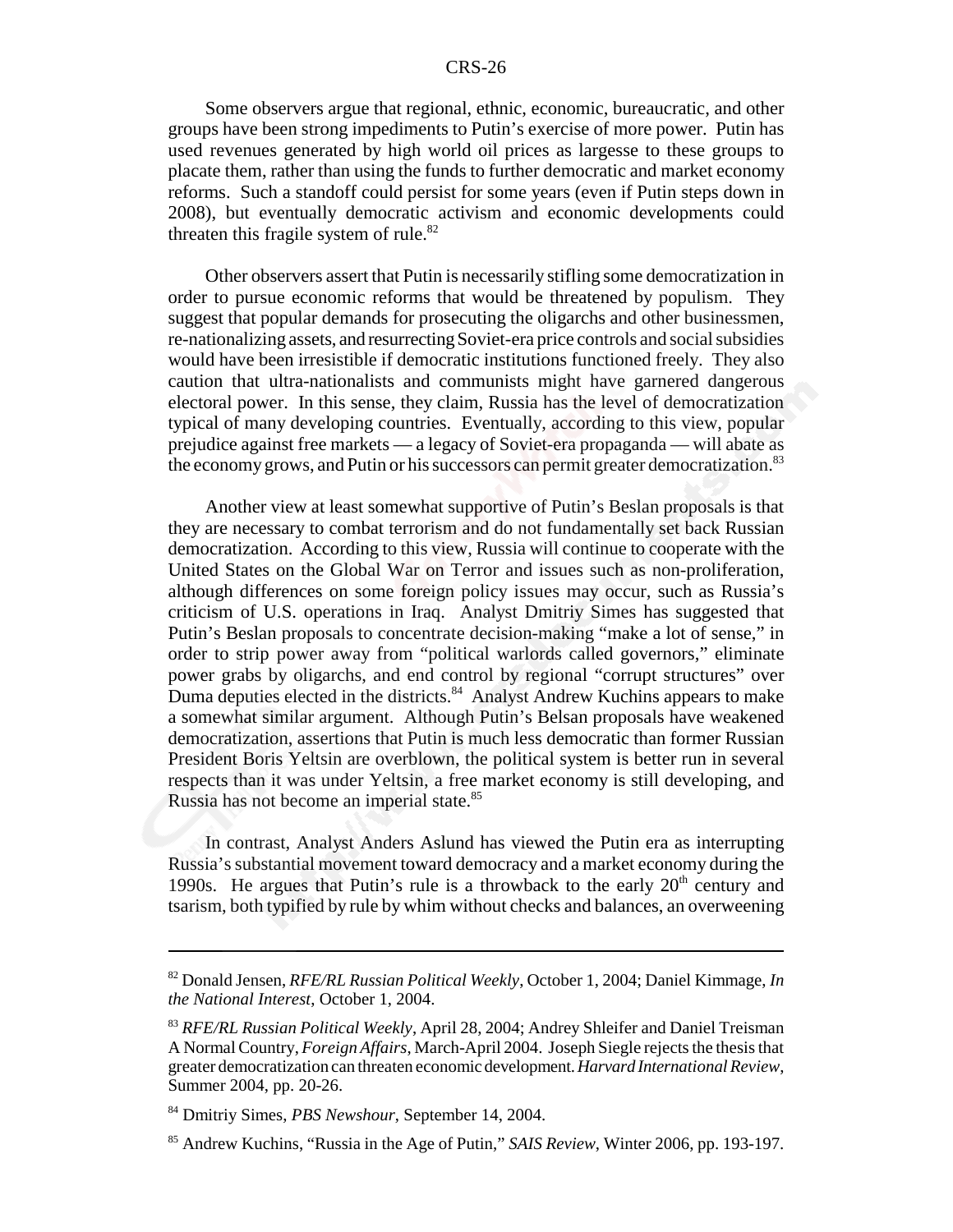bureaucracy and security apparatus, and rampant corruption. By constraining democratic and media checks on his power, Putin has been freer to move against the private sector, and foreign investment and economic growth will suffer. Putin's atavism cannot long endure, Aslund states, but it is uncertain whether ultranationalist authoritarianism or democratization might come to the fore.<sup>86</sup> Freedom House has argued similarly that the increasing level of governmental corruption under Putin's rule is linked to the declining accountability of the government to its citizens.87

Several analysts have argued that Russia's heavy reliance on oil and gas for economic growth and budgetary revenues supports managed democracy of a sort found in similar economies such as Venezuela, Azerbaijan, and Kazakhstan. Analyst Lilia Shevtsova asserts that the Russia's energy-based economic boom has "tranquilized" the Putin administration, so that it simply has honed, rather than challenged, the "principles that hold the post-communist Russian system together: personified power, the dominance of the bureaucracy, great power ideology, and state control of all significant property."88

Some observers suggest that younger, educated Russians are more likely to support democracy, so that generational turnover eventually will end the current era of managed democracy. Many current officials spent their formative years and careers in the Soviet era, and hence may be attuned to authoritarianism, but the numbers of such officials will decline within a decade or so (although in the near term they may cling to power). Other observers are more pessimistic about this support for democratization, citing polls supposedly indicating that younger Russians may be more worldly than their elders, and value freedom over equality, but are not yet committed to the "basic values of human rights, tolerance, and constitutional liberalism." In the 2003-2004 elections, these young Russians appeared to support United Russia or Zhirinovskiy's Liberal Democratic Party rather than liberal parties.<sup>89</sup>

**Authoritarianism?** Some analysts view current political developments in Russia as marking the descent to undemocratic rule in Russia, although they usually argue that such rule will not approach the repressiveness of the former Soviet Union. The task force of the Council of Foreign Relations has reflected this viewpoint, warning in March 2006 that "under President Putin, power has been centralized and pluralism reduced in every single area of politics. As a result, Russia is left only with the trappings of democratic rule — their form, but not their content."90 Responding to the opening in July 2006 of a Group of Eight (G-8) summit chaired by President

<sup>86</sup> *Sunday Telegraph*, March 14, 2004, p. 25; *New York Times*, April 21, 2004, p. 1; *Financial Times*, August 24, 2004.

<sup>&</sup>lt;sup>87</sup> Freedom House, Nations in Transit 2006; Council on Foreign Relations, March 2006.

<sup>88</sup> Imitation Russia, *The American Interest*, November-December 2006.

<sup>89</sup> Beat Kernan, *East European Quarterly*, March 2004, pp. 85-107; Nadia Diuk, *Journal of Politics*, July 2004; *CEDR*, August 4, 2006, Doc. No. FEA-26003.

<sup>90</sup> John Edwards, Jack Kemp, and Stephen Sestanovich, *Russia's Wrong Direction: What the United States Can and Should Do*, Task Force on Russia, Council on Foreign Relations, March 2006, p. 21.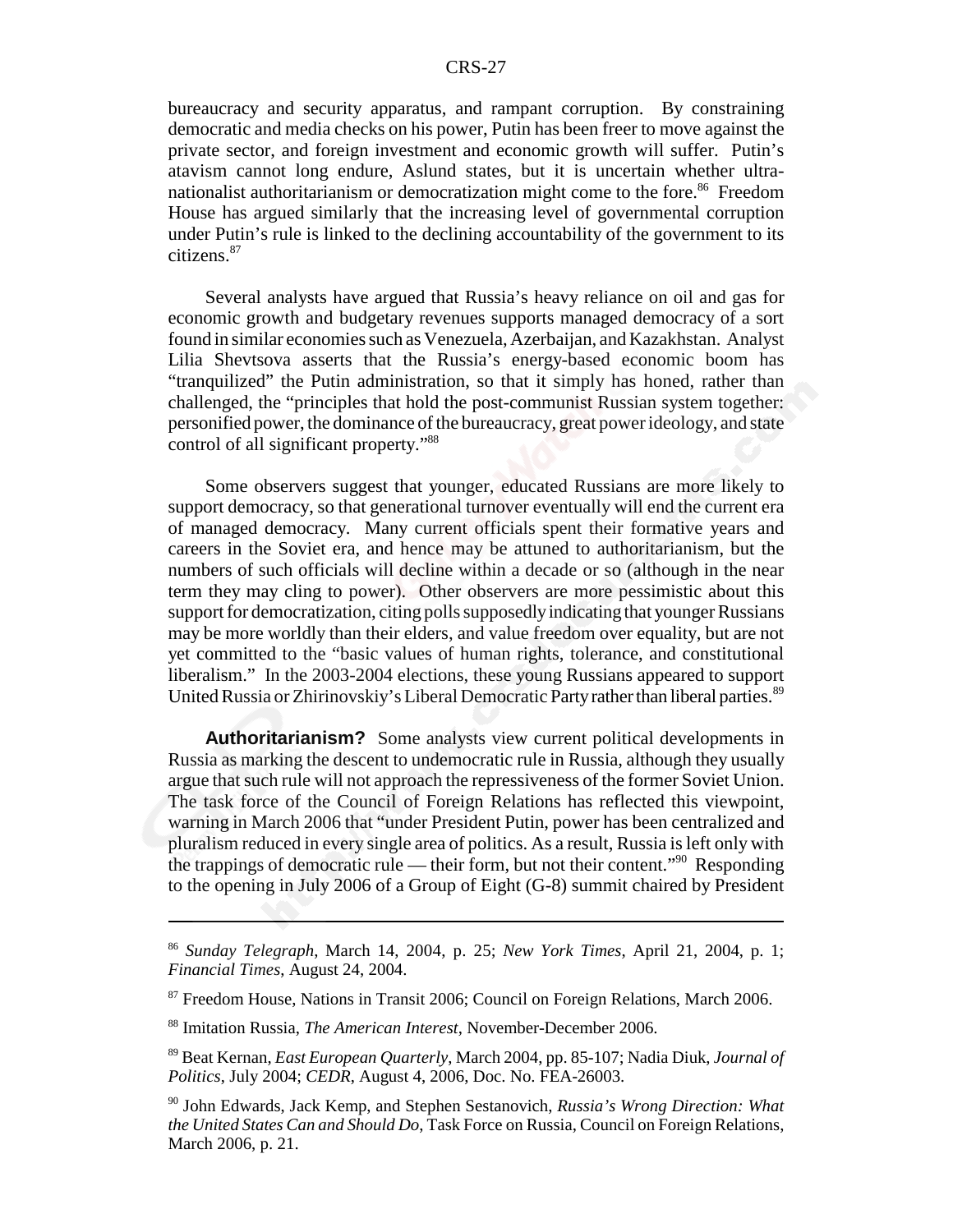Putin, former vice presidential candidates Jack Kemp and John Edwards (co-heads of the task force) urged the G-8 leaders to push for democratization in Russia. They argued that "a more democratic Russia [would] be forcefully engaged in efforts to end Iran's nuclear weapons ambitions ... would not play host to Hamas ... would not work to kick the United States out of vital bases in Central Asia ... would not be using energy as political leverage ... [and] would not be supporting autocrats in Belarus or undermining democrats in Georgia and Ukraine."91

Analysts who blame lagging democratization in part on the Soviet legacy point to the high percentage of Russian officials that are holdovers from the Soviet period or received training in Soviet-era organizational methods. These officials have feared democratization and have worked to substantially undermine it, according to this view.92 Russian sociologist Olga Kryshtanovskaya argues that these holdover officials have relied on ideologically-kindred security, police, and military personnel (the so-called *siloviki* or "strong ones") to retain power, and have elevated them to many posts. She asserts that about 60% of Putin's top advisors are *siloviki*, about 20% of the Duma, and over 30% of government officials. Researcher Mikhail Tsypkin has reported that about one-third of the deputy ministers in the government are *siloviki* who continue to be paid by their agencies. At the regional level, even if security officials do not hold governorships, many hold deputy governorships, Kryshtanovskaya alleges. The *siloviki* are attuned to order and obedience to authority and view pluralism and free markets as chaotic, Kryshtanovskaya warns, and they will work to ensure that they remain in power following the upcoming 2007-2008 cycle of Duma and presidential elections.<sup>93</sup> Tsypkin has speculated that the Federal Security Service is in charge of voting machines and computerized vote-counting in Russia, giving the *siloviki* final control over election results.<sup>94</sup>

Another proposed reason for authoritarian tendencies is that ageless cultural factors predispose Russians to seek a *vozhd* (strong leader), and that Russians are not ready for democracy.<sup>95</sup> But some observers, while recognizing the influence of culture, also stress that political leaders such as Gorbachev, Yeltsin, and Putin may bolster or hinder democratization. For instance, U.S. scholar James Billington suggests that under Putin, Russia may be moving toward "some original Russian variant of a corporatist state ruled by a dictator, adorned with Slavophile rhetoric, and

<sup>91 &</sup>quot;We Need to be Tough with Russia," *International Herald Tribune*, July 12, 2006.

<sup>92</sup> Jonathan Riggs and Peter Schraeder, *Demokratizatsiya*, Spring 2004, pp. 265-293; Emil Pain, *Demokratizatsiya*, Spring 2001, pp. 182-92.

<sup>93</sup> Vitaliy Yaroshevskiy interview, *Novaya Gazeta*, August 30-September 1, 2004. Some observers have warned that the *siloviki* increasingly influence state finances and the media. See Jamestown Foundation, *The NIS Observed: an Analytical Review*, June 24, 2004.

<sup>94</sup> *Journal of Democracy*, July 2006, pp. 72-86.

<sup>&</sup>lt;sup>95</sup> One pollster argues that even though many Russians think they should participate in local affairs, they think that they have no influence on politics so do not participate in this realm, except perhaps to vote. *CEDR*, August 4, 2006, Doc. No. FEA-26003.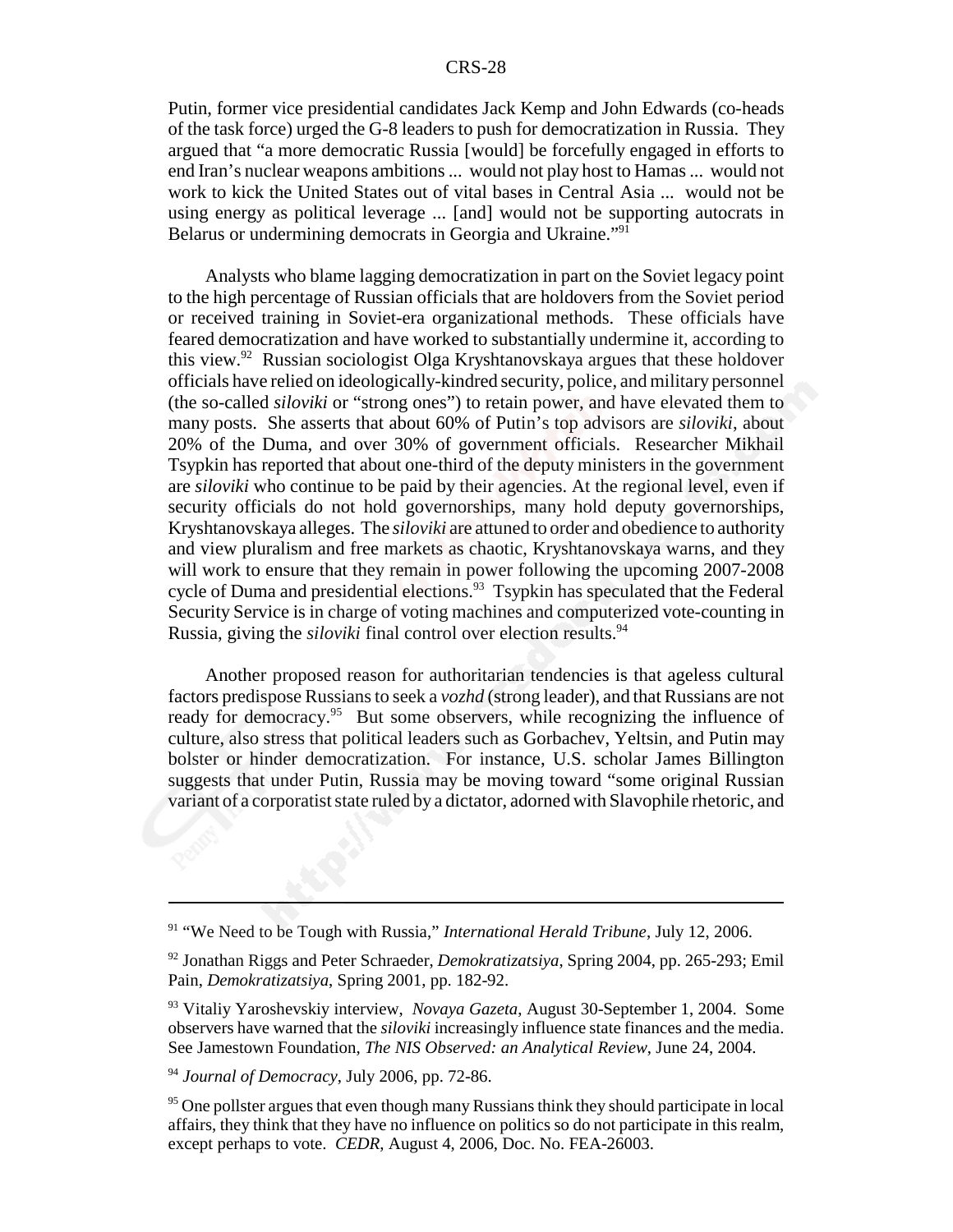representing, in effect, fascism with a friendly face," that he hopes will only be a temporary interlude.<sup>96</sup>

Authoritarianism might deepen in the political system if the reported rise in xenophobia and ultra-nationalism among the population is reflected in greater support for political candidates espousing such sentiments in the 2007-2008 cycle of Duma and presidential elections. Although appearing to support such sentiments in some cases, the Putin administration has seemed intent to channel and constrain them by manipulating political party and group formation and activities and by enacting legislation banning parties and candidates from espousing "extremist" views. Some observers warn, however, that newly elected deputies and a new president might support policies that are xenophobic and ultra-nationalist, particularly since countervailing influence by civil society advocates of democratization and human rights has been constrained by recent laws.

**Democratic Progress?** Some analysts urge patience in assessing Russia's fitful progress toward democracy, and argue that a stable pluralism sooner or later will be established. They point to democracy analyst Robert Dahl's suggestion that it may take new democracies around twenty years, or about a generation, to mature enough to resist backsliding.<sup>97</sup> They argue that a robust civil society will emerge as cultural predispositions favoring all-powerful leaders change. Analyst Christopher Marsh has argued that despite the authoritarian legacy of a thousand years of tsarist and communist party rule in Russia, some cultural aspirations for democracy have developed and form a basis for further democratization.<sup>98</sup> While many observers acknowledge that moves by the Putin administration to raise barriers to political participation can reinforce a political culture of passivity, they point to the popular "color revolutions" in Georgia and Ukraine as evidence that this vicious circle can be broken. These analysts suggest that as the civil society matures, prompted by the growth of the middle class, Russians will rewrite the constitution and otherwise restructure their political system to create a more democratic balance of power.<sup>99</sup>

Those researchers who maintain that Putin is essentially committed to democratization argue that the term "managed democracy" exaggerates the degree to which he has been able to dominate politics. Although civil society is underdeveloped, some regions remain authoritarian, and the Kremlin intervenes in elections, "the overall trend is still probably toward democracy," according to analyst Richard Sakwa. Although the numbers of *siloviki* in top political posts have greatly

<sup>96</sup> Graeme Gill, *Perspectives on European Politics and Society,* Vol. 3, No. 2, 2002; James H. Billington, *Russia in Search of Itself*, Woodrow Wilson Center, 2004.

<sup>97</sup> *Democracy and Its Critics*, New Haven, CT: Yale University Press, 1989, p. 315.

<sup>98</sup> *Making Russian Democracy Work*, Lewiston, New York: Edwin Meilen Press, 2000. See also Senate Foreign Relations Committee. Hearing on Russia: Back to the Future? *Testimony by Dmitri Trenin, Moscow Carnegie Center*, June 29, 2006.

<sup>99</sup> Paul Goble, "Window on Eurasia: 1993 Constitution Blamed for Russia's Leadership Problems," in *Johnson's Russia List*, August 24, 2006; Yevgeniy Gontmakher, "Freedom of the Wheel — Russian Middle Class Moving Into Civil Action Phase," *CEDR*, May 25, 2006, Doc. No. CEP-318002; Steven Fish, *Journal of Democracy*, January 2006.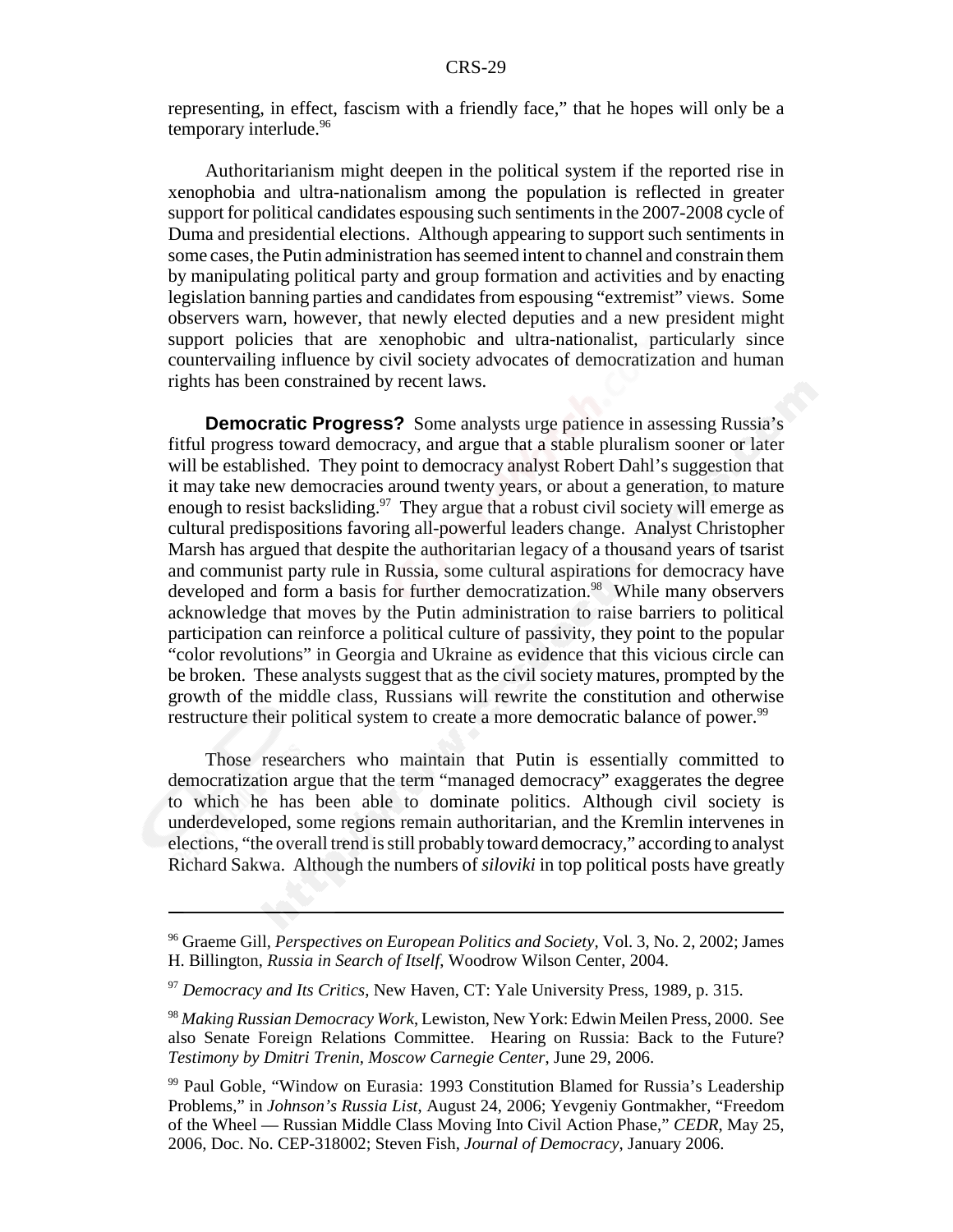increased during the Putin era, Sakwa has argued that they do not appear to make policy in the economic, foreign policy, or regional realms.<sup>100</sup>

According to some critics, the Putin government's early 2005 replacement of many social benefits in kind (mainly free rides on public transportation, but later including medicine, rent, and utility subsidies) by cash subsidies demonstrated that democratic institutions had not fully functioned. Instead of a democratic process that involved soliciting public input, the government and legislature too hastily enacted the monetization reforms, these critics allege. The monetization reforms caused large-scale protests not seen in Russia in several years, because the cash payments fell short of the former in-kind benefits. Putin's popularity dipped briefly for the first time below the 50% range. The Putin government resisted overturning the monetization reforms but postponed eliminating some in-kind benefits and greatly boosted budgetary funding for cash payments. In January 2005, Putin partly justified the elimination of direct gubernatorial elections by blaming the sitting regional governments for the problems with the monetization reforms. The "constructive opposition" Motherland Party demanded the resignations of "liberal ministers" and a moratorium on the monetization reforms. The United Russia Party faction in the Duma blamed the central ministries and regional governments for problems with the monetization reforms and continued this mostly successful tactic of deflecting blame during regional and local electoral contests in 2005-2007.

Protests by many pensioners, war veterans, students, and disabled persons about the monetization reforms galvanized opposition political parties, which moved quickly to abet protests and appeared to gain at least temporary popular support. Some college students and other youth became involved in the protests and set up new groups, viewed by some observers as encouraging aspects of future civil society development.<sup>101</sup>

**A Chaotic Interlude?** Some observers have warned that Russia could have a period of political uncertainty in 2007-2008 and perhaps beyond if President Putin does not run for re-election. They argue that the current political system bears Putin's personal stamp and lacks strong independent, legitimate institutions. Many officials are now appointed rather than elected and are concerned about their fate under a new president. These officials appear to belong to several bureaucratic factions. They may vie for influence during the 2007-2008 election cycle and beyond, resulting in stalemated political and economic affairs. Putin might seek continuity of government by following former President Yeltsin's example of appointing a premier and then resigning from office. This premier would constitutionally become the acting president and be poised as the Putin-favored frontrunner in a presidential election. These observers argue that after a possibly chaotic

<sup>100</sup> Richard Sakwa, *RFE/RL Russian Political Weekly*, July 7, 2004.

<sup>101</sup> Tim Murphy, *Los Angeles Times*, January 31, 2005, p. A1. *CEDR*, "Analysis: Russian Intellectuals Say Civil Society Growing," August 4, 2006, Doc. No. FEA-26003.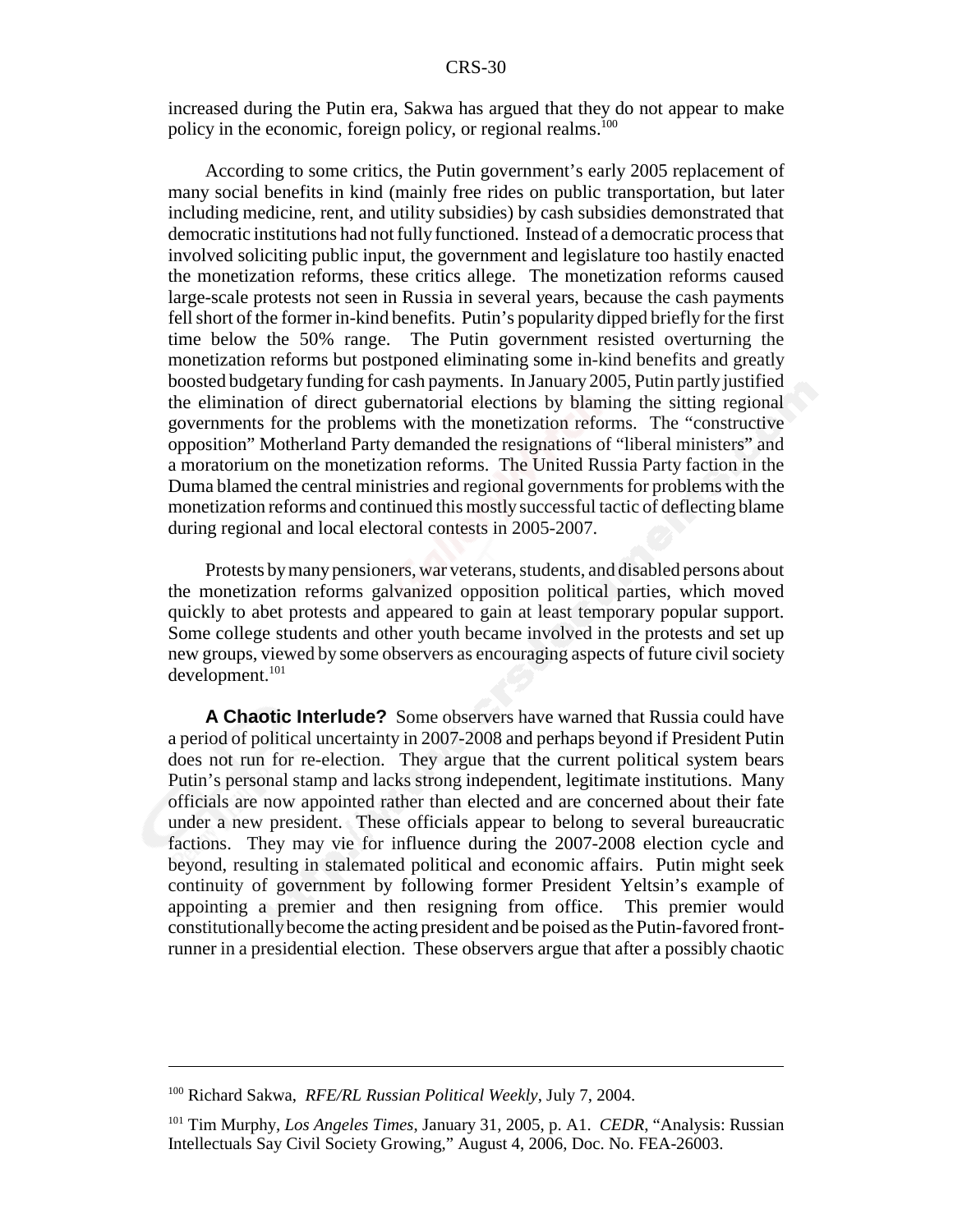period of political succession, a more stable system of managed democracy, authoritarianism, or democratization might emerge.<sup>102</sup>

## **Implications for U.S. Interests**

## **U.S.-Russia Relations**

Successive U.S. administrations have argued that the United States has "overriding interests" in cooperating with Russia on critical national security priorities, including the Global War on Terror, the threat of weapons of mass destruction, and the future of NATO. They also have agreed that the United States has "a compelling national interest" in seeing Russia consolidate its transition to democracy and free markets. Such a Russia would provide a powerful example and force for democratization and stability in the rest of Eurasia, would expand U.S. opportunities for trade and investment, and would enhance Russia's ties with the Euro-Atlantic community.103

At least until the last cycle of elections in 2003-2004, the Bush Administration has viewed Russia as having made some progress in democratization. However, the Administration has criticized threats to the process such as state control over media, Khodorkovskiy's arrest, and pressure on NGOs. While the Administration has been critical of Russia's human rights abuses in Chechnya, it also tentatively has supported Russia's efforts to hold elections and a constitutional referendum there (but also has criticized the campaigns and outcomes as not free and fair).<sup>104</sup>

Reflecting a positive assessment before the 2003-2004 cycle of Russian elections, President Bush at the September 2003 Camp David summit stated that "I respect President Putin's vision for Russia: a country at peace within its borders, with its neighbors, and with the world, a country in which democracy and freedom and rule of law thrive."105 In the wake of the 2003 Duma election, however, former Secretary of State Colin Powell was more critical, writing in the Russian newspaper *Izvestia* in January 2004 that "Russia's democratic system seems not yet to have found the essential balance among the ... branches of government. Political power is not yet fully tethered to law. Key aspects of civil society ... have not yet sustained

<sup>&</sup>lt;sup>102</sup> Mikhail Rostovsky, No Matter Who Becomes the Next President, Russia is in Trouble, *Moskovskii komsomolets*, August 15, 2006.

<sup>103</sup> Office of the Secretary of State. *Congressional Budget Justification for Foreign Operations, FY2005*, February 10, 2004; U.S. Agency for International Development (USAID). *Budget Justification to the Congress, FY2004*, Annex III, p. 355.

<sup>104</sup> *Congressional Budget Justification for Foreign Operations, FY2005*. USAID. *Budget Justification to the Congress, FY2005*, Annex III, p. 361. Assistant Secretary of State Lorne Craner, remarks, National Endowment for Democracy, June 10, 2004. Craner acknowledged that Russia had made progress in democratization, but that the "pace seems to be slowing."

<sup>105</sup> The White House. Office of the Press Secretary. *Remarks by the President and Russian President Putin in Press Availability, Camp David.* September 27, 2003.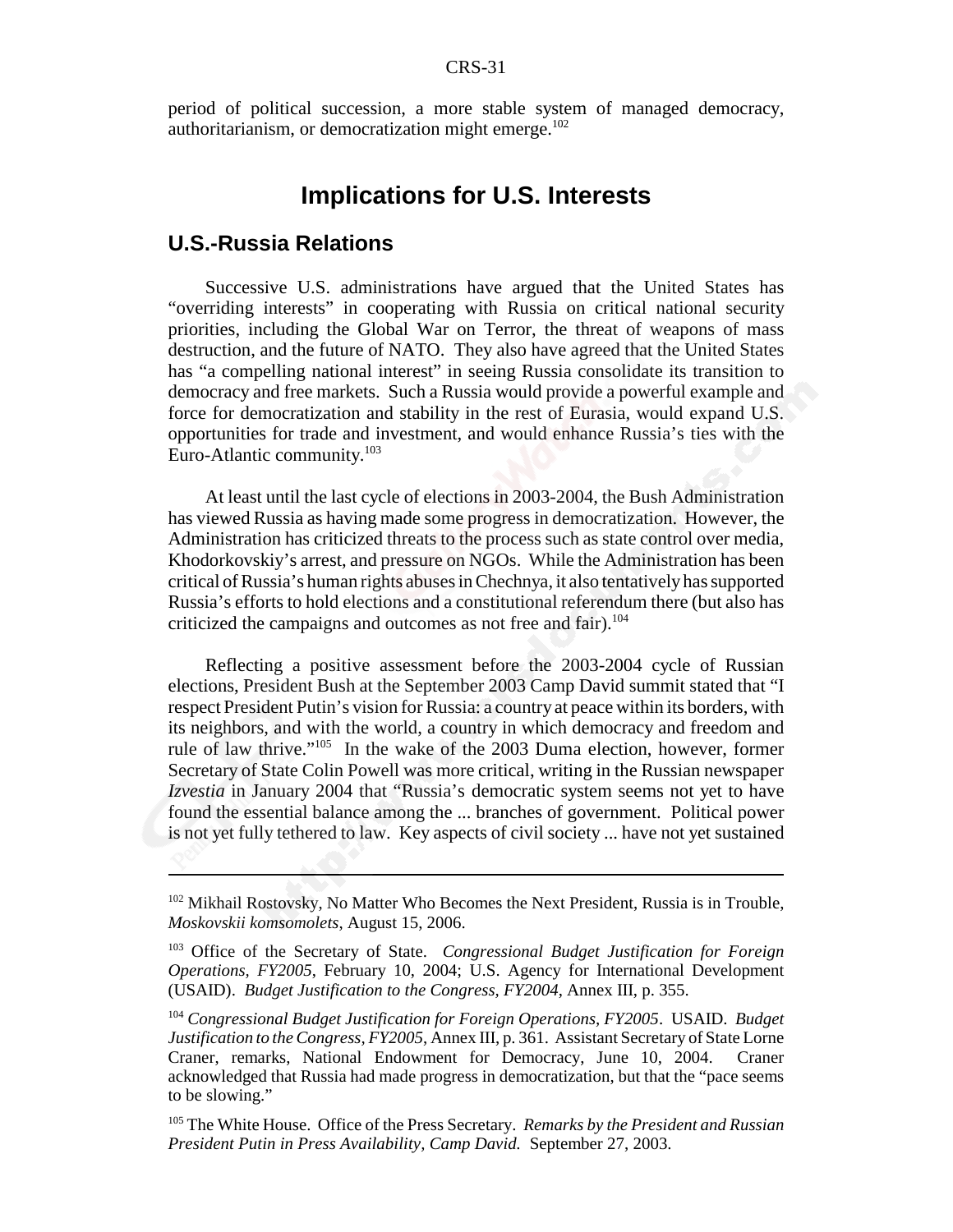an independent presence." He also raised "concerns" about Russian actions in Chechnya and in former Soviet republics, and warned that "without basic principles shared in common," U.S.-Russian ties "will not achieve [their] potential."<sup>106</sup> President Bush, however, still appeared to stress Putin's democratic potential during a June 2004 G-8 meeting, hailing "my friend Vladimir Putin" as "a strong leader who cares deeply about the people of his country," although he reportedly also raised concerns about media freedom in Russia.107

Putin's announcement on September 13, 2004, that he would launch a government re-organization heightened concerns by the U.S. Administration and others that Russia's democratization might be threatened. Although supporting Putin's goal of enhancing anti-terrorism efforts, then-Secretary Powell the next day raised concerns that Russia was "pulling back on some ... democratic reforms" and emphasized that there must be a "proper balance" between anti-terrorism efforts and democracy.108 Dispensing with Putin's earlier apparent subtlety, Lavrov retorted that the re-organization was an internal affair and that the United States should not try to impose its "model" of democracy on other countries.<sup>109</sup> Russia's efforts in late 2004 to interfere in Ukraine's presidential election raised additional Administration concerns about Putin's commitment to democratization at home and in other Soviet successor states. $110$ 

Despite these concerns, the Administration has stressed that it must maintain a balance between advocating democratization and U.S.-Russia cooperation on antiterrorism, non-proliferation, energy, and other strategic issues. In testimony at her confirmation hearing in January 2005, Secretary of State-designate Condoleezza Rice reiterated this policy to "work closely with Russia on common problems," while at the same time to "continue to press the case for democracy and ... to make clear that the protection of democracy in Russia is vital to the future of U.S.-Russia relations."111

Perhaps illustrative of this approach, before a planned summit meeting with President Putin in late February 2005, President Bush stressed that "for Russia to

<sup>106</sup> *Izvestia*, January 26, 2004. The next day, however, former Secretary Powell seemed to soften this criticism by affirming that "what we have seen over the last fifteen years is a remarkable transformation [in Russia] to a democratic system.... So I am not concerned about Russia returning to the old days.... [T]he United States views Russia as a friend and a partner and wants to be helpful." U.S. Department of State. *Interview With Vladimir Varfalomeyev, Ekho Moskvy Radio*, January 27, 2004.

<sup>107</sup> The White House. Press Release. *Remarks by the President and President Putin of Russia in Photo Opportunity*, June 8, 2004.

<sup>&</sup>lt;sup>108</sup> U.S. Department of State. Washington File. Interview by Arshad Mohammed and Saul Hudson of Reuters [With] Secretary Colin L. Powell, September 14, 2004.

<sup>109</sup> *RIA Novosti,* September 15, 2004.

<sup>110</sup> For details, see CRS Report RL32691, *Ukraine's Political Crisis and U.S. Policy Issues*, by Steven Woehrel.

<sup>111</sup> U.S. Senate. Committee on Foreign Relations. *Opening Remarks by Secretary of State-Designate Dr. Condoleezza Rice*, January 18, 2005.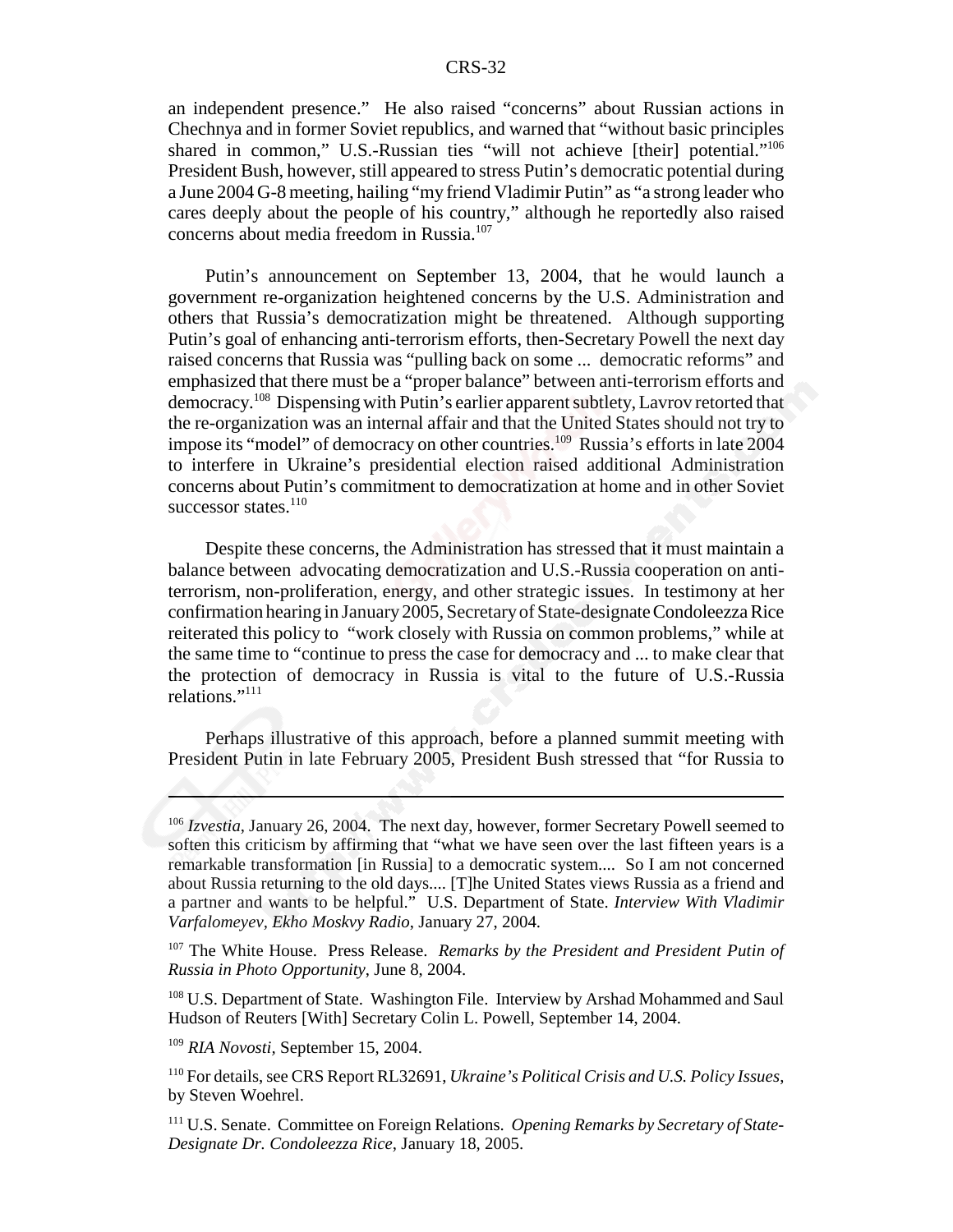make progress as a European nation, the Russian government must renew a commitment to democracy and the rule of law.... We must always remind Russia [that we] stand for a free press, a vital opposition, the sharing of power, and the rule of law."112 At the summit, the status of democratization in Russia appeared to be a major issue of contention, but President Bush emphasized continued cooperation with Russia on nonproliferation and anti-terrorism. He reported that he had told Putin that "strong countries are built by developing strong democracies" and had raised concerns with Putin about the rule of law, minority rights, and viable political debate. President Putin countered that Russia's media were free and that the new method of selecting regional governors was akin to the U.S. electoral college. He emphasized that Russia's democracy would be attuned to "our history and our traditions" but would nonetheless be akin to those in other "modern, civilized" societies. At the same time, he seemed to qualify this assurance by stressing that democratization should not interfere with the creation of a strong Russian government and economy. President Bush in turn hailed this declaration of what he termed Putin's "absolute support for democracy in Russia."113

Advocates of such a balanced U.S. response argue that the United States has economic and security interests in continued engagement with Russia. The Task Force on Russia has argued that "on a number of issues — Iran, energy, HIV/AIDS, and preventing terrorists from acquiring weapons of mass destruction — Russia's cooperation is seen as central to promoting American interests." Although U.S.-Russia cooperation has been "disappointing" on many issues, according to the Task Force, "selective cooperation" should still be pursued where possible. U.S. economic interests include diversified sources of energy. Russia's capabilities to provide oil and liquified natural gas to U.S. markets are growing, and proposed Russian shipping from arctic ports would be quicker and more secure than shipments from the Middle East, according to some experts.114 Some observers more generally urge a U.S.-Russia relationship like that between the United States and China, where the United States advocates democratization but nonetheless maintains close economic ties that may "mak[e] China richer and eventually freer."115

Some observers have discerned a greater Administration recognition in recent months that authoritarianism is deepening in Russia. Vice President Dick Cheney reflected this perhaps less hopeful view in May 2006 when he stated that Russia's "government has unfairly and improperly restricted the rights of her people" and that such restrictions "could begin to affect relations with other countries." He called for Russia to "return to democratic reform." He also stated that "no legitimate interest

<sup>112</sup> Transcript of Bush Remarks in Belgium, *Associated Press*, February 21, 2005.

<sup>113</sup> The White House. Office of the Press Secretary. *President and President Putin Discuss Strong U.S.-Russian Partnership*, February 24, 2005. Some observers criticized President Bush's public statements at the summit. Soft on Mr. Putin, *The Washington Post*, February 26, 2005.

<sup>114</sup> CNBC broadcast, *Russia*, October 20, 2004. The White House. *National Energy Policy*, May 17, 2001; *National Security Strategy of the United States of America,* April 29, 2003.

<sup>115</sup> David Ignatius,*Washington Post*, September 17, 2004. Council on Foreign Relations, March 2006, p. xi.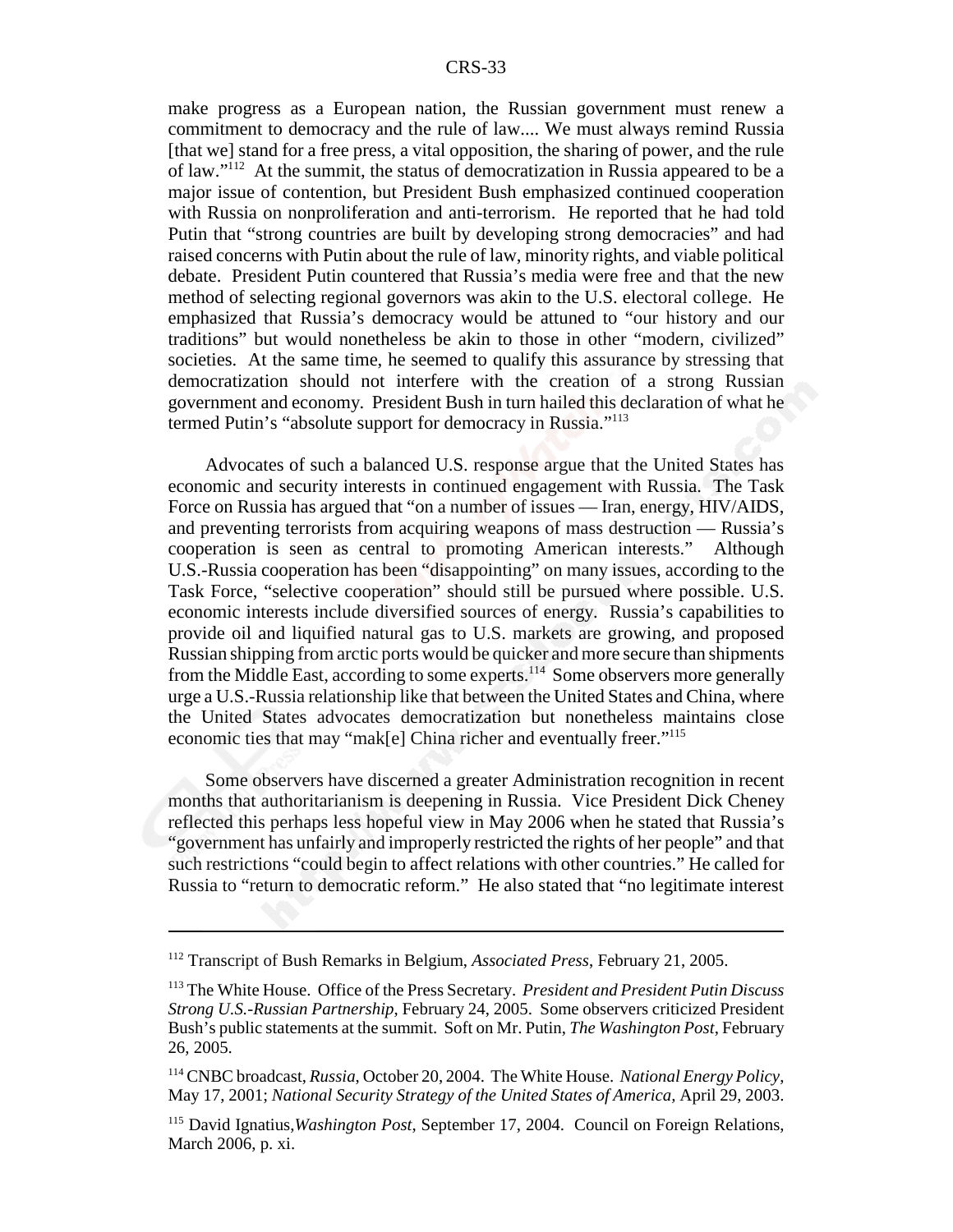is served when oil and gas become tools of intimidation or blackmail.... And no one can justify actions that undermine the territorial integrity of a neighbor, or interfere with democratic movements."<sup>116</sup> In his May 2006 State of the Federation address, President Putin appeared to respond to Vice President Cheney by criticizing those who follow "stereotypical bloc-based thought patterns" of the Cold War. He also obliquely stated that "comrade wolf knows whom to eat. He is eating and listening to no one.... Where does all the rhetoric on the need to fight for human rights and democracy go to when it comes to ... one's own interests? It turns out that everything is permitted." President Bush was reticent in his public statements about the status of democracy in Russia when he attended the Moscow G-8 Summit in Moscow in July 2006, in line with his declared plan not to publicly "scold" Putin.<sup>117</sup>

As Russia prepares for the upcoming 2007-2008 cycle of Duma and presidential elections, the U.S. Administration has urged the Russian government to affirm its commitment to democratization.

Several U.S. allies have become increasingly concerned about democratization trends in Russia.118 After Putin's Beslan proposals, EU Commissioner Chris Patten warned that the Russian government should not try the failed policy of combating terrorism by centralizing power. PACE in January 2005 adopted a resolution stating that it appeared that the Putin government's arrest of Khodorkovskiy "goes beyond the mere pursuit of criminal justice, to include such elements as to weaken an outspoken political opponent, to intimidate other wealthy individuals and to regain control of strategic economic assets."<sup>119</sup> In the wake of Russia's cutoff of gas shipments to Ukraine in January 2006, German Chancellor Angela Merkel visited Russia in April 2006 and reportedly voiced serious concerns about democratization trends in Russia. EU concerns about democratization were reflected in several documents and decisions, including a May 2006 decision at an EU-Russia summit to launch negotiations on a new EU-Russia Agreement that recognizes "common values such as democracy, human rights and the rule of law" and covers energy cooperation. At a European Parliament session in December 2006, European Commission President José Manuel Barroso called for a united EU stance vis-a-vis Russia on respect for human rights.120 Some advocates of a united Euro-Atlantic stance have called for enhancing the electoral monitoring activities of the European

<sup>116</sup> Office of the Vice President. *Vice President's Remarks at the 2006 Vilnius Conference*, May 4, 2006.

<sup>117</sup> *Deutsche Welle* (English), July 13, 2006.

 $118$  According to the Task Force on Russia, "because the authoritarian trend in Russia is such a broad one, and because it intersects with negative trends in Russian foreign policy, American and European assessments are converging." Council on Foreign Relations, March 2006, p. 36.

<sup>119</sup> PACE. Resolution 1418, approved January 25, 2005.

<sup>120</sup> European Parliament, *Press Release*, December 18, 2006. Some human rights advocates had claimed that their concerns were soft-pedaled by EU representatives at a November 2006 EU-Russia summit. *Inter Press Service*, November 30, 2006.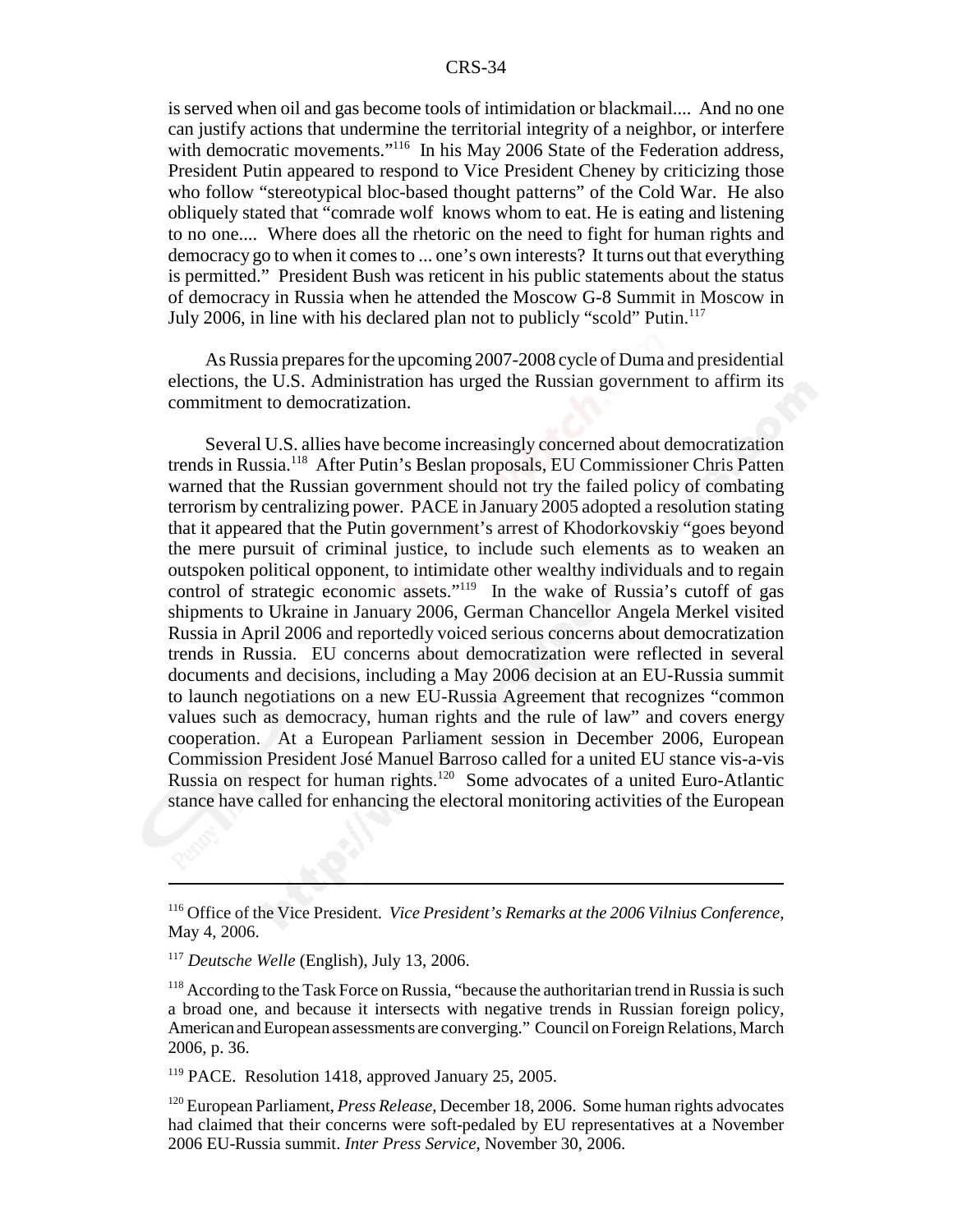Network of Election Monitoring Organizations, the OSCE, and Russian democracy NGOs.121 (See also below, *Congressional Concerns*.)

## **U.S. Democratization Assistance**

U.S. democratization assistance historically has accounted for less than 10 percent of all U.S. funding for Russia. Most aid to Russia supports security programs (in particular, Comprehensive Threat Reduction initiatives to help secure and eliminate WMD), and economic reform efforts. Democratization aid has included technical advice to parties and electoral boards, grants to NGOs, advice on legal and judicial reforms (such as creating trial by jury and revising criminal codes), training for journalists, advice on local governance, and exchanges and training that familiarize Russian civilian and military officials and others about democratic institutions and processes. Most aid has shifted over the years from government-togovernment programs to support for local grass-roots civil society programs, particularly aid to NGOs.

|  | Table 3. U.S. Democratization Aid to Russia |  |  |
|--|---------------------------------------------|--|--|
|  | (million dollars)                           |  |  |

| <b>Budgeted</b><br>FY1992-FY2005 <sup>a</sup><br>(Freedom Support<br><b>Act and Agency</b><br>funding) | <b>Budgeted</b><br>FY2005 <sup>b</sup><br>(Freedom Support<br><b>Act and Agency</b><br>funding) | <b>Estimated</b><br>$\rm FY2006^c$<br>(Freedom Support<br><b>Act and Agency</b><br>funding) | <b>Requested</b><br><b>FY2007</b> <sup>a</sup><br>(Function 150)<br>funding) $e$ |
|--------------------------------------------------------------------------------------------------------|-------------------------------------------------------------------------------------------------|---------------------------------------------------------------------------------------------|----------------------------------------------------------------------------------|
| 1.097.67                                                                                               | 62.95                                                                                           | 45.2                                                                                        | 29.78                                                                            |
| $7.9\%$ <sup>d</sup>                                                                                   | 6.3%                                                                                            | 4.8%                                                                                        | 46.6%                                                                            |

- a. Data received from Office of the Coordinator of U.S. Assistance to Europe and Eurasia, U.S. Department of State.
- b. U.S. Department of State. Office of the Coordinator of U.S. Assistance to Europe and Eurasia*. U.S. Government Assistance to and Cooperative Activities with Eurasia*, January 2006.
- c. U.S. Department of State. Bureau of European and Eurasian Affairs. Fact Sheet: U.S. Assistance to Russia FY2006, May 11, 2006. Mid-year estimate.
- d. Democratization assistance as a percentage of funding for Russia.
- e. Includes Freedom Support Act, Child Survival, International Military Education and Training (IMET), and Non-proliferation, Anti-Terrorism, Demining, and Related Programs (NADR) funding requests.

**FY2004 Budget and Democratization Aid.** In its FY2004 budget request, the Administration called for substantially less FREEDOM Support Act aid to Russia, "in recognition of the progress Russia already has made" in transforming itself into a free market democracy integrated into global political and economic institutions. The budget request averred that Russia would be "graduated" over the next few years from receiving FREEDOM Support Act aid, with ebbing aid dedicated mainly to ensuring "a legacy of sustainable institutions to support civil

<sup>121</sup> European Commission. *Press Release: European Commission Approves Terms for Negotiating New EU — Russia Agreement*, IP/06/910, July 3, 2006; Council on Foreign Relations, March 2006, p. 62. For an argument that Europe is too accommodating toward Russia, see Crumbling Before Putin, *The Washington Post*, June 19, 2006, p. 21.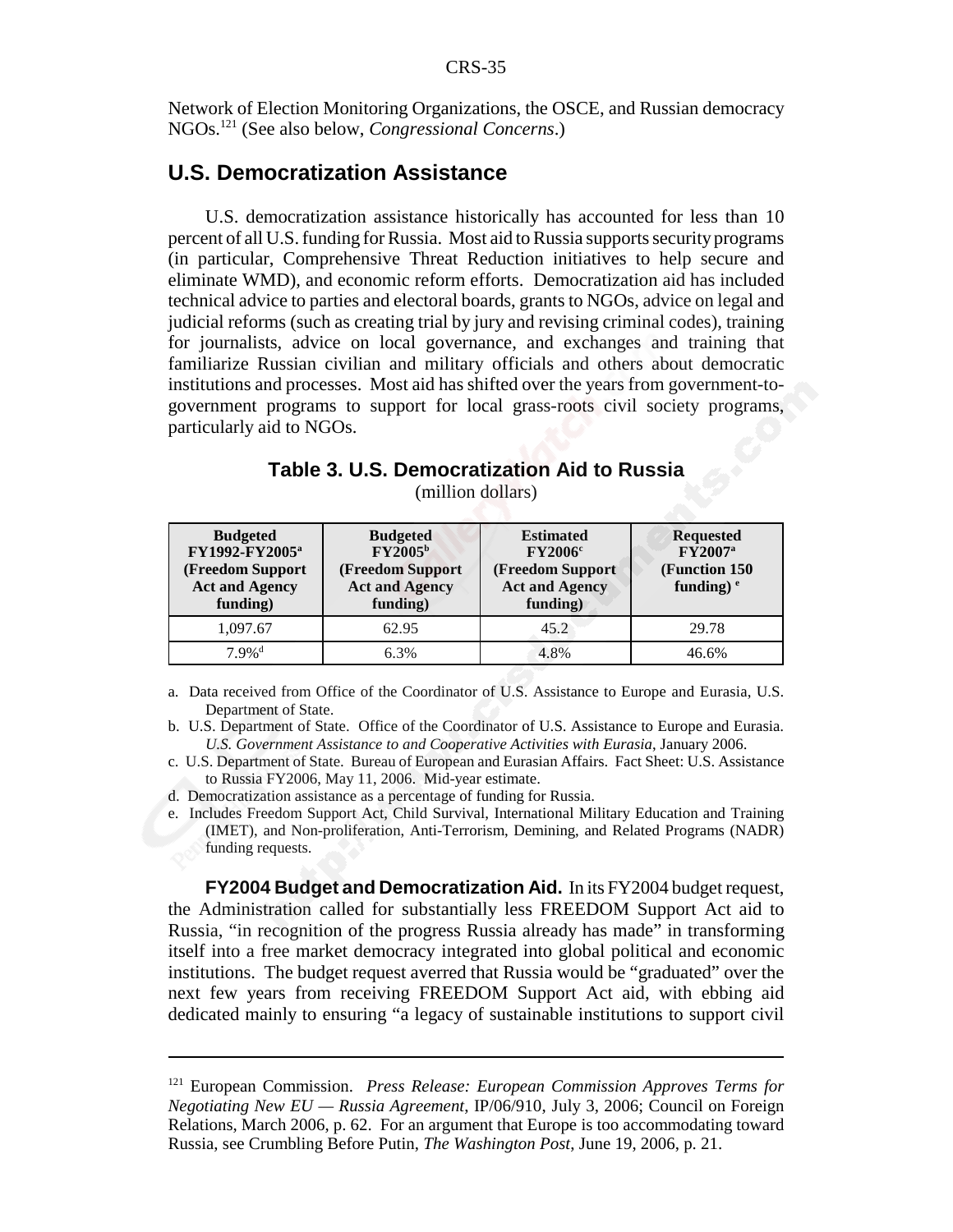society and democratic institutions." FY2004 aid was planned to support NGOs, independent media, and exchanges at the grassroots level to foster ethnic and religious tolerance, civic education, and media freedom. However, most FREEDOM Support Act and other Function 150 aid to Russia was focused on non-proliferation and cooperation in the Global War on Terror. Congress disagreed with the Administration's level of support for democratization and increased the amount of aid earmarked for Russia (see also below).

**FY2005 Budget and Democratization Aid.** In its FY2005 budget request and factsheet on aid to Russia, the Administration averred that it was placing greater emphasis on support for democratization than the year before, stating that "given Russia's strategic importance, the United States has a compelling national interest in seeing Russia complete a successful transition to market-based democracy." The Administration stressed that this emphasis reflected concerns that limits on media freedom, the manipulation of elections, abuses in Chechnya, increased control over the regions, and seeming political prosecutions had "called into question the depth of Russia's commitment" to democratize. The FY2005 assistance focused on supporting independent media, NGOs, local governance, free and fair elections, and government accountability. Additionally, assistance supported regional television stations, radio, and print media, training for young people and political leaders, training for journalists, and partnership work between Russian and American judges and attorneys.

**FY2006 Budget and Democratization Aid.** In its FY2006 budget request and factsheet on aid to Russia, the Administration stated that democracy support would continue "despite concerns about Russia backsliding on human rights and democratization." It raised concerns about changes in legislative election laws and the elimination of direct elections of governors, government pressure on the media, legislation signed into law in January 2006 that "could severely hinder the work of NGOs," and continuing human rights abuses in Chechnya and elsewhere in the North Caucasus. U.S. assistance programs continued to focus on supporting civil society, independent media, the rule of law, respect for human rights, free and fair elections, and government accountability. An emphasis was placed on expanding cooperation between NGOs and regional governors and mayors in designing and making budgetary decisions on social programs.

**FY2007 Budget and Democratization Aid.** In its FY2007 budget request for aid for Russia, the Administration argued that despite its "near-term" concerns about rising corruption, an over-centralization of power, and "assertiveness in its own neighborhood," it retained a "deep stake" in encouraging the emergence of a "stable, democratic country with a market-based economy" that is fully integrated with global institutions and cooperates in combating terrorism and the spread of WMD. Concerns were raised that during 2005, the Russian government gained more control over free expression on national television, exerted more pressure on NGOs, continued to commit abuses in Chechnya, and carried out possible political prosecutions. U.S. democracy aid is planned for electoral training in the run-up to Duma and presidential elections and on programs to strengthen civil society, media, and democratic institutions "as a necessary check on the power of the central government."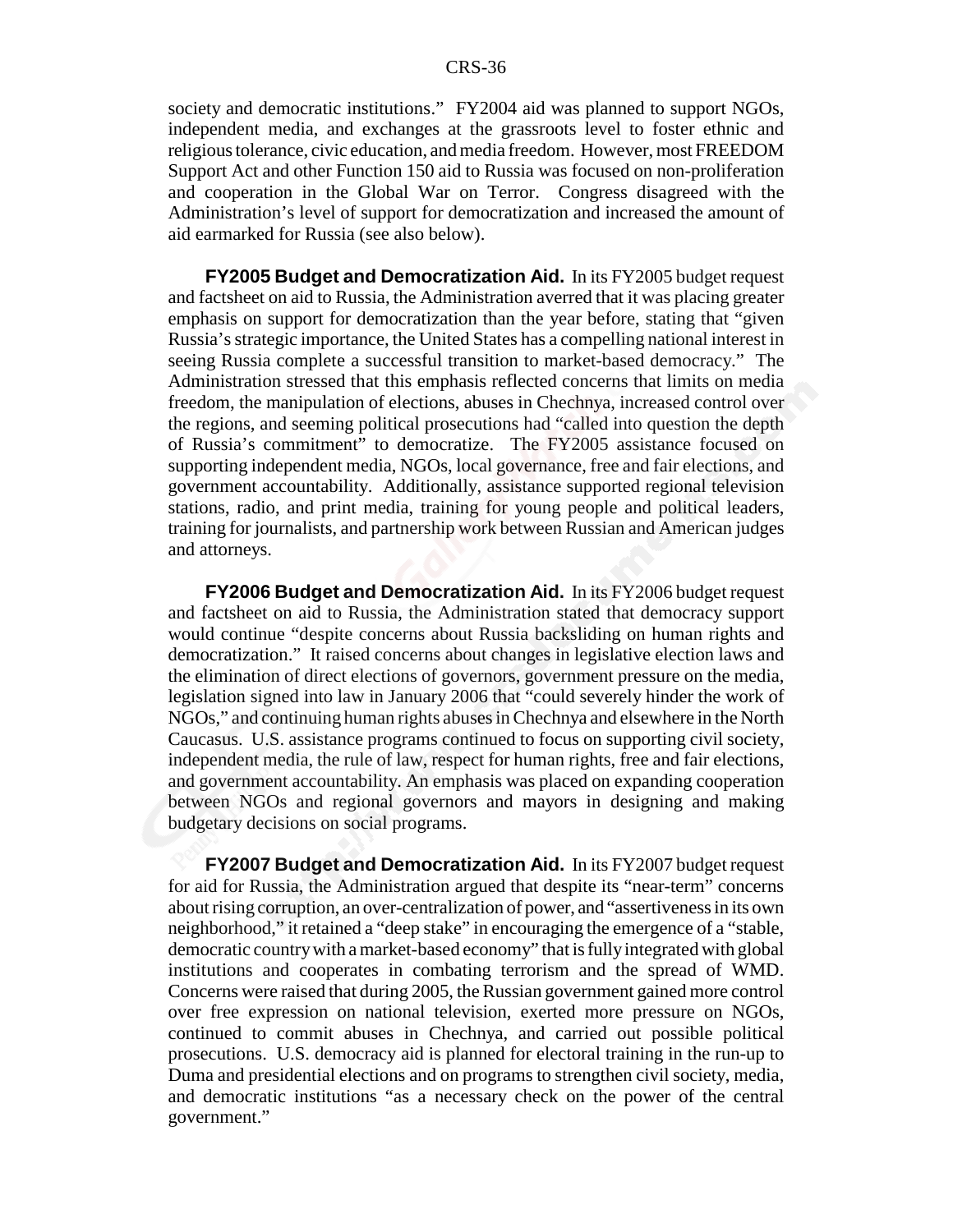#### **Member Concerns in the 107th-109th Congresses**

Major congressional concerns with democratic progress in Russia have included passage of the Russian Democracy Act of 2002, signed into law on October 23, 2002 (H.R. 2121; P.L. 107-246). The law stated that a Russia that was integrated into the global order as a free-market democracy would be less confrontational and would cooperate with the United States, making the success of democracy in Russia a U.S. national security interest. It warned, however, that further liberalization in Russia appeared uncertain without further assistance, necessitating a "far-reaching" U.S. aid strategy. The "sense of the Congress" was that the U.S. government should engage with Russia to strengthen democracy and promote fair and honest business practices, open legal systems, freedom of religion, and respect for human rights. Among other provisions, the law amended the Foreign Assistance Act of 1961 by adding language stressing support for independent media, NGOs, parties, legal associations, and grassroots organizations. Responding to the passage of the act, the Russian Foreign Ministry criticized it for underestimating Russia's reform accomplishments and for presuming to teach democratization to Russia.122

Actions in the  $108<sup>th</sup>$  Congress regarding democratization trends in Russia included S.Res. 258 (Lugar; approved by the Senate on December 9, 2003), which expressed concern about Khodorkovskiy's arrest. Following the arrest, Representatives Tom Lantos and Christopher Cox established a Congressional Russia Democracy Caucus to highlight concerns about the decline of freedom of the media, property rights, and other violations of the rule of law in Russia. Other bills included S.Con.Res. 85 (McCain; introduced on November 21, 2003) and H.Con.Res. 336 (Lantos; approved by the House International Relations Committee on March 31, 2004) that recommended that Russia be denied participation in G-8 sessions until it made progress in democratization.<sup>123</sup>

Growing concerns in the  $108<sup>th</sup>$  and  $109<sup>th</sup>$  Congresses about democratization trends in Russia have been evident in deliberations over foreign assistance and have contributed to funding levels for Freedom Support Act aid for Russia that have been higher than the President's requests.

• Conference managers on H.R. 2673 (Consolidated Appropriations, including foreign operations for FY2004; P.L. 108-199; signed into law on January 23, 2004) stated that they were "gravely concerned with the deterioration and systematic dismantling of democracy and the rule of law" in Russia. Calling for not less than \$94 million in Freedom Support Act aid for Russia, \$21 million above the request, the conferees (H.Rept.108-401) "expect[ed] a significant portion of these [added] funds to be used to support democracy and rule of law programs in Russia."

<sup>122</sup> *Associated Press*, November 4, 2002.

<sup>123</sup> *Congressional Record*, November 21, 2003, p. S15400.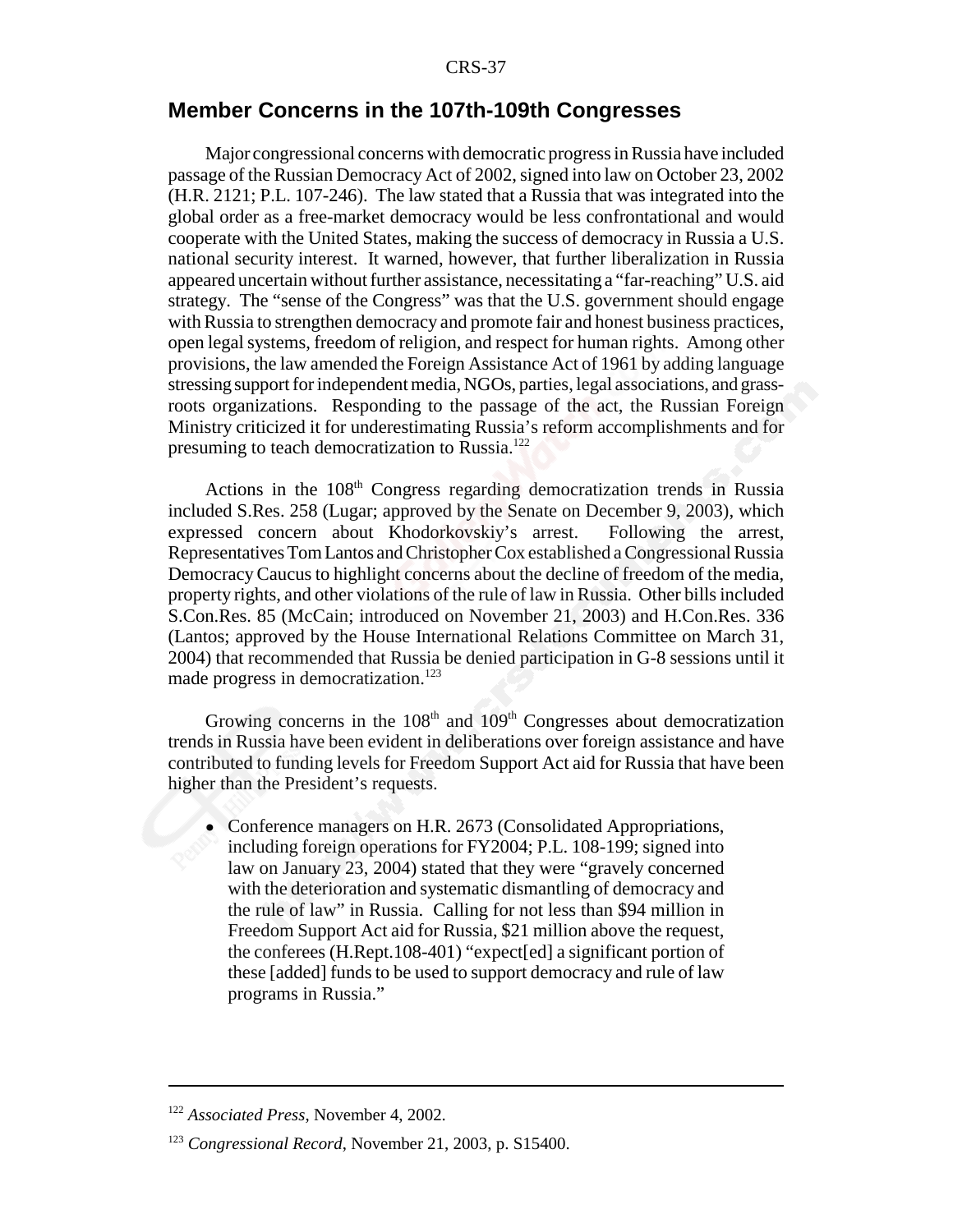- In H.Rept. 108-599 on H.R. 4818, foreign operations appropriations for FY2005, the Appropriations Committee raised concerns about risks to democracy and human rights in some Soviet successor states, "particularly in Russia, Ukraine, and Belarus," and urged the Administration "to commit a greater proportion of the resources appropriated ... to support for democracy and human rights NGOs." The Committee also requested a report from the Coordinator for Assistance to Europe and Eurasia on plans to bolster democracy building. Conference managers (H.Rept. 108-792), requested that of the \$90 million in Freedom Support Act aid provided for assistance for Russia, \$10.5 million above the Administration request, \$3.5 million be made available to the National Endowment for Democracy (NED) for democracy and human rights programs in Russia, including political party development (signed into law on December 8, 2004; P.L. 108-447).
- In S.Rept. 109-96, on the Senate version of H.R. 3057, foreign operations appropriations for FY2006, the Appropriations Committee warned that "an authoritarian Russia presents a growing danger" to nearby countries and that "offsetting this threat" should be a U.S. priority. They stated that "significant resources" are required to support democracy building efforts in Russia and urged the Administration "to increase the budget request for these purposes in subsequent fiscal years." They called for more support for political process programming in Russia and continued support for programs to strengthen the rule of law in Russia. Conference managers (H.Rept. 109-265) requested that, of the \$80 million in Freedom Support Act aid provided for assistance for Russia, \$32 million above the Administration request, \$4 million be made available to NED for political party development in Russia (signed into law on November 14, 2005, P.L. 109-102).

**Other Debate.** Putin's Beslan proposals triggered debate in the 108<sup>th</sup> Congress about possible U.S. responses. In introducing H.Res. 760, condemning terrorist attacks against Russia, Representative Edward Royce stated that while setbacks to democratization in Russia are of concern, the United States and Russia face critical terrorist threats.<sup>124</sup> Senator McCain criticized Putin's proposals as an excuse to "consolidate autocratic rule." He characterized Putin's rule as a "long string of anti-democratic actions," and urged that the United States "make known our fierce opposition" to anti-democratic moves that will rebound to less Russian cooperation with the United States.<sup>125</sup> Representative Curt Weldon the next day warned that punishing Russia in response to democratization lapses would be the "worst step" the United States could take, because it would only boost authoritarianism there. Instead, he called for developing closer economic and security relations with Russia, so that

<sup>124</sup> *Congressional Record*, September 13, 2004, p. H7011.

<sup>&</sup>lt;sup>125</sup> Congressional Record, September 21, 2004, p. S9420.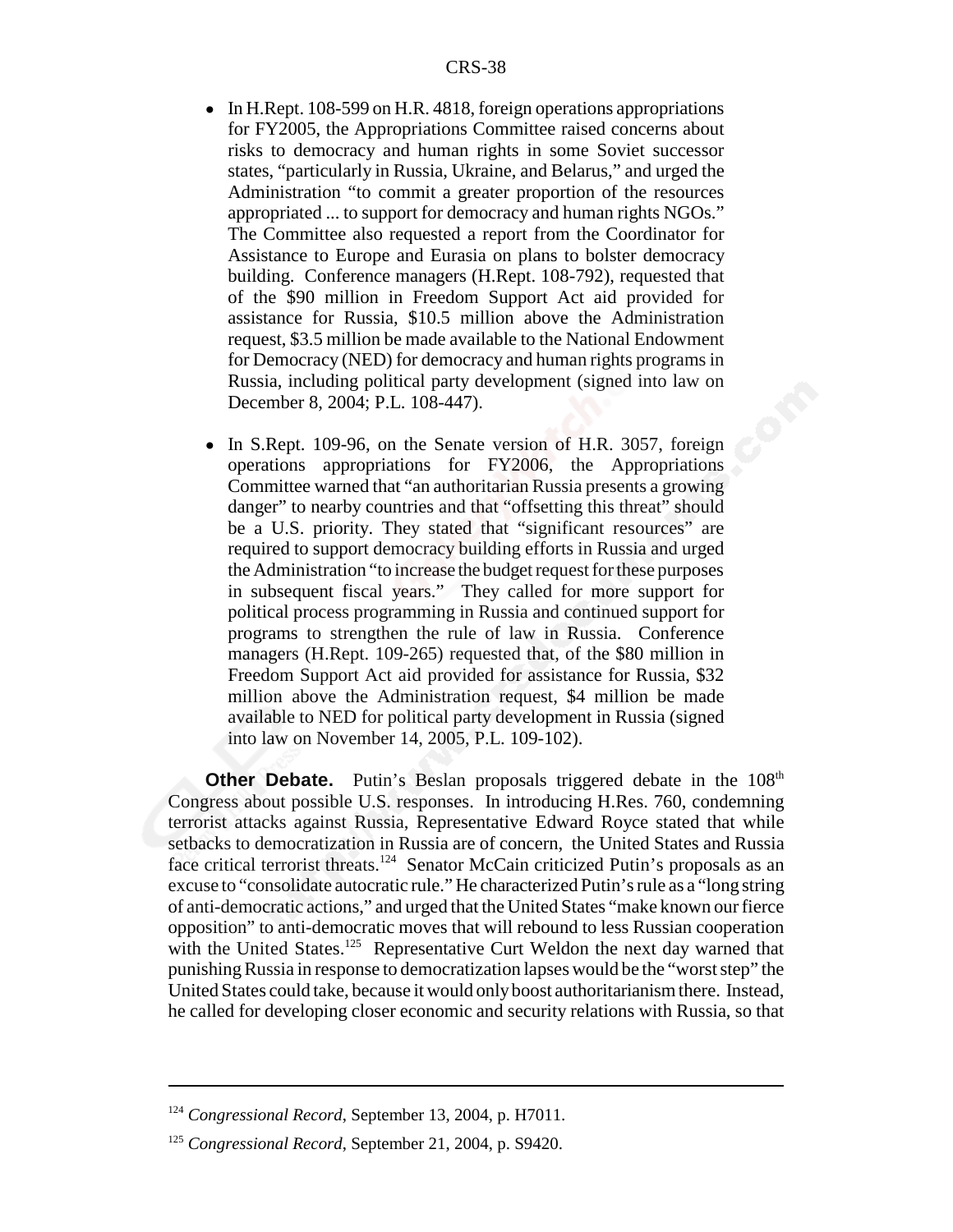President Bush would have leverage to convince Putin to "allow democracy to survive, to grow, and prosper."<sup>126</sup>

Senators McCain and Joseph Biden joined over 100 prominent Western officials and experts in signing a September 28, 2004, letter to NATO and EU leaders that warned that Putin's Beslan proposals "bring Russia a step closer to authoritarianism." They also stated that Putin was reverting to the "rhetoric of militarism and empire" in foreign policy. Putin's policies, they concluded, jeopardize partnership between Russia and NATO and EU democracies. They urged Western leaders to change strategy toward Russia by "unambiguously" supporting democratic groups in Russia and perhaps reducing ties with the Putin government.<sup>127</sup>

In the  $109<sup>th</sup> Congress$ , trends in Russian democratization were a concern during the hearing and floor debate on the confirmation of Secretary of State-designate Condoleeza Rice. Many Members appeared to endorse Senator Dianne Feinstein's view that Rice's expertise on Russia would prove useful in responding to a more authoritarian Putin government.<sup>128</sup> Senator Joseph Biden criticized the Bush Administration for advocating democratization in the Middle East while "being silent" about declining democratization in Russia. He stated that the Administration had received little in return for "silence" on this issue, not even Russia's cooperation in dismantling WMD.<sup>129</sup> At the hearing, Senator Lincoln Chafee asked Rice why the United States maintained close ties with some authoritarian countries and not with others, and she responded that "some of this is a matter of trend lines," but that "the concentration of power in the Kremlin ... is a real problem [and] is something to be deeply concerned about, and we will speak out." She also stated that "while we confront the governments that are engaged in nondemocratic activities, we also have to help the development of civil society in opposition," and suggested that more such support was needed in Russia. $130$ 

Congressional concerns about the suitability of Russia as a member of the G-8 had been raised in S.Con.Res. 95 and H.Con.Res. 336 in late 2003-early 2004 (mentioned above) in the  $108<sup>th</sup> Congress$ , and a follow-on resolution, S.Con.Res. 14, was introduced on February 17, 2005, in the 109<sup>th</sup> Congress. In the House, a similar resolution, H.Con.Res. 143, was introduced by Representative Christopher Cox on May 3, 2005. The resolutions expressed the sense of Congress that the President and the Secretary of State should work with other democratic members of the G-8 to suspend Russia's participation in the G-8 until it adheres to "the norms and standards of free, democratic societies as generally practiced by every other member nation of the G-8." Senator Lieberman explained that the resolution was inspired by President

<sup>126</sup> *Congressional Record*, September 22, 2004, pp. H7430-H7436.

<sup>127</sup> *Washington Post*, September 29, 2004, p. A21; October 2, 2004, p. A20; *Novaya gazeta*, October 4, 2004, p. 13.

<sup>128</sup> *Congressional Record*, January 25, 2005, p. S411.

<sup>129</sup> *Congressional Record*, January 26, 2005, p. S518.

<sup>130</sup> *Transcript*, Federal Document Clearing House, January 18, 2005.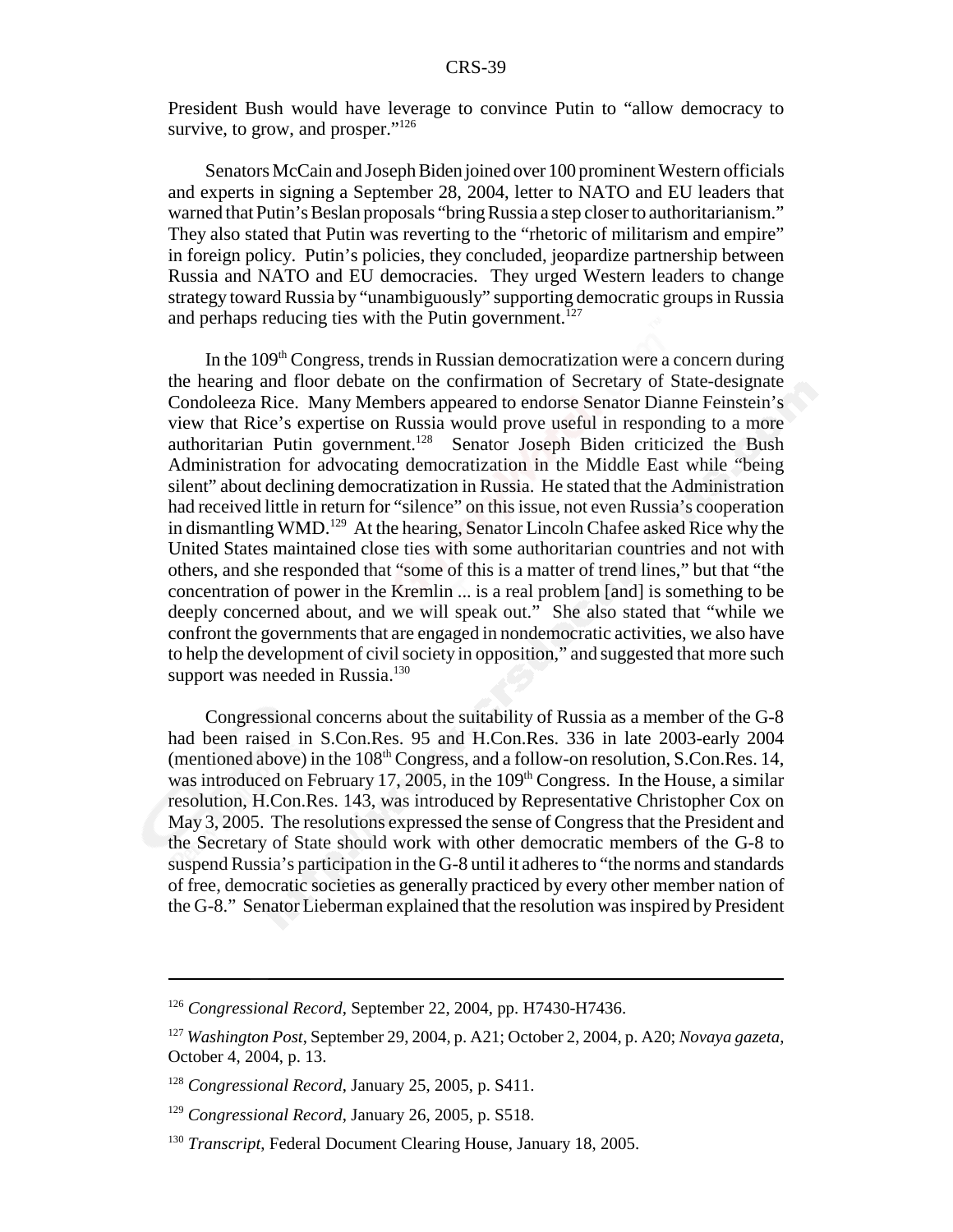Putin's efforts to undermine democracy in Russia and that it was a show of U.S. support for democrats in Russia.<sup>131</sup>

The Congressional Helsinki Commission co-chairs reacted to Khodorkovskiy's sentencing in early 2005 with a statement that it appeared to be politically motivated and was a selective prosecution that harmed Russia's legal system. The Commission also held a briefing on the implications of the "Yukos affair" on democratization and privatization in Russia in July 2005. Opening the hearing, Co-chair Christopher Smith stated that Khodorkovskiy's trial was reminiscent of Soviet show trials and indicated Russia's "indifference or hostility to the rule of law." S.Res. 322, introduced by Senator Biden and approved on November 18, 2005, expressed the sense of the Senate that Russia's imprisonment of Khodorkovskiy and his associate Platon Lebedev were politically motivated and violated the rule of law and Russia's international human rights commitments.<sup>132</sup>

Strong misgivings about the late 2005 Duma bill restricting the rights of NGOs were registered in a letter from the Congressional Helsinki Commission to the Duma in November 2005 and in H.Con.Res. 312 (introduced by Representative Henry Hyde and approved on December 14, 2005) and S.Res. 339 (introduced by Senator McCain and approved on December 16, 2005). The letter and resolutions called on the bill to be withdrawn or rewritten so that it did not severely restrict the activities of domestic and foreign NGOs in Russia. In the House, Representative Christopher Smith warned that the Duma bill especially targeted NGOs dealing with democracy and human rights for "invasive" government financial and other monitoring.<sup>133</sup>

Concerns in the  $109<sup>th</sup>$  Congress arising out of Russia's cutoff of gas supplies to Ukraine were reflected partly in the introduction of S. 2435, the Energy Diplomacy and Security Act, by Senator Lugar in March 2006. The bill called for enhanced U.S. energy diplomacy with energy exporters in support of U.S. national security.<sup>134</sup> At a hearing on Russian energy and politics held by the Senate Foreign Relations Committee in June 2006, Senator Lugar stated that "the United States must engage with Russia on energy security and send a clear and strong message promoting principles of transparency, rule of law, and sustainability. Efforts under the current U.S.-Russia energy dialogue ... should be expanded and fully supported [to sustain] the long-term mutual interests shared by both countries in stable energy markets." At the hearing, Senator Biden stated that "my hope for Russia is that it become a respected, prosperous and democratic state" but that "the current policies of President Putin's government work against these goals [and may] condemn Russia to a future of weakness and instability, and deny Russia its rightful place as a great power." He called for the Bush Administration to coordinate a strong call for Russian

<sup>&</sup>lt;sup>131</sup> U.S. Congress. Commission on Security and Cooperation in Europe (Helsinki Commission). *Briefing : The "Yukos Affair" and its Implications for Politics and Business in Russia*, July 13, 2005; *Congressional Record*, February 17, 2005, pp. S1685-S1686; February 28, 2005, p. S1792.

<sup>132</sup> *Congressional Record*, November 18, 2006, pp. S13396, S13410.

<sup>133</sup> *Congressional Record*, December 14, 2005, pp. H11621-H11624.

<sup>134</sup> *Congressional Record*, March 16, 2006, pp. S2326-S2327.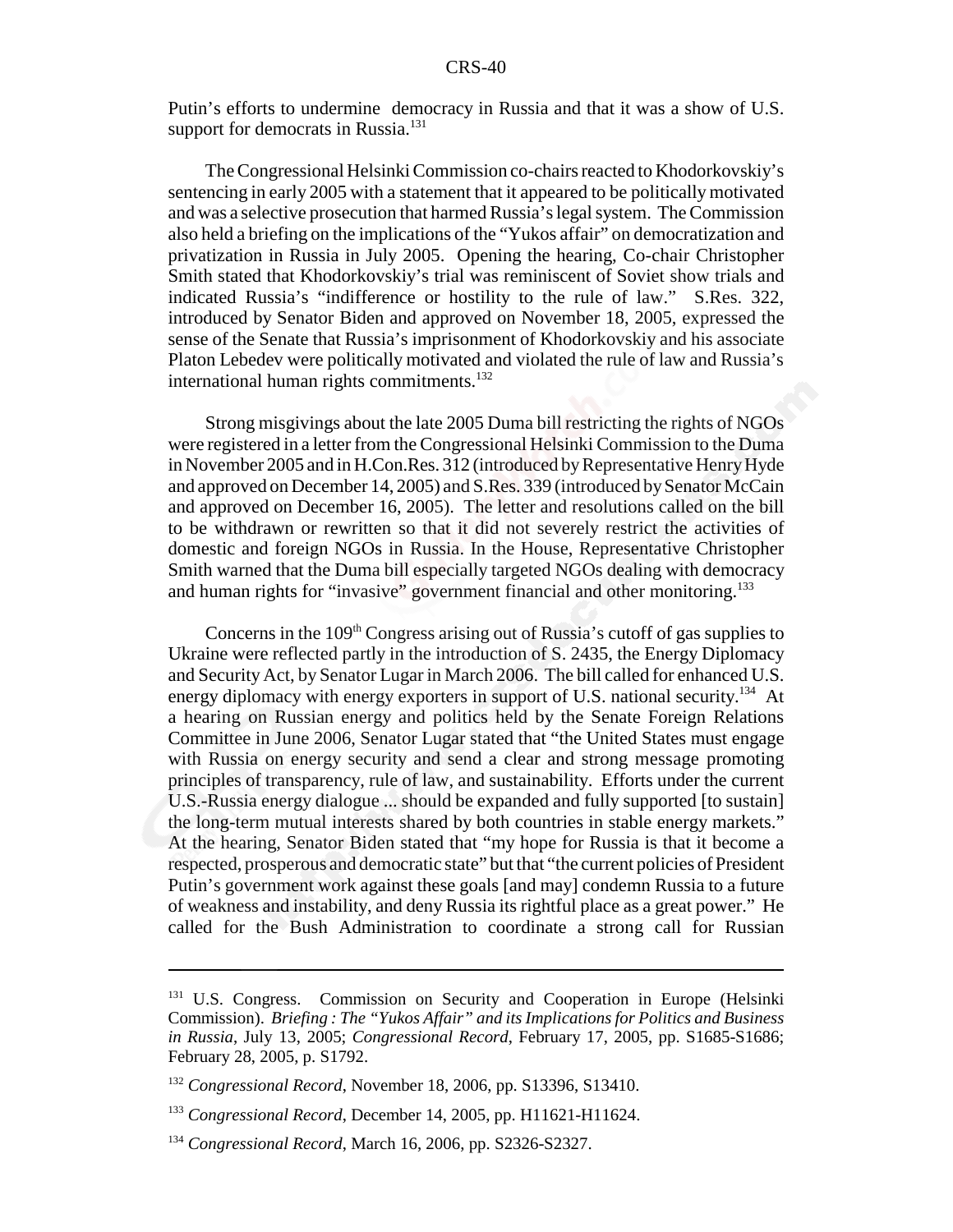democratization at the July 2006 G-8 meeting, to urge NATO to provide Georgia and Ukraine with Membership Action Plans by the end of the year, and to support NGOs and civil society groups in Russia.<sup>135</sup>

Marking long-standing congressional concerns about religious freedom in Russia, Representative Christopher Smith introduced H.Con.Res. 190, which was approved on March 14, 2006. The resolution raised concerns that the rights of minority religious groups in Russia were being increasingly threatened and called on Russia as a member of the OSCE and the chair of the G-8 to uphold "basic, internationally recognized and accepted standards to protect peaceful religious practice." In support of the resolution, Representative Tom Lantos warned that the limited democratic "achievements of the past decade are being reversed" in Russia and called on the other members of the G-8 to warn Russia that it faces suspension from the group unless it re-embraces democratization and respect for human rights.<sup>136</sup>

Continuing congressional concerns about the suitability of Russia as a member of the G-8 were raised by Senator Biden on July 14, 2006, with the introduction of S.Res. 530. As approved the same day, the resolution called on President Bush and other leaders to impress upon President Putin at the G-8 summit (which was due to convene the next day) that his government's "anti-democratic" policies are incompatible with G-8 membership and that his government should guarantee "the full range of civil and political rights to its citizens."<sup>137</sup>

# **Issues for the 110<sup>th</sup> Congress**

## **How Significant is Democratization in Russia to U.S. Interests?**

Successive administrations and Congresses generally have agreed that a democratic Russia would be a U.S. friend or ally rather than a strategic security threat. They have viewed political developments in Russia as a vital U.S. interest because of Russia's capabilities, including its geographical size (including its extensive borders with Europe, Asia, and Central Eurasia), educated population, natural resources, arms industries, and strategic nuclear weapons. A democratic Russia that is integrated into global free-markets could cooperate with the United States on a range of economic, political, and security issues, rather than use its capabilities for hostile confrontation, in this view. At the same time, setbacks to democratization in Russia have led successive U.S. administrations to argue that the

<sup>&</sup>lt;sup>135</sup> Senate Foreign Relations Committee. Hearing on Russia: Back to the Future? June 29, 2006.

<sup>136</sup> *Congressional Record*, March 14, 2006, pp. H888-H890.

 $137$  Congressional Record, July 14, 2006, pp. S7563-S7564.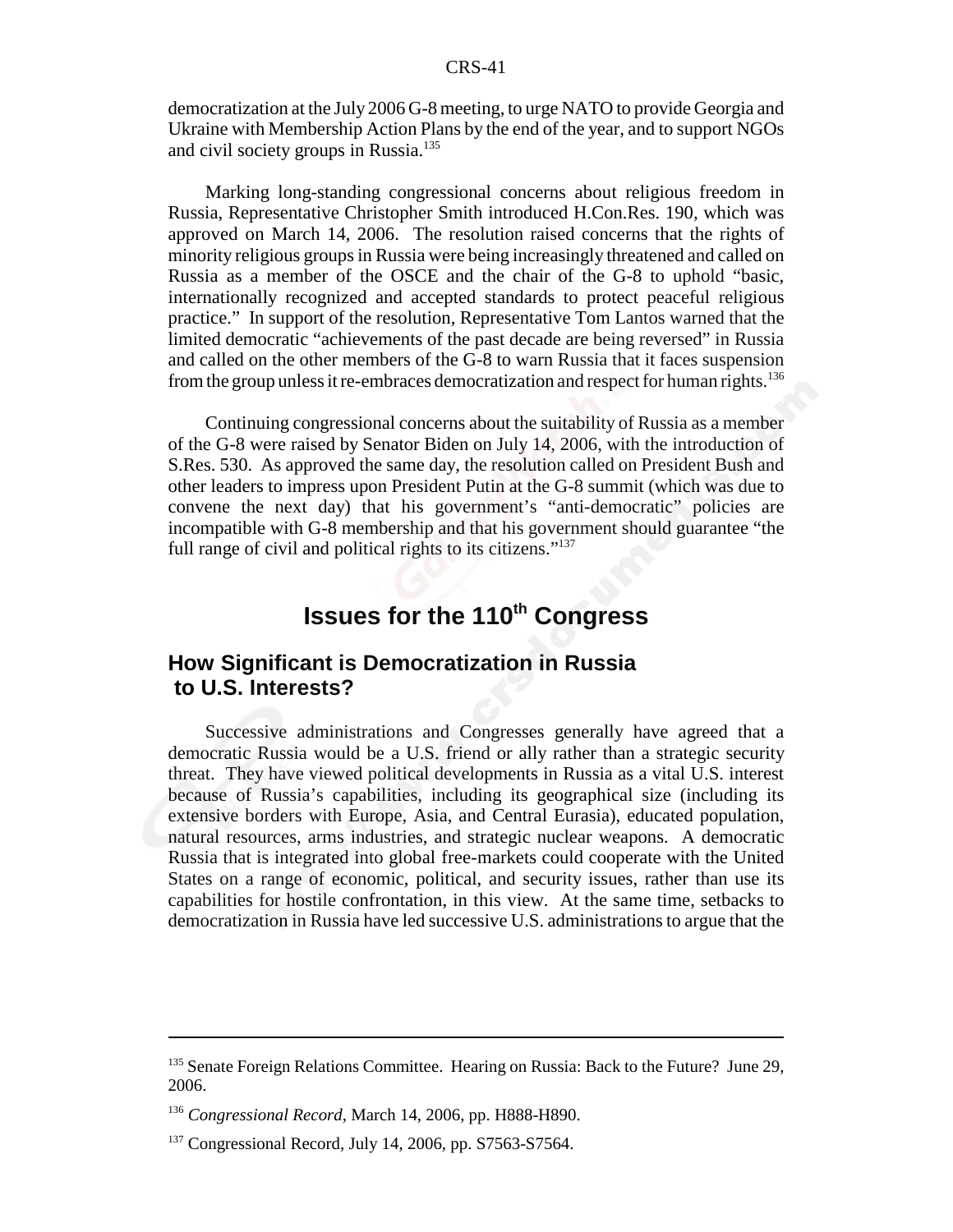United States should remain engaged with Russia to cooperate on international and security issues and to urge it to democratize.<sup>138</sup>

Many observers argue that there has been a close relationship between domestic and foreign policy in Russia, so U.S. policy-makers must try to encourage pluralism and discourage authoritarianism. They maintain that when the Soviet Union (of which Russia was a part) was communist, it opposed the West, and as it began to democratize, its foreign policy became more accommodationist. These observers argue that a prospective Russian dictator would need to rely on the military and security forces to maintain power. These forces have lagged the most in adopting democratic values and continue to favor anti-American foreign policies that, if implemented, would threaten U.S. national security interests.<sup>139</sup> Such policies conceivably might include a hostile nuclear strategic posture, stepped-up proliferation of arms and WMD technologies to governments or groups unfriendly to the United States, and neo-imperialist moves to threaten Europe and to re-impose authoritarian, pro-Moscow regimes in the former Soviet republics.<sup>140</sup>

Other observers stress that Russia's cooperation with the United States in the Global War on Terror is a critical U.S. security interest, while the issue of democratization in Russia is of lower priority and if necessary, must be deemphasized. They assert that Putin, regardless of his political orientation, has been at least somewhat effective in combating terrorist activities in Chechnya and elsewhere in Russia and safeguarding WMD and infrastructure from falling into terrorist hands. A post-Putin leadership in Russia, they argue, would continue these policies, since they accord with Russia's security interests.<sup>141</sup>

In the  $110<sup>th</sup>$  Congress, S. 198 (Nunn) has appeared to reflect some of these assessments. In introducing the bill on September 8, 2007, Senator Sam Nunn stressed that "the proliferation of WMD is the number one national security threat facing the United States today." He argued that "it is in U.S. interests to eliminate and secure weapons and materials of mass destruction," rather than spend substantial time to decide whether Russia and other prospective recipients of Comprehensive Threat Reduction assistance are satisfying various conditions, including respect for

<sup>138</sup> Michael McFaul, *Los Angeles Times*, February 2, 2003. See also nnnn

<sup>139</sup> Colton and McFaul, pp. 225-229; Strobe Talbott, *Financial Times*, September 27, 2004; Gordon Hahn, Andrew Kuchins, and Janusz Bagaiski comments in Peter Lavelle, *UPI*, October 15, 2004. Stephen Blank, *Demokratizatsiya*, Spring 2003.

<sup>140</sup> On Russia's attempts to influence the Ukrainian election, see Jackson Diehl, *Washington Post*, October 25, 2004, p. A19; Mark MacKinnon, *Globe and Mail*, August 17, 2004; Fredo Arias-King, *Demokratizatsiya,* Winter 2004, pp. 9-12.

<sup>&</sup>lt;sup>141</sup> Some of the members of the Council on Foreign Relations task force viewed increased U.S. support for Russia's democratization as unnecessarily impeding U.S.-Russian cooperation on U.S. strategic interests. Council on Foreign Relations, March 2006, views of Walter B. Slocombe, joined by Robert D. Blackwill and Dov S. Zakheim; and the view of Richard Burt, pp. 72-74. Dan Simpson, *Pittsburgh Post-Gazette*, October 6, 2004. Analyst Dale Herspring argued that "we have bigger fish to fry now," than freedom of the press in U.S.-Russian relations, namely "the war on terrorism." Comments in Peter Lavelle, *UPI*, October 15, 2004.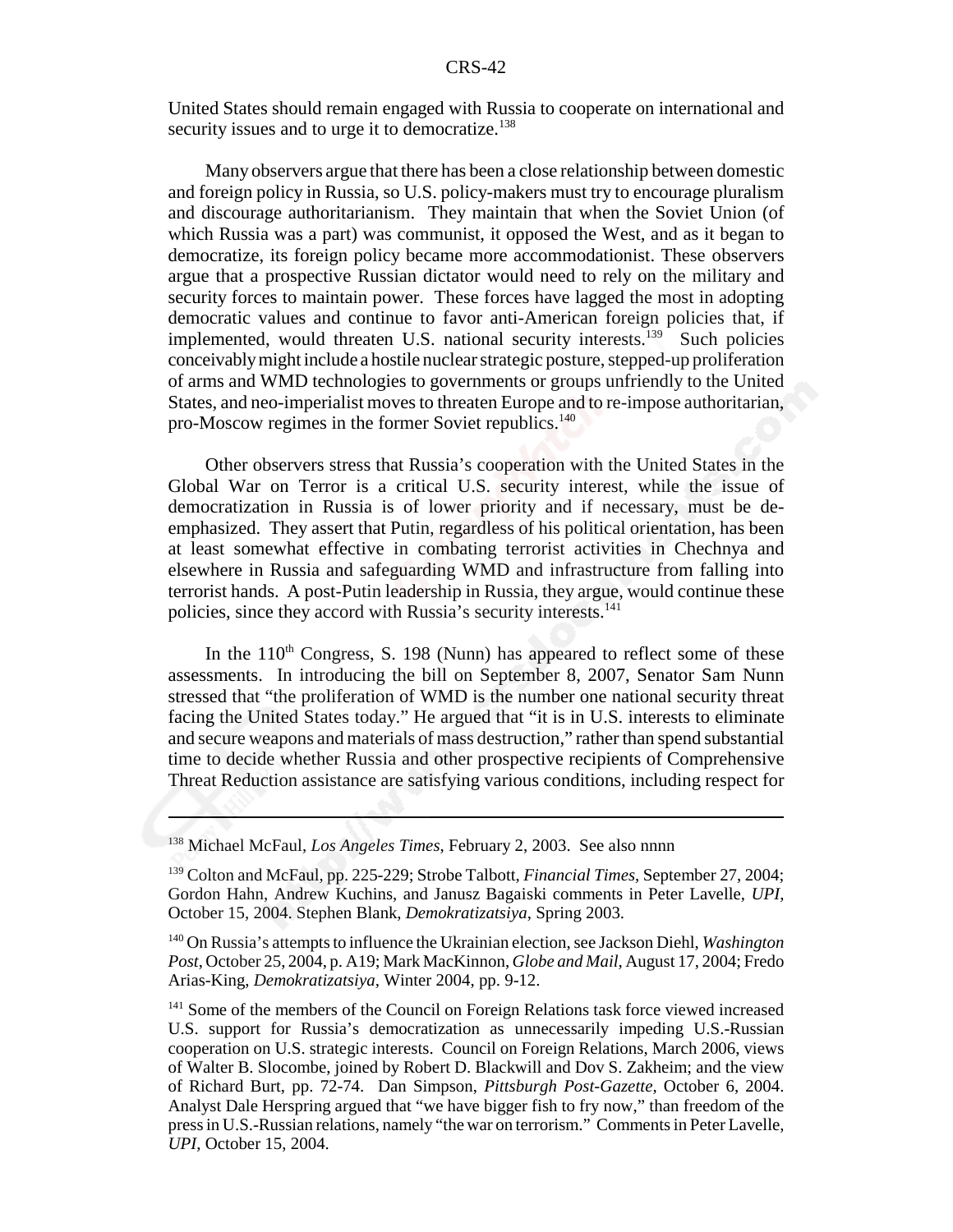human rights. In the case that conditions are not met, waivers are exercised after lengthy delays, he argued, and these delays harm U.S. interests in combating WMD. The conditions also provide no effective leverage on Russian behavior, he stated.<sup>142</sup>

## **How Much Can the United States Do to Support Democratization in Russia, and What Types of Support are Appropriate?**

Many observers have maintained that U.S. democratization aid to Russia will at best be effective at the margins, given limited funding and the large scope of the challenge. Those who advocate ending such aid point out that the Russian government increasingly regards it only as interference in its internal affairs, so the aid actually reduces U.S. leverage to encourage Russia to cooperate in the Global War on Terror and other issues. They also maintain that civil society should be able to stand on its own resources, given Russia's recent economic growth.<sup>143</sup> U.S. diplomatic and public expressions of disapproval about Putin's Beslan proposals and actions such as the Chechnya conflict are likewise counterproductive, they assert, because they are regarded by Putin as offensive and reduce U.S. credibility. Instead, the United States should work with Russia only when solicited to foster democratization in Chechnya and elsewhere in Russia.<sup>144</sup>

Others reject the view that U.S. democratization aid can only be of marginal effectiveness in Russia. They argue that some of the assistance has proven beneficial, and that there would be much more of a positive effect if the aid were increased. These observers suggest that such aid will serve U.S. interests because Russia will ultimately become a more cooperative partner to the West. They warn against any reduction of such aid at the present time, because Russia's civil society is too fragile to stand on its own in the face of threats from the Russian government. These observers claim that U.S. diplomatic and public expressions of concern to Russia about its democratic policies should be matched by an active U.S. democratization aid effort. In particular, they urge stepped-up democratization aid as Russia prepares for a Duma election in late 2007 and an election to choose a new president in early 2008.145 They stress that the United States, as the world's oldest democracy and sole superpower, has a responsibility to urge Russia to continue to democratize. They have maintained that such a stance is in line with the Administration's objective of fostering democracy and respect for human rights in the Middle East and elsewhere in the world.<sup>146</sup>

<sup>142</sup> *Congressional Record*, January 8, 2007, pp. S237-S238.

<sup>143</sup> Dmitri Simes, commentary, *PBS Newshour*, September 14, 2004.

<sup>144</sup> Vlad Sobell, commentary in Peter Lavelle, *UPI*, October 15, 2004.

<sup>&</sup>lt;sup>145</sup> Council on Foreign Relations, March 2006, p. 7; James Goldgeier and Michael McFaul, *Power and Purpose: U.S. Policy Toward Russia*, Washington, D.C.: Brookings Institution Press, 2003; Graham Allison, Mark Brzezinski and Toby T. Gati, *Moscow Times*, June 16, 2004.

<sup>146</sup> *Washington Post*, September 15, 2004, pp. A17-A18, A24. The newspaper editorialized (continued...)